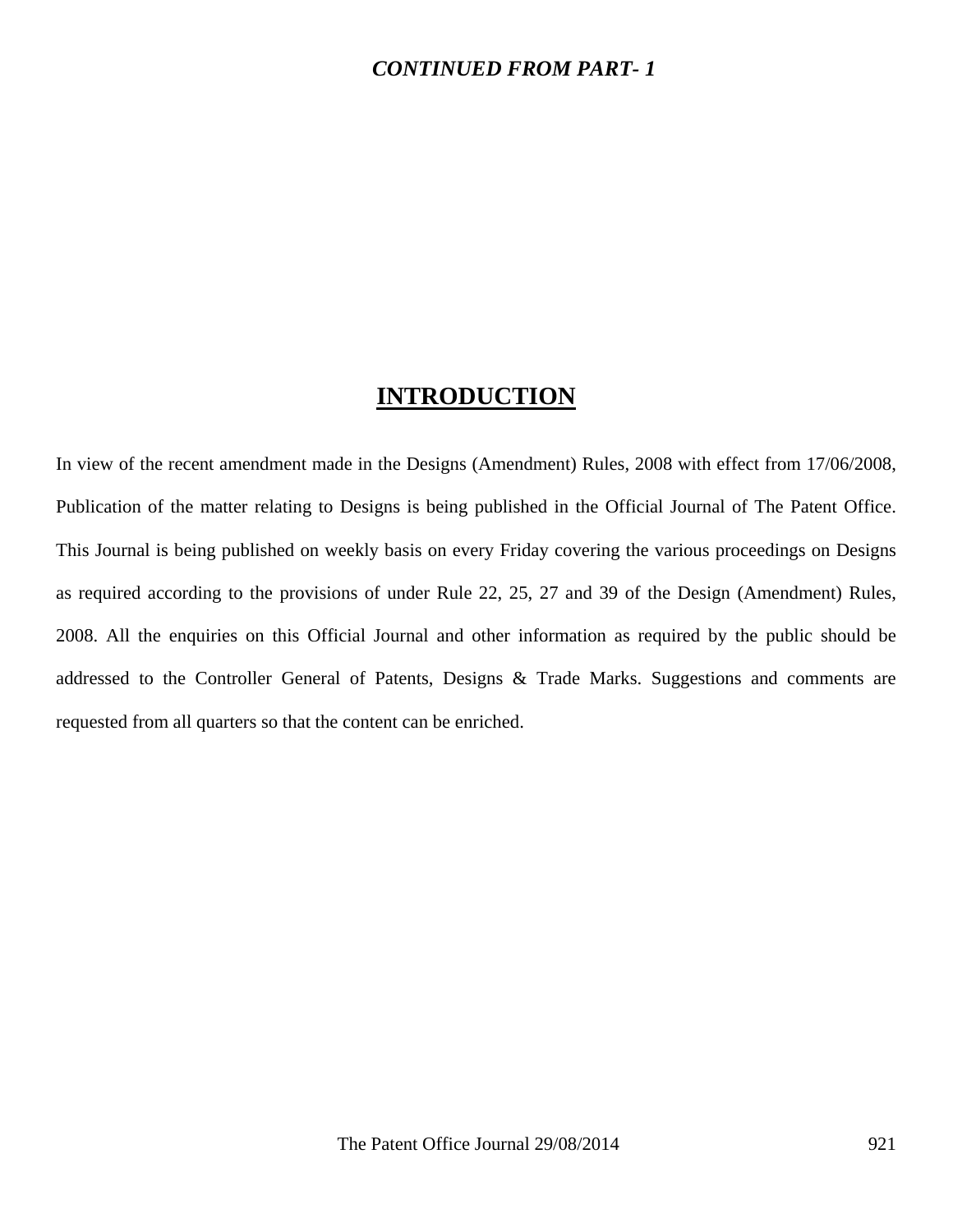## **DESIGN CORRIGENDUM**

#### **(01)**

**The Registered Design No. 226802 which has been erroneously published in the official Journal of India dated 24/12/2010, part –II , at page 5224, column 1 in the name of LPG Finance Industrie 26 Rue Docteur Henri Abel, 26000 Valence, France Class 28-03, Date of Registration 18/01/2010, Titled as Head For Massage Apparatus, Priority Number 1584525-0006, Date 16/07/2009, Country OHIM should read as LPG Finance Industrie 26 Rue Docteur Henri Abel, 26000 Valence, France Class 28-03, Date of Registration 18/01/2010, Titled as Head For Massage Apparatus, Priority Number 1584525-0007, Date 16/07/2009, Country OHIM** 

#### **(02)**

**The Registered Design No. 226804 which has been erroneously published in the official Journal of India dated 05/08/2011, part –II , at page 5, column 2 in the name of LPG Finance Industrie 26 Rue Docteur Henri Abel, 26000 Valence, France Class 28-03, Date of Registration 18/01/2010, Titled as Head For Massage Apparatus, Priority Number 1584525-0007, Date 16/07/2009, Country OHIM should read as LPG Finance Industrie 26 Rue Docteur Henri Abel, 26000 Valence, France Class 28-03, Date of Registration 18/01/2010, Titled as Head For Massage Apparatus, Priority Number 1584525-0006, Date 16/07/2009, Country OHIM**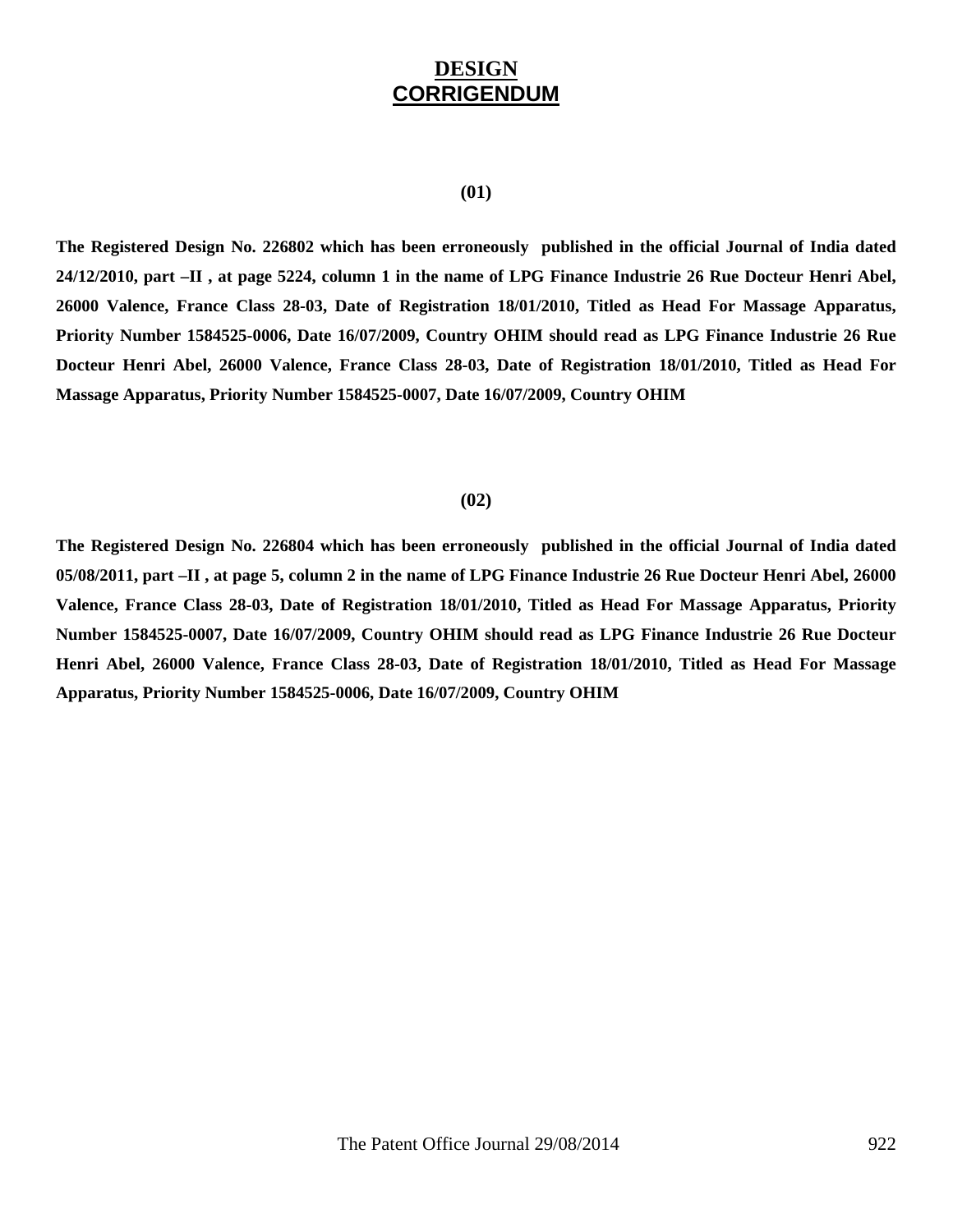# **COPYRIGHT PUBLICATION**

| <b>SL NO</b> | <b>REGISTERED DESIGN NUMBERS</b> | <b>RENEWED ON</b> |
|--------------|----------------------------------|-------------------|
| 1.           | 198649                           | 19.08.2014        |
| 2.           | 199440                           | 18.08.2014        |
| 3.           | 199526                           | 21.08.2014        |
| 4.           | 199994                           | 18.08.2014        |
| 5.           | 201706                           | 18.08.2014        |
| 6.           | 202100                           | 18.08.2014        |
| 7.           | 202119                           | 18.08.2014        |
| 8.           | 202120                           | 18.08.2014        |
| 9.           | 202121                           | 18.08.2014        |
| 10.          | 202122                           | 18.08.2014        |
| 11.          | 202801                           | 18.08.2014        |
| 12.          | 202802                           | 18.08.2014        |
| 13.          | 202803                           | 18.08.2014        |
| 14.          | 206236                           | 19.08.2014        |
| 15.          | 206341                           | 18.08.2014        |
| 16.          | 206342                           | 18.08.2014        |
| 17.          | 207852                           | 19.08.2014        |
| 18.          | 207853                           | 21.08.2014        |
| 19.          | 208062                           | 19.08.2014        |
| 20.          | 208063                           | 19.08.2014        |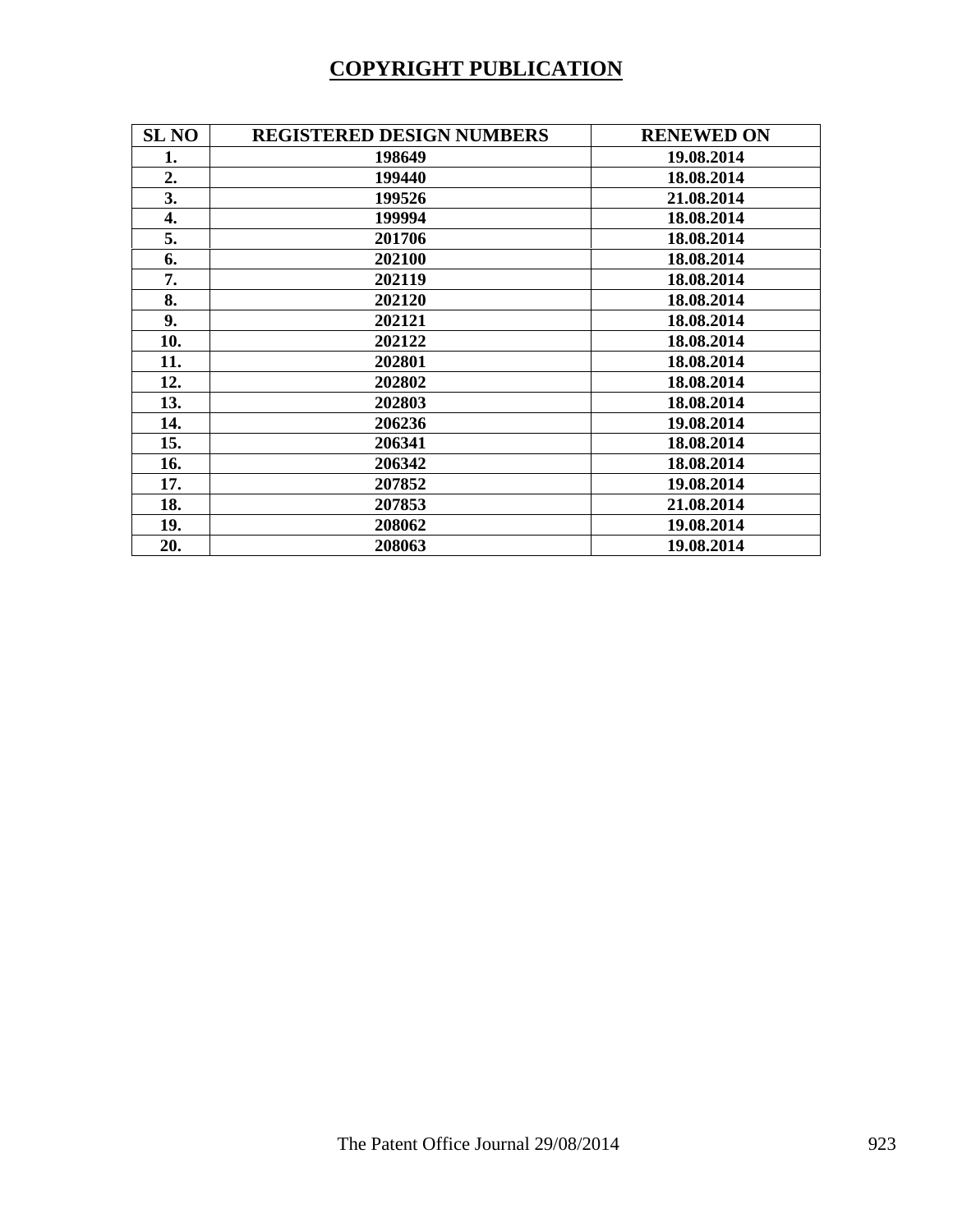### **REGISTRATION OF DESIGNS**

**The following designs have been registered. They are now open for public inspection. In the following each entry the Date of Registration is shown. The Priority Number, Priority Date and Priority Country are also shown**

| <b>DESIGN NUMBER</b>                                                                                                                                                                                    |                                     | 258494           |  |  |  |  |  |
|---------------------------------------------------------------------------------------------------------------------------------------------------------------------------------------------------------|-------------------------------------|------------------|--|--|--|--|--|
| <b>CLASS</b>                                                                                                                                                                                            | $12 - 05$                           |                  |  |  |  |  |  |
| 1) KONE CORPORATION, A COMPANY ORGANIZED AND EXISTING UNDER<br>THE LAWS OF FINLAND, OF THE ADDRESS<br>KARTANONTIE 1, 00330 HELSINKI, FINLAND                                                            |                                     |                  |  |  |  |  |  |
| <b>DATE OF REGISTRATION</b>                                                                                                                                                                             |                                     | 29/11/2013       |  |  |  |  |  |
| <b>TITLE</b>                                                                                                                                                                                            | CONTROL PANEL FOR HOISTS, LIFTS AND | <b>ELEVATORS</b> |  |  |  |  |  |
| <b>PRIORITY</b>                                                                                                                                                                                         |                                     |                  |  |  |  |  |  |
| PRIORITY NUMBER                                                                                                                                                                                         | <b>DATE</b>                         | <b>COUNTRY</b>   |  |  |  |  |  |
| 002249573-0001                                                                                                                                                                                          | 05/06/2013                          | <b>OHIM</b>      |  |  |  |  |  |
| <b>DESIGN NUMBER</b>                                                                                                                                                                                    |                                     | 258116           |  |  |  |  |  |
| <b>CLASS</b>                                                                                                                                                                                            |                                     | 19-06            |  |  |  |  |  |
| OPP. S. N. D. T. COLLEGE, MALAD (WEST), MUMBAI-400064, MAHARASHTRA,<br><b>INDIA.</b><br>WHOSE PROPRIETOR IS DINESH KHAKHAR. (INDIAN NATIONAL) OF ABOVE<br><b>ADDRESS</b><br><b>DATE OF REGISTRATION</b> |                                     | 13/11/2013       |  |  |  |  |  |
| <b>TITLE</b>                                                                                                                                                                                            |                                     | <b>PEN</b>       |  |  |  |  |  |
| <b>PRIORITY NA</b>                                                                                                                                                                                      |                                     |                  |  |  |  |  |  |
| <b>DESIGN NUMBER</b>                                                                                                                                                                                    | 240707                              |                  |  |  |  |  |  |
| <b>CLASS</b>                                                                                                                                                                                            | $07 - 02$                           |                  |  |  |  |  |  |
| 1)GAS SAFE INDIA MARKETING,<br>421, EAST WING, AURORA TOWERS, PUNE CAMP, PUNE-411001,<br>MAHARASHTRA, INDIA.                                                                                            |                                     |                  |  |  |  |  |  |
| <b>DATE OF REGISTRATION</b>                                                                                                                                                                             | 11/11/2011                          |                  |  |  |  |  |  |
| <b>TITLE</b>                                                                                                                                                                                            | <b>GAS STOVE</b>                    |                  |  |  |  |  |  |
| PRIORITY NA                                                                                                                                                                                             |                                     |                  |  |  |  |  |  |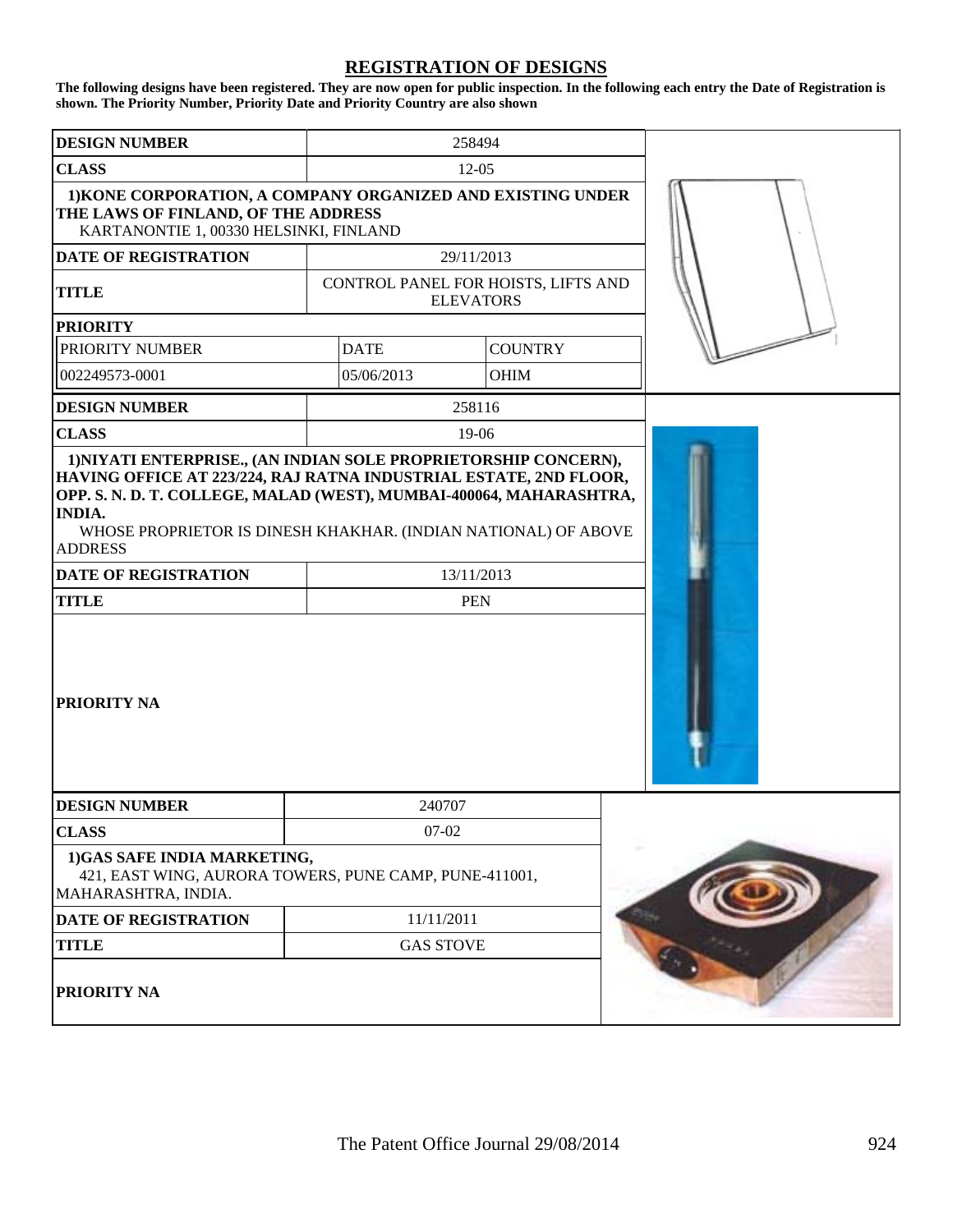| <b>DESIGN NUMBER</b>                                                                                                                                                                             |                           | 256161                        |            |             |                |  |
|--------------------------------------------------------------------------------------------------------------------------------------------------------------------------------------------------|---------------------------|-------------------------------|------------|-------------|----------------|--|
| <b>CLASS</b>                                                                                                                                                                                     |                           | 13-03                         |            |             |                |  |
| 1) GURPAL INTERNATIONAL, C-33, DSIDC<br>PACKAGING COMPLEX, DELHI-110015, INDIA.<br>(AN INDIAN PROPRIETORSHIP FIRM WHOSE<br>PROPRIETOR IS:- MPS BHATIA AN INDIAN NATIONAL<br>OF THE ABOVE ADDRESS |                           |                               |            |             |                |  |
| <b>DATE OF</b><br><b>REGISTRATION</b>                                                                                                                                                            |                           | 02/09/2013                    |            |             |                |  |
| <b>TITLE</b>                                                                                                                                                                                     |                           | <b>INVERTOR</b>               |            |             |                |  |
| <b>PRIORITY NA</b>                                                                                                                                                                               |                           |                               |            |             |                |  |
| <b>DESIGN NUMBER</b>                                                                                                                                                                             |                           | 255006                        |            |             |                |  |
| <b>CLASS</b>                                                                                                                                                                                     |                           | $25-01$                       |            |             |                |  |
| 1) ODENWALD FASERPLATTENWERK GMBH,<br>OF DR.-F.-A.-FREUNDT-STRASSE 3, 63916<br>AMORBACH, GERMANY, A GERMAN COMPANY                                                                               |                           |                               |            |             |                |  |
| <b>DATE OF</b><br><b>REGISTRATION</b>                                                                                                                                                            |                           |                               | 04/07/2013 |             |                |  |
| <b>TITLE</b>                                                                                                                                                                                     |                           | <b>CEILING PANEL</b>          |            |             |                |  |
| <b>PRIORITY</b><br>PRIORITY NUMBER<br>DM/081 110                                                                                                                                                 | <b>DATE</b><br>04/01/2013 | <b>COUNTRY</b><br><b>WIPO</b> |            |             |                |  |
| <b>DESIGN NUMBER</b>                                                                                                                                                                             |                           |                               |            | 255890      |                |  |
| <b>CLASS</b>                                                                                                                                                                                     |                           |                               |            | 13-03       |                |  |
| 1) PHOENIX CONTACT GMBH & CO. KG; A GERMAN COMPANY<br>OF<br>BRUNO MUTH, FLACHSMARKTSTR. 8, D-32825 BLOMBERG,<br><b>GERMANY</b>                                                                   |                           |                               |            |             |                |  |
| DATE OF REGISTRATION                                                                                                                                                                             |                           |                               |            | 19/08/2013  |                |  |
| <b>TITLE</b>                                                                                                                                                                                     |                           | <b>ELECTRIC CONNECTOR</b>     |            |             |                |  |
| <b>PRIORITY</b>                                                                                                                                                                                  |                           |                               |            |             |                |  |
| PRIORITY NUMBER                                                                                                                                                                                  |                           | <b>DATE</b>                   |            |             | <b>COUNTRY</b> |  |
| 002190058-0005                                                                                                                                                                                   |                           | 22/02/2013                    |            | <b>OHIM</b> |                |  |
|                                                                                                                                                                                                  |                           |                               |            |             |                |  |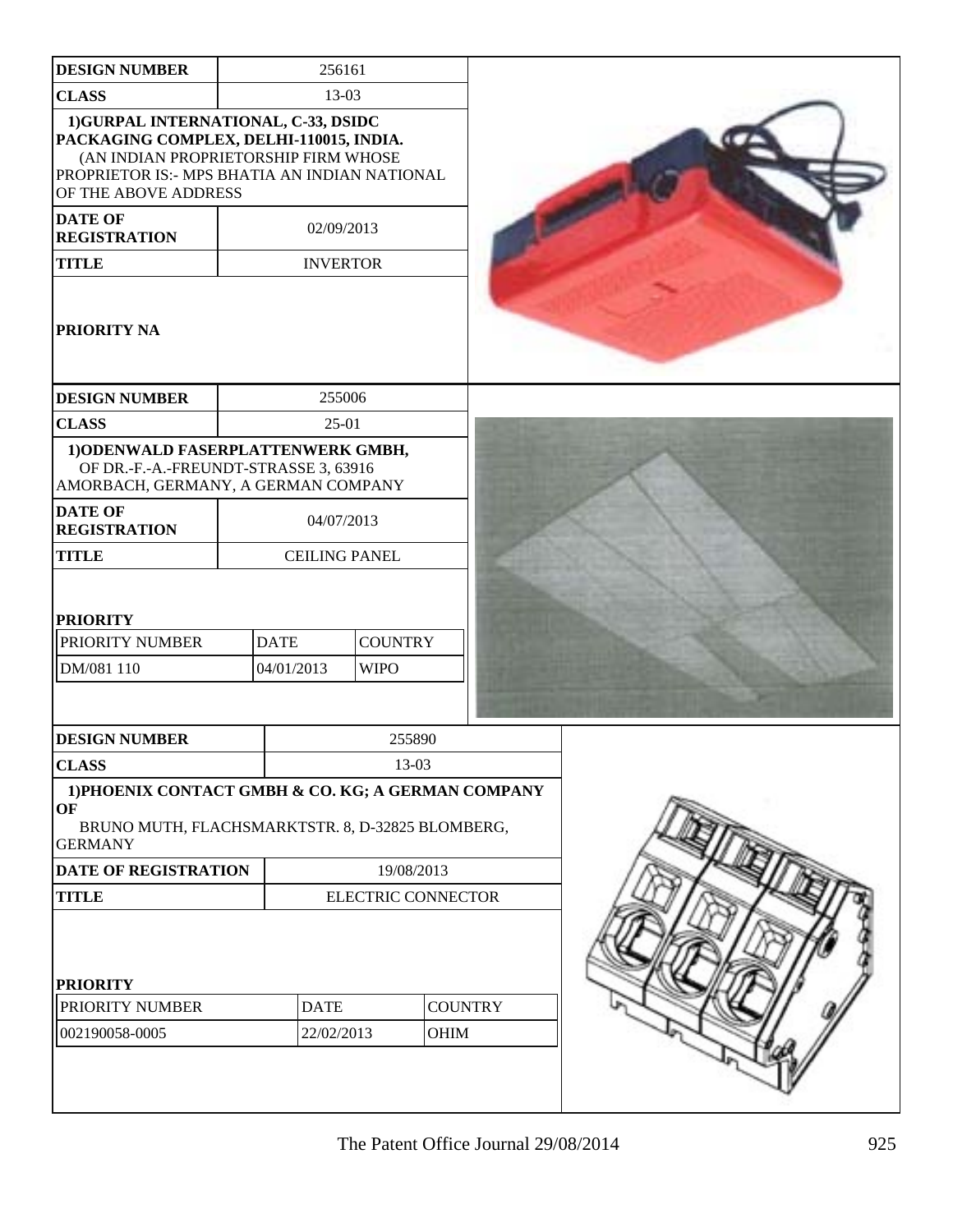| <b>DESIGN NUMBER</b>                                                                                                                                                                                                  |                       | 252848                        |            |                            |                  |
|-----------------------------------------------------------------------------------------------------------------------------------------------------------------------------------------------------------------------|-----------------------|-------------------------------|------------|----------------------------|------------------|
| <b>CLASS</b>                                                                                                                                                                                                          |                       |                               | 24-01      |                            |                  |
| 1) ATOMO DIAGNOSTICS PTY LIMITED, A CORPORATION<br>ORGANIZED AND EXISTING UNDER THE LAWS OF<br><b>AUSTRALIA WHOSE ADDRESS IS</b><br>21, MARLBOROUGH STREET, DRUMMOYNE NSW 2047,<br><b>AUSTRALIA</b><br><b>DATE OF</b> |                       |                               |            |                            |                  |
| <b>REGISTRATION</b>                                                                                                                                                                                                   |                       |                               | 03/04/2013 |                            |                  |
| <b>TITLE</b>                                                                                                                                                                                                          |                       | <b>FLUID SAMPLES</b>          |            | MEDICAL DEVICE FOR TESTING |                  |
| <b>PRIORITY</b>                                                                                                                                                                                                       |                       |                               |            |                            |                  |
| PRIORITY NUMBER                                                                                                                                                                                                       | <b>DATE</b>           |                               |            | <b>COUNTRY</b>             |                  |
| 14942/2012                                                                                                                                                                                                            |                       | 03/10/2012                    |            | <b>AUSTRALIA</b>           |                  |
| <b>DESIGN NUMBER</b>                                                                                                                                                                                                  |                       |                               |            | 259661                     |                  |
| <b>CLASS</b>                                                                                                                                                                                                          |                       |                               |            | 28-02                      |                  |
| 1) PRAKRITI NATURALS IS A PROPRIETORSHIP FIRM OF<br>RAGHUKUL, D-14/101, CHITTARANJAN NAGAR CHS, BEFORE ONGC COLONY,<br>VIDHYAVIHAR (E), MUMBAI-400056, MAHARASHTRA, INDIA<br><b>DATE OF REGISTRATION</b>              |                       |                               |            | 24/01/2014                 |                  |
| <b>TITLE</b>                                                                                                                                                                                                          |                       | SOAP                          |            |                            |                  |
| PRIORITY NA                                                                                                                                                                                                           |                       |                               |            |                            |                  |
| <b>DESIGN NUMBER</b>                                                                                                                                                                                                  |                       |                               | 257965     |                            |                  |
| <b>CLASS</b>                                                                                                                                                                                                          |                       |                               | $07-02$    |                            |                  |
| 1)LENOX CORPORATION,<br>1414 RADCLIFFE STREET, BISTOL, PA 19007, UNITED STATES<br>OF AMERICA, NATIONALITY: UNITED STATES OF AMERICA                                                                                   |                       |                               |            |                            |                  |
| <b>DATE OF REGISTRATION</b>                                                                                                                                                                                           | 04/11/2013            |                               |            |                            |                  |
| <b>TITLE</b>                                                                                                                                                                                                          | <b>SERVING VESSEL</b> |                               |            |                            |                  |
| <b>PRIORITY</b>                                                                                                                                                                                                       |                       |                               |            |                            |                  |
| PRIORITY NUMBER                                                                                                                                                                                                       |                       | <b>COUNTRY</b><br><b>DATE</b> |            |                            |                  |
| 29/453,789                                                                                                                                                                                                            | U.S.A.<br>02/05/2013  |                               |            |                            |                  |
|                                                                                                                                                                                                                       |                       |                               |            |                            | PERMITTIVE VIOLE |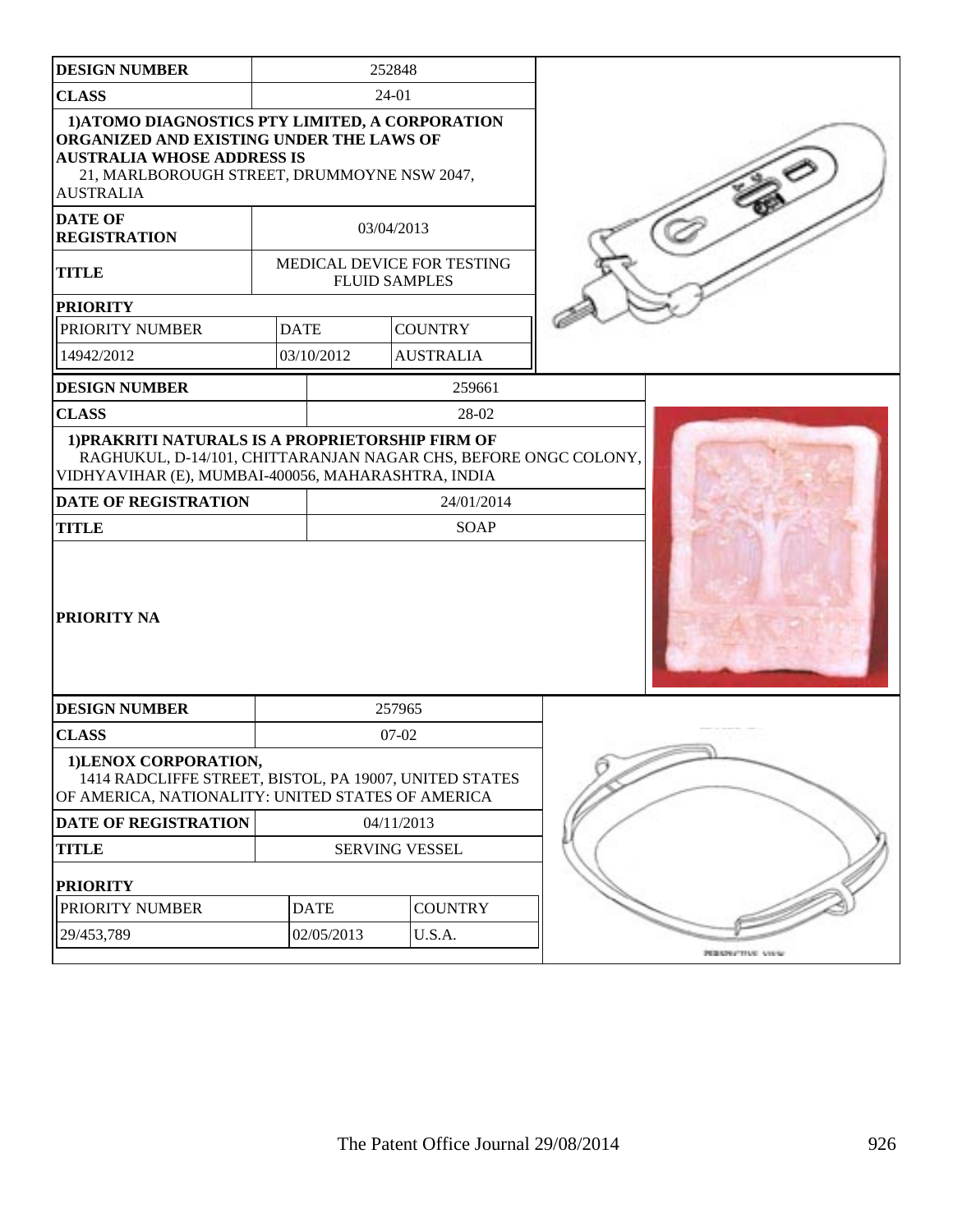| <b>DESIGN NUMBER</b>                                                                                                                                                                                                                   |             | 256899          |  |
|----------------------------------------------------------------------------------------------------------------------------------------------------------------------------------------------------------------------------------------|-------------|-----------------|--|
| <b>CLASS</b>                                                                                                                                                                                                                           |             | 26-04           |  |
| 1) KONINKLIJKE PHILIPS N.V., A COMPANY ORGANIZED AND EXISTING<br>UNDER THE LAWS OF THE KINGDOM OF THE NETHERLANDS, RESIDING AT<br>EINDHOVEN,<br>WHOSE POST-OFFICE ADDRESS IS HIGH TECH CAMPUS 5, 5656 AE<br>EINDHOVEN, THE NETHERLANDS |             |                 |  |
| <b>DATE OF REGISTRATION</b>                                                                                                                                                                                                            |             | 30/09/2013      |  |
| <b>TITLE</b>                                                                                                                                                                                                                           |             | <b>LED BULB</b> |  |
| <b>PRIORITY</b>                                                                                                                                                                                                                        |             |                 |  |
| PRIORITY NUMBER                                                                                                                                                                                                                        | <b>DATE</b> | <b>COUNTRY</b>  |  |
| 002242891-0006                                                                                                                                                                                                                         | 23/05/2013  | OHIM            |  |
|                                                                                                                                                                                                                                        |             |                 |  |
| <b>DESIGN NUMBER</b>                                                                                                                                                                                                                   |             | 259790          |  |
| <b>CLASS</b>                                                                                                                                                                                                                           |             | $25-01$         |  |
| 1) SIMS CERAMIC PVT. LTD.<br>OF ORSUN CERAMIC ZONE, LAKHADHIRPUR ROAD, 8-A, NATIONAL<br>HIGHWAY, MORBI-363642, GUJARAT, INDIA, INDIAN COMPANY                                                                                          |             |                 |  |
| <b>DATE OF REGISTRATION</b>                                                                                                                                                                                                            |             | 29/01/2014      |  |
| <b>TITLE</b>                                                                                                                                                                                                                           |             | <b>TILE</b>     |  |
| PRIORITY NA                                                                                                                                                                                                                            |             |                 |  |
| <b>DESIGN NUMBER</b>                                                                                                                                                                                                                   |             | 258655          |  |
| <b>CLASS</b>                                                                                                                                                                                                                           |             | $09-03$         |  |
| 1) MANJUSHREE TECHNOPACK LIMITED, OF<br>143, C-5, BOMMASANDRA INDUSTRIAL AREA, HOSUR ROAD, BANGALORE-<br>560099, KARNATAKA, INDIA, AN INDIAN COMPANY                                                                                   |             |                 |  |
| <b>DATE OF REGISTRATION</b>                                                                                                                                                                                                            |             | 10/12/2013      |  |
| <b>TITLE</b>                                                                                                                                                                                                                           |             | <b>JAR</b>      |  |
| PRIORITY NA                                                                                                                                                                                                                            |             |                 |  |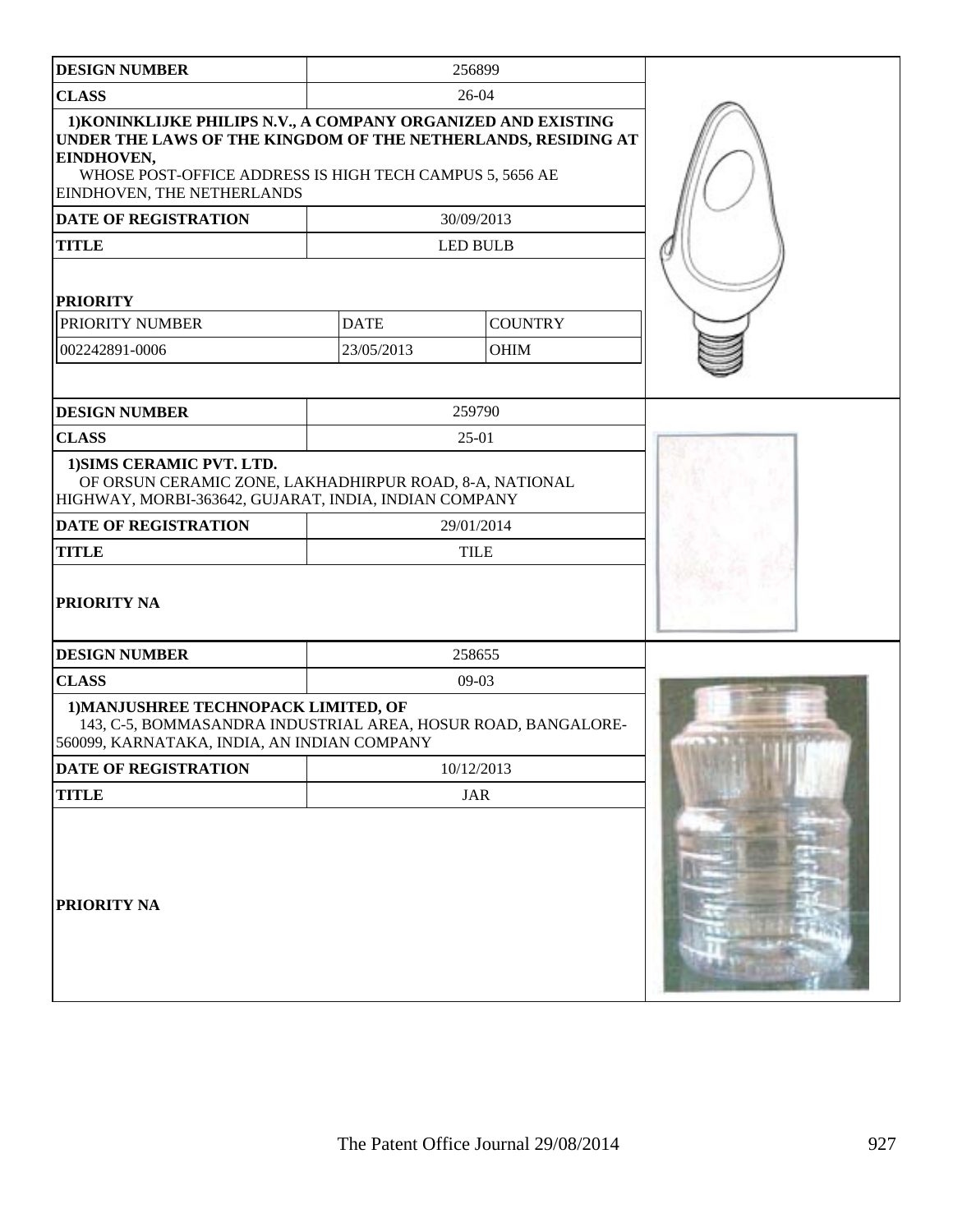| <b>DESIGN NUMBER</b>                                                         | 257919 |                                                                                                                                |                                   |
|------------------------------------------------------------------------------|--------|--------------------------------------------------------------------------------------------------------------------------------|-----------------------------------|
| <b>CLASS</b>                                                                 |        | 06-08                                                                                                                          |                                   |
| <b>GERMAN LAW OF</b><br>HOHER WEG 2, 48513 NORDHORN, GERMANY                 |        | 1) TFS GLOBAL HANGER MANAGEMENT GMBH, A COMPANY UNDER                                                                          |                                   |
| <b>DATE OF REGISTRATION</b>                                                  |        | 31/10/2013                                                                                                                     |                                   |
| <b>TITLE</b>                                                                 |        | <b>CLOTHES HANGER</b>                                                                                                          |                                   |
| <b>PRIORITY NA</b>                                                           |        |                                                                                                                                | ALCOHOL: TV1-3100-037/757-01-1/00 |
| <b>DESIGN NUMBER</b>                                                         |        | 258971                                                                                                                         |                                   |
| <b>CLASS</b>                                                                 |        | $15-05$                                                                                                                        |                                   |
| THE INDIAN COMPANIES ACT, AT<br>DIST. AURANGABAD-431105, MAHARASHTRA, INDIA. |        | 1) VIDEOCON INDUSTRIES LIMITED. A COMPANY INCORPORATED UNDER<br>14 KMS. STONE, AURANGABAD-PAITHAN ROAD, CHITEGAON, TQ.PAITHAN, |                                   |
| <b>DATE OF REGISTRATION</b>                                                  |        | 24/12/2013                                                                                                                     |                                   |
| <b>TITLE</b>                                                                 |        | <b>WASHING MACHINE</b>                                                                                                         |                                   |
| <b>PRIORITY NA</b>                                                           |        |                                                                                                                                |                                   |
| <b>DESIGN NUMBER</b>                                                         |        | 257352                                                                                                                         |                                   |
| <b>CLASS</b>                                                                 |        | $07-01$                                                                                                                        |                                   |
| OF<br>NEW DELHI-110065, INDIA                                                |        | 1) RAVISSANT PRIVATE LIMITED, AN INDIAN COMPANY,<br>50-51, COMMERCIAL COMPLEX, NEW FRIENDS COLONY,                             |                                   |
| <b>DATE OF</b><br><b>REGISTRATION</b>                                        |        | 09/10/2013                                                                                                                     |                                   |
| <b>TITLE</b>                                                                 |        | POT                                                                                                                            |                                   |
| <b>PRIORITY NA</b>                                                           |        |                                                                                                                                |                                   |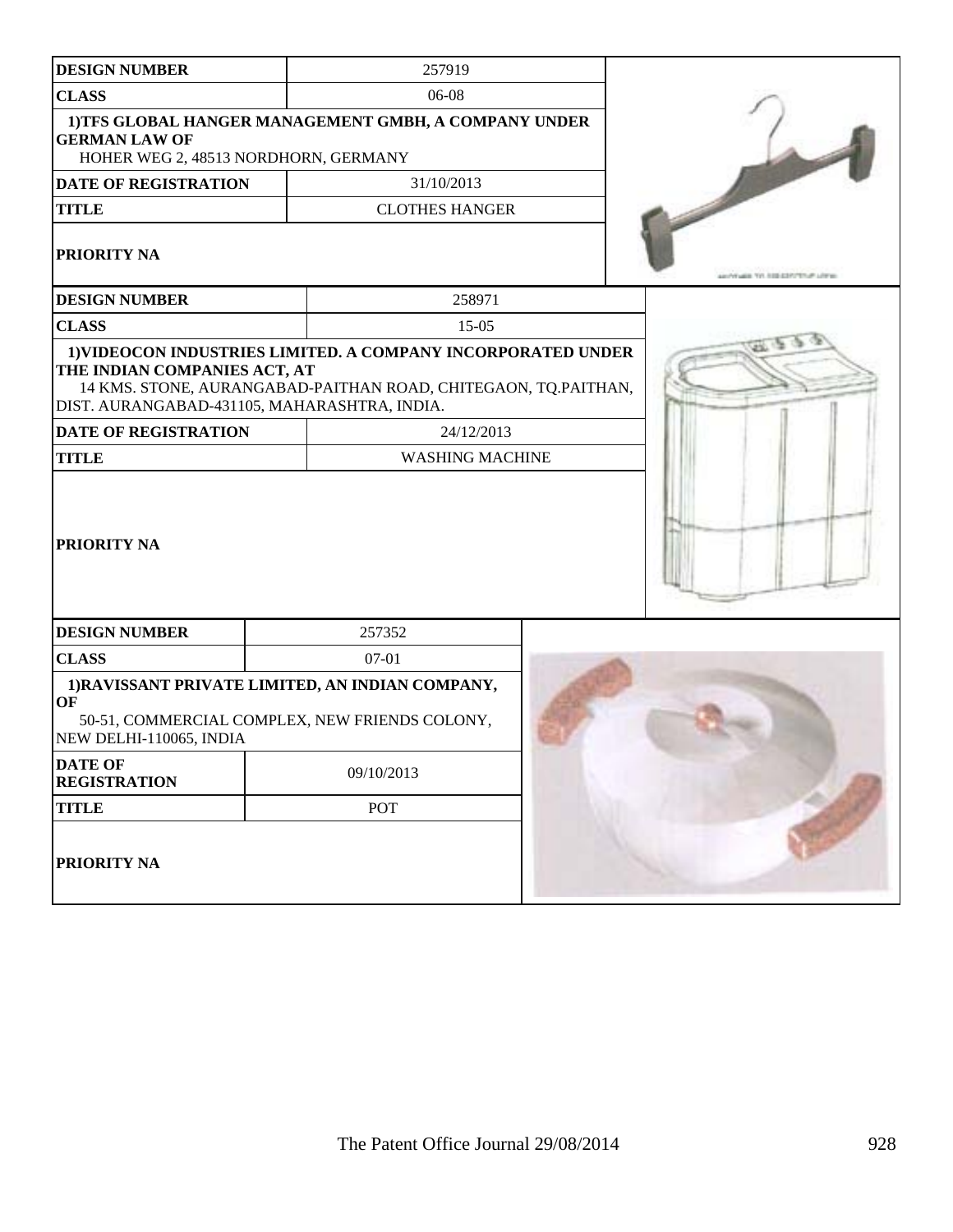| <b>DESIGN NUMBER</b>                                                                                                                                                                                |  |                                           |                                                | 255975                         |                |                  |
|-----------------------------------------------------------------------------------------------------------------------------------------------------------------------------------------------------|--|-------------------------------------------|------------------------------------------------|--------------------------------|----------------|------------------|
| <b>CLASS</b>                                                                                                                                                                                        |  |                                           | $23-03$                                        |                                |                |                  |
| 1) THE ABELL FOUNDATION, INC., A CORPORATION OF MARYLAND,<br>SUITE 2300, 111 S. CALVERT STREET, BALTIMORE, MD 21202-6174                                                                            |  |                                           |                                                |                                |                |                  |
| <b>DATE OF REGISTRATION</b>                                                                                                                                                                         |  |                                           | 22/08/2013                                     |                                |                |                  |
| <b>TITLE</b>                                                                                                                                                                                        |  |                                           |                                                | CONDENSER HEAT EXCHANGER PLATE |                |                  |
| <b>PRIORITY</b>                                                                                                                                                                                     |  |                                           |                                                |                                |                |                  |
| PRIORITY NUMBER                                                                                                                                                                                     |  |                                           | <b>DATE</b>                                    |                                | <b>COUNTRY</b> |                  |
| 29/442,396                                                                                                                                                                                          |  |                                           | 22/02/2013                                     | U.S.A.                         |                |                  |
| <b>DESIGN</b>                                                                                                                                                                                       |  | 258036                                    |                                                |                                |                | PERSPECTIVE VIEW |
| <b>NUMBER</b>                                                                                                                                                                                       |  |                                           |                                                |                                |                |                  |
| <b>CLASS</b><br>1) PRATICHHAYA PVT. LTD., AN INDIAN                                                                                                                                                 |  | 18-04                                     |                                                |                                |                |                  |
| <b>INDIAN COMPANIES ACT, 1956, HAVING ITS</b><br><b>ADDRESS AT</b><br>227, SUKHDEV VIHAR, NEW DELHI-110025,<br><b>INDIA</b><br><b>DATE OF</b><br><b>REGISTRATION</b><br><b>TITLE</b><br>PRIORITY NA |  | 07/11/2013<br><b>BOOK BINDING MACHINE</b> |                                                |                                |                |                  |
|                                                                                                                                                                                                     |  |                                           |                                                |                                |                |                  |
| <b>DESIGN NUMBER</b>                                                                                                                                                                                |  |                                           | 257661                                         |                                |                |                  |
| <b>CLASS</b>                                                                                                                                                                                        |  |                                           | 24-01                                          |                                |                |                  |
| 1) ORTHO-CLINICAL DIAGNOSTICS, INC., A<br><b>CORPORATION OF THE STATE OF NEW YORK, OF</b><br>1001 U.S. ROUTE 202, RARITAN, NJ 08869, U.S.A.                                                         |  |                                           |                                                |                                |                |                  |
| <b>DATE OF</b><br><b>REGISTRATION</b>                                                                                                                                                               |  | 22/10/2013                                |                                                |                                |                |                  |
| <b>TITLE</b>                                                                                                                                                                                        |  |                                           | IMMUNOHEMATOLOGY MANUAL<br><b>WORK STATION</b> |                                |                |                  |
| <b>PRIORITY</b>                                                                                                                                                                                     |  |                                           |                                                |                                |                |                  |
| PRIORITY NUMBER                                                                                                                                                                                     |  | <b>DATE</b>                               |                                                | <b>COUNTRY</b>                 |                |                  |
| 29/452,874                                                                                                                                                                                          |  | 23/04/2013                                |                                                | U.S.A.                         |                |                  |
|                                                                                                                                                                                                     |  |                                           |                                                |                                |                |                  |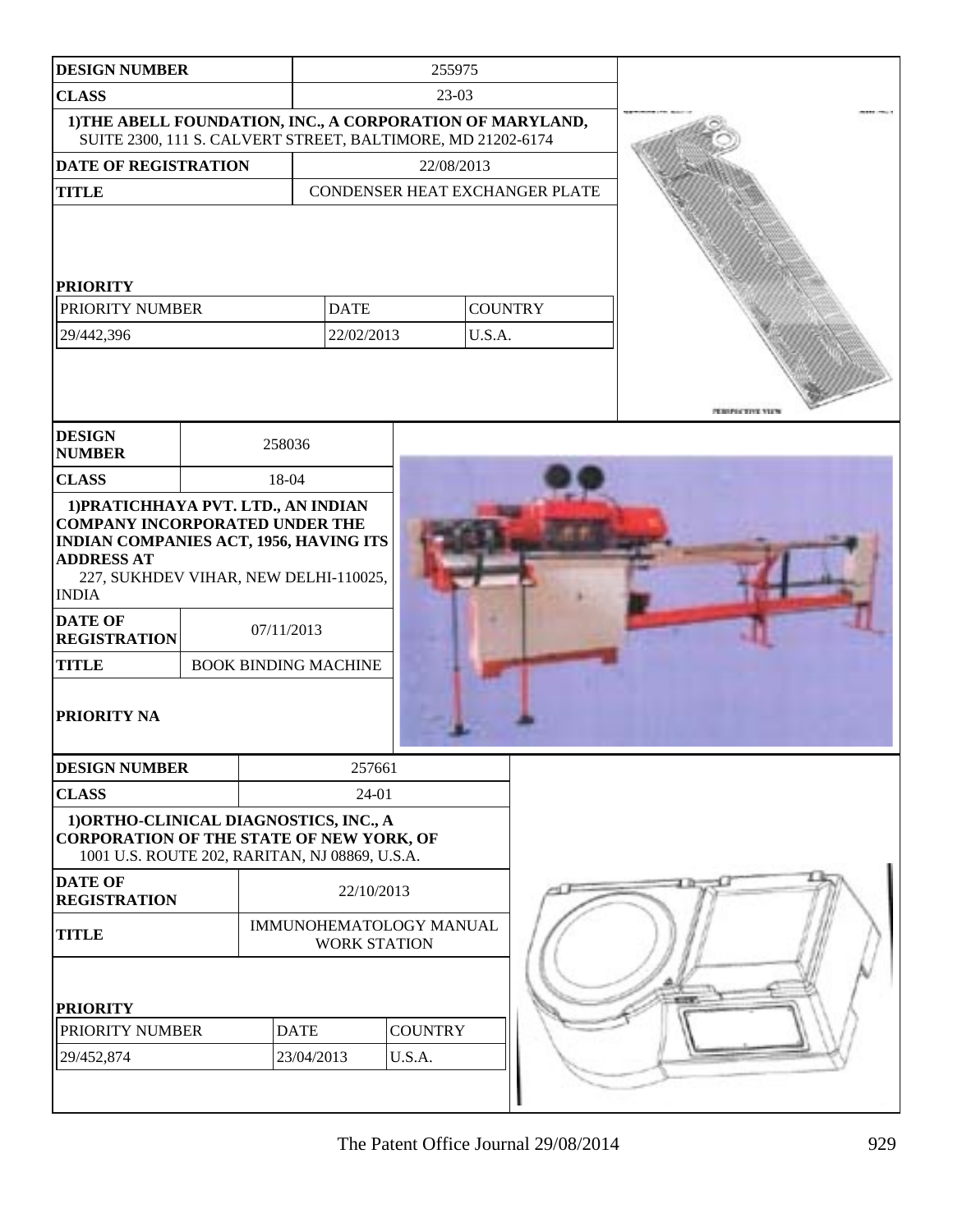| <b>DESIGN NUMBER</b>                                                                                                                                                                                          | 257924                                                          |                      |  |  |  |  |
|---------------------------------------------------------------------------------------------------------------------------------------------------------------------------------------------------------------|-----------------------------------------------------------------|----------------------|--|--|--|--|
| <b>CLASS</b>                                                                                                                                                                                                  | $06-08$                                                         |                      |  |  |  |  |
| 1)TFS GLOBAL HANGER MANAGEMENT GMBH, A COMPANY UNDER<br><b>GERMAN LAW OF</b><br>HOHER WEG 2, 48513 NORDHORN, GERMANY                                                                                          |                                                                 |                      |  |  |  |  |
| <b>DATE OF REGISTRATION</b>                                                                                                                                                                                   | 31/10/2013                                                      |                      |  |  |  |  |
| <b>TITLE</b>                                                                                                                                                                                                  | <b>CLOTHES HANGER</b>                                           |                      |  |  |  |  |
| <b>PRIORITY NA</b>                                                                                                                                                                                            |                                                                 | THE DESIGN TENN MET. |  |  |  |  |
| <b>DESIGN NUMBER</b>                                                                                                                                                                                          | 258554                                                          |                      |  |  |  |  |
| <b>CLASS</b>                                                                                                                                                                                                  | $31-00$                                                         |                      |  |  |  |  |
| 1) JOHNY A.A. (INDIAN) PROPRIETOR OF M/S SUN INDUSTRIES,                                                                                                                                                      | 6 JARNA MIT CHOWKI, OFF LINK ROAD, MALAD WEST, MUMBAI-64, INDIA |                      |  |  |  |  |
| <b>DATE OF REGISTRATION</b>                                                                                                                                                                                   | 04/12/2013                                                      |                      |  |  |  |  |
| <b>TITLE</b>                                                                                                                                                                                                  |                                                                 |                      |  |  |  |  |
| <b>PRIORITY NA</b>                                                                                                                                                                                            |                                                                 |                      |  |  |  |  |
| <b>DESIGN NUMBER</b>                                                                                                                                                                                          | 255660                                                          |                      |  |  |  |  |
| <b>CLASS</b>                                                                                                                                                                                                  | 13-03                                                           |                      |  |  |  |  |
| 1) ARGHA INFOSOFT SOLUTIONS PVT. LTD., A PRIVATE LIMITED<br>COMPANY, HAVING ITS REGISTERED OFFICE AT<br>NO: A 305, 2ND FLOOR, BLOCK 1, KSSIDC COMPLEX, ELECTRONIC CITY,<br>BANGALORE-560100, KARNATAKA, INDIA |                                                                 |                      |  |  |  |  |
| <b>DATE OF REGISTRATION</b>                                                                                                                                                                                   |                                                                 |                      |  |  |  |  |
| <b>TITLE</b>                                                                                                                                                                                                  | <b>SWITCH</b>                                                   |                      |  |  |  |  |
| <b>PRIORITY NA</b>                                                                                                                                                                                            |                                                                 |                      |  |  |  |  |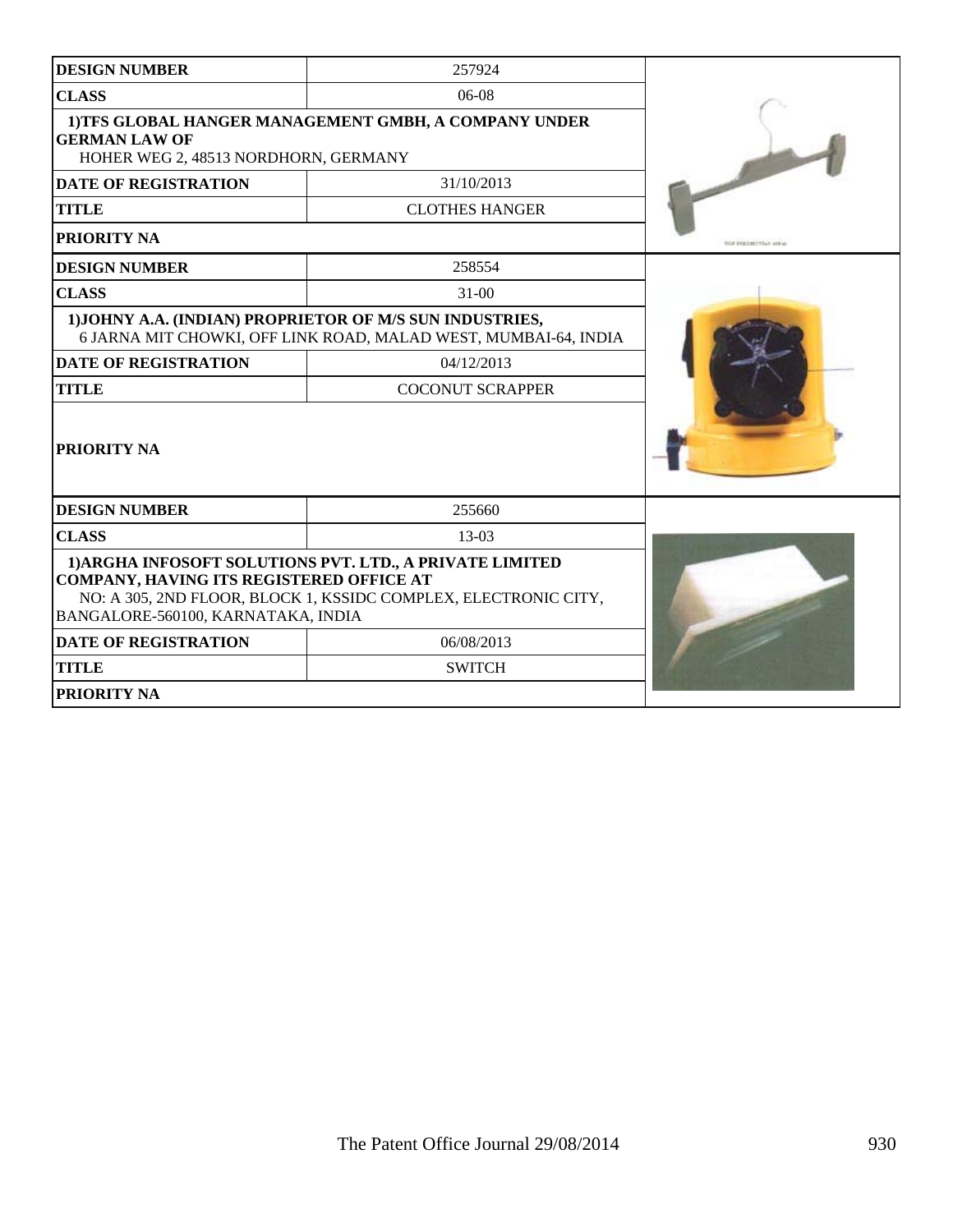| <b>DESIGN NUMBER</b>                                                                                                                                                                                                               | 259374                |  |
|------------------------------------------------------------------------------------------------------------------------------------------------------------------------------------------------------------------------------------|-----------------------|--|
| <b>CLASS</b>                                                                                                                                                                                                                       | $09-03$               |  |
| 1) SUNIL B. SHAH AN INDIAN NATIONAL SOLE PROPRIETOR OF<br>PARASNATH FOOD PRODUCTS AN INDIAN PROPRIETORSHIP FIRM HAVING<br><b>ITS PRINCIPAL PLACE OF BUSINESS AT</b><br>UNDER JAIN UPASRYA, AMRUTSERI, VALSAD-396001, GUJARAT-INDIA |                       |  |
| <b>DATE OF REGISTRATION</b>                                                                                                                                                                                                        | 13/01/2014            |  |
| <b>TITLE</b>                                                                                                                                                                                                                       | <b>CONTAINER</b>      |  |
| <b>PRIORITY NA</b>                                                                                                                                                                                                                 |                       |  |
| <b>DESIGN NUMBER</b>                                                                                                                                                                                                               | 259704                |  |
| <b>CLASS</b>                                                                                                                                                                                                                       | $12 - 16$             |  |
| 1) HERO MOTOCORP LIMITED, AN INDIAN COMPANY INCORPORATED<br>UNDER THE COMPANIES ACT, HAVING ITS OFFICE AT<br>34, COMMUNITY CENTRE, BASANT LOK, VASANT VIHAR, NEW DELHI-110057                                                      |                       |  |
| <b>DATE OF REGISTRATION</b>                                                                                                                                                                                                        | 27/01/2014            |  |
| TITLE                                                                                                                                                                                                                              | <b>WHEEL</b>          |  |
| PRIORITY NA                                                                                                                                                                                                                        |                       |  |
| <b>DESIGN NUMBER</b>                                                                                                                                                                                                               | 258658                |  |
| <b>CLASS</b>                                                                                                                                                                                                                       | $07-07$               |  |
| 1) NAYASA SUPERPLAST OF SURVEY NO. 370/2 (7) KACHIGAM, NANI<br>DAMAN, DAMAN-396210, (UNION TERRITORIES), INDIA,<br>INDIAN PARTNERSHIP FIRM, WHOSE PARTNERS ARE SACHIN SACHDEV &<br>MANASI SACHDEV, ALL INDIAN NATIONALS            |                       |  |
| <b>DATE OF REGISTRATION</b>                                                                                                                                                                                                        |                       |  |
| <b>TITLE</b>                                                                                                                                                                                                                       | <b>LAUNDRY BASKET</b> |  |
| <b>PRIORITY NA</b>                                                                                                                                                                                                                 |                       |  |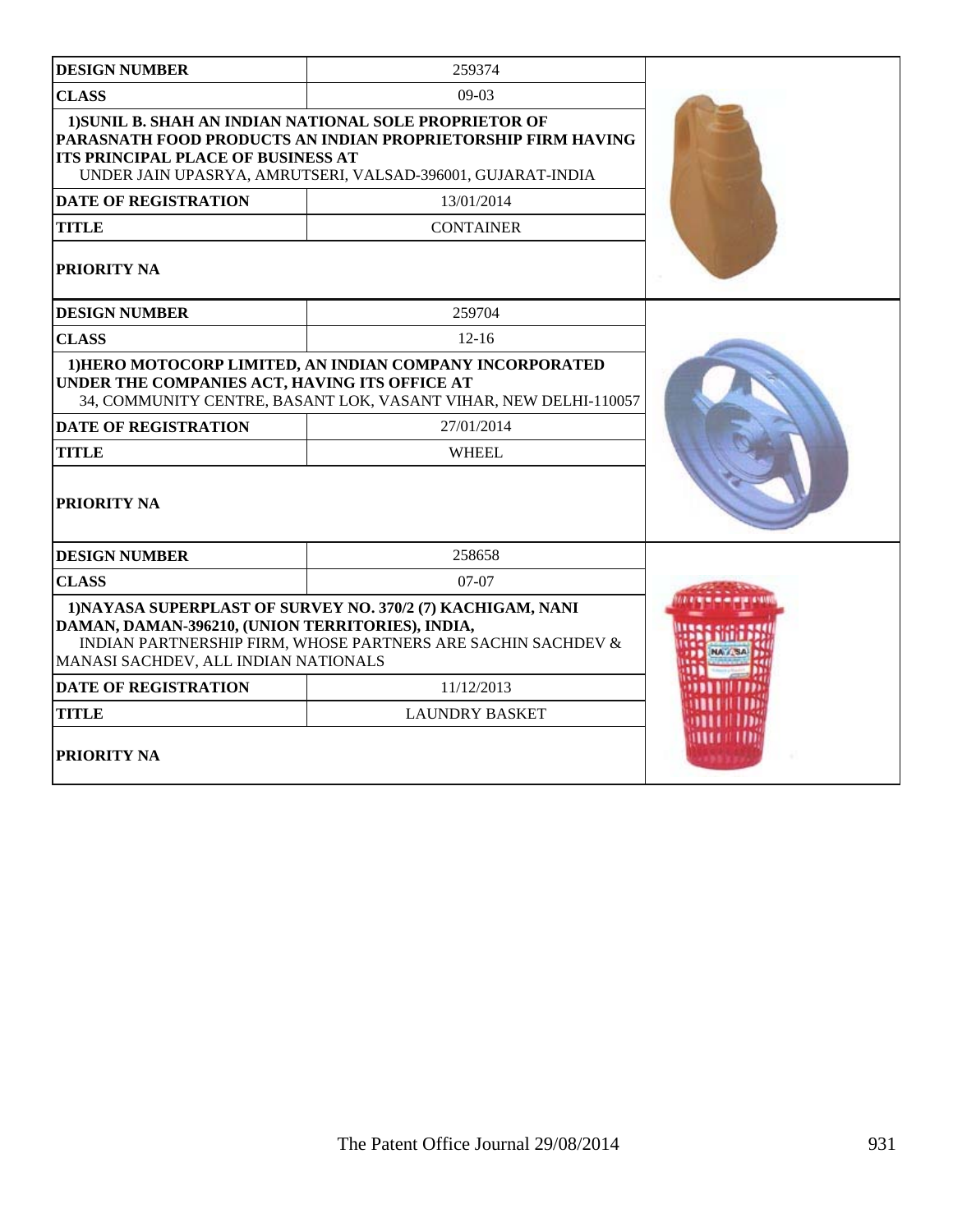| <b>DESIGN NUMBER</b>                                                                                                                                                                               |             | 257923                          |                        |
|----------------------------------------------------------------------------------------------------------------------------------------------------------------------------------------------------|-------------|---------------------------------|------------------------|
| <b>CLASS</b>                                                                                                                                                                                       |             | $06-08$                         | <b>PERMITASTRATION</b> |
| 1)TFS GLOBAL HANGER MANAGEMENT GMBH, A COMPANY UNDER<br><b>GERMAN LAW OF</b><br>HOHER WEG 2, 48513 NORDHORN, GERMANY                                                                               |             |                                 |                        |
| <b>DATE OF REGISTRATION</b>                                                                                                                                                                        |             | 31/10/2013                      |                        |
| <b>TITLE</b>                                                                                                                                                                                       |             | <b>CLOTHES HANGER</b>           |                        |
| PRIORITY NA                                                                                                                                                                                        |             |                                 | TOP PERSPECTIVE LIKE   |
| <b>DESIGN NUMBER</b>                                                                                                                                                                               |             | 256408                          |                        |
| <b>CLASS</b>                                                                                                                                                                                       |             | $12 - 13$                       |                        |
| 1) POLARIS INDUSTRIES INC., A CORPORATION ORGANIZED UNDER THE<br>LAWS OF THE UNITED STATES OF AMERICA,<br>OF 2100 HIGHWAY 55, MEDINA, MINNESOTA 55340-9770, THE UNITED<br><b>STATES OF AMERICA</b> |             |                                 |                        |
| <b>DATE OF REGISTRATION</b>                                                                                                                                                                        |             | 13/09/2013                      |                        |
| <b>TITLE</b>                                                                                                                                                                                       |             | ALL TERRAIN VEHICLE             |                        |
| <b>PRIORITY</b>                                                                                                                                                                                    |             |                                 |                        |
| PRIORITY NUMBER                                                                                                                                                                                    | <b>DATE</b> | <b>COUNTRY</b>                  |                        |
| 29/449,479                                                                                                                                                                                         | 15/03/2013  | U.S.A.                          |                        |
| <b>DESIGN NUMBER</b>                                                                                                                                                                               |             | 258896                          |                        |
| <b>CLASS</b>                                                                                                                                                                                       |             | $26 - 06$                       |                        |
| 1) HONDA MOTOR CO., LTD., A JAPANESE CORPORATION,<br>OF 1-1, MINAMI-AOYAMA 2-CHOME, MINATO-KU, TOKYO, 107-8556, JAPAN                                                                              |             |                                 |                        |
| <b>DATE OF REGISTRATION</b>                                                                                                                                                                        |             | 20/12/2013                      |                        |
| <b>TITLE</b>                                                                                                                                                                                       |             | <b>REAR LAMP FOR AUTOMOBILE</b> |                        |
| <b>PRIORITY</b>                                                                                                                                                                                    |             |                                 |                        |
| PRIORITY NUMBER                                                                                                                                                                                    | <b>DATE</b> | <b>COUNTRY</b>                  |                        |
| 2013-014749                                                                                                                                                                                        | 28/06/2013  | <b>JAPAN</b>                    |                        |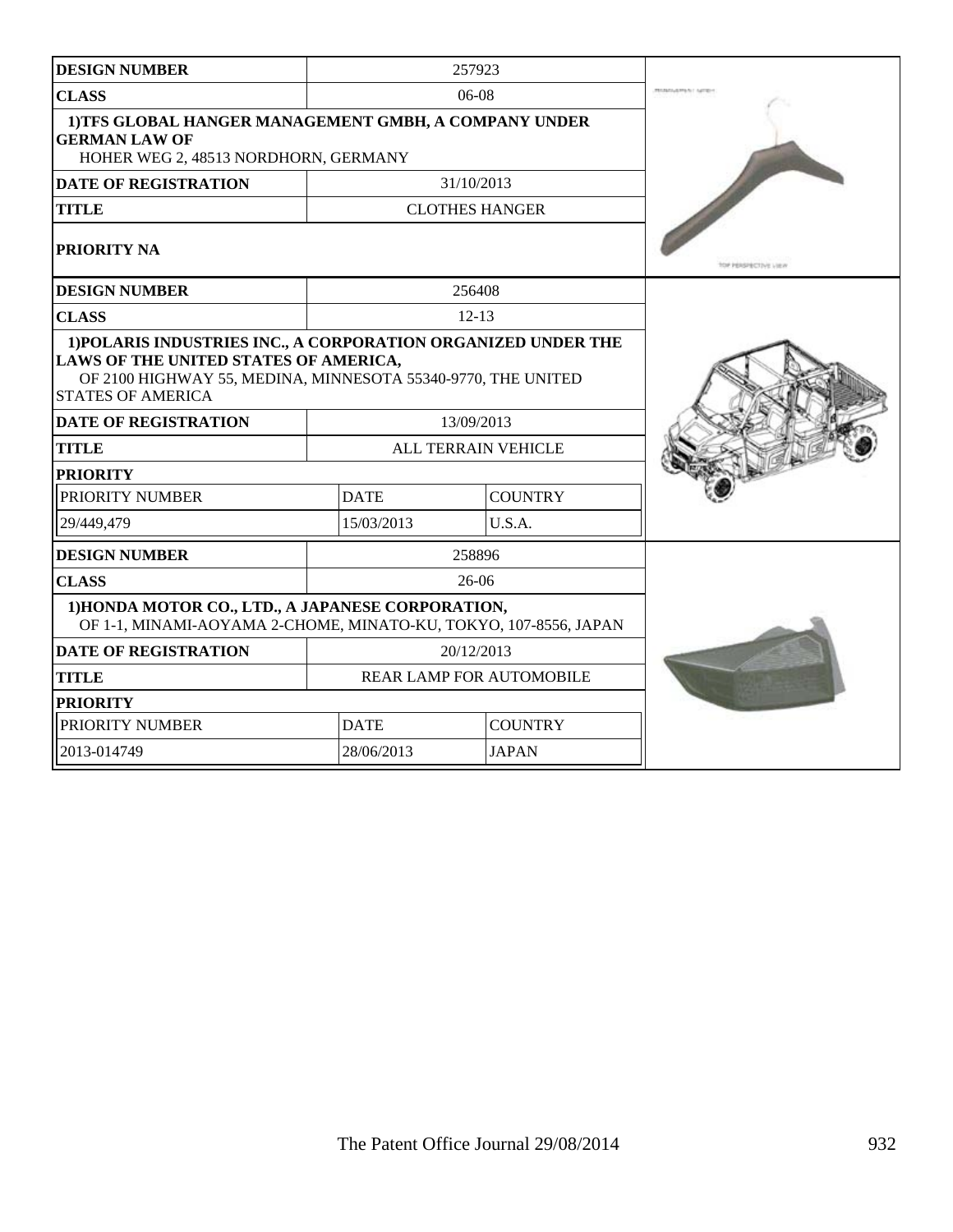| <b>DESIGN NUMBER</b>                                                                                                                                                   |  | 257354                                                  |                |  |                       |
|------------------------------------------------------------------------------------------------------------------------------------------------------------------------|--|---------------------------------------------------------|----------------|--|-----------------------|
| <b>CLASS</b>                                                                                                                                                           |  | 07-01                                                   |                |  |                       |
| 1) RAVISSANT PRIVATE LIMITED, AN INDIAN COMPANY, OF<br>50-51, COMMERCIAL COMPLEX, NEW FRIENDS COLONY, NEW<br>DELHI-110065, INDIA                                       |  |                                                         |                |  |                       |
| DATE OF REGISTRATION                                                                                                                                                   |  | 09/10/2013                                              |                |  |                       |
| <b>TITLE</b>                                                                                                                                                           |  | <b>POT</b>                                              |                |  |                       |
| PRIORITY NA                                                                                                                                                            |  |                                                         |                |  |                       |
| <b>DESIGN NUMBER</b>                                                                                                                                                   |  |                                                         | 259558         |  |                       |
| <b>CLASS</b>                                                                                                                                                           |  |                                                         | 24-99          |  |                       |
| 1)C. R. BARD, INC., A CORPORATION ORGANIZED AND EXISTING<br>UNDER THE LAWS OF THE STATE OF NEW JERSEY,<br>OF 730 CENTRAL AVENUE, MURRAY HILL, NEW JERSEY 07974, U.S.A. |  |                                                         |                |  |                       |
| DATE OF REGISTRATION                                                                                                                                                   |  |                                                         | 22/01/2014     |  |                       |
| <b>TITLE</b>                                                                                                                                                           |  | TISSUE MARKER FOR INTRACORPOREAL<br>SITE IDENTIFICATION |                |  |                       |
| <b>PRIORITY</b><br>PRIORITY NUMBER                                                                                                                                     |  | <b>DATE</b>                                             | <b>COUNTRY</b> |  |                       |
| 29/467,895                                                                                                                                                             |  | 24/09/2013<br>U.S.A.                                    |                |  |                       |
|                                                                                                                                                                        |  |                                                         |                |  |                       |
| <b>DESIGN NUMBER</b>                                                                                                                                                   |  | 257925                                                  |                |  |                       |
| <b>CLASS</b>                                                                                                                                                           |  | 06-08                                                   |                |  |                       |
| 1)TFS GLOBAL HANGER MANAGEMENT GMBH, A<br><b>COMPANY UNDER GERMAN LAW OF</b><br>HOHER WEG 2, 48513 NORDHORN, GERMANY                                                   |  |                                                         |                |  |                       |
| <b>DATE OF</b><br><b>REGISTRATION</b>                                                                                                                                  |  | 31/10/2013                                              |                |  |                       |
| <b>TITLE</b>                                                                                                                                                           |  | <b>CLOTHES HANGER</b>                                   |                |  |                       |
| PRIORITY NA                                                                                                                                                            |  |                                                         |                |  | <b>Church William</b> |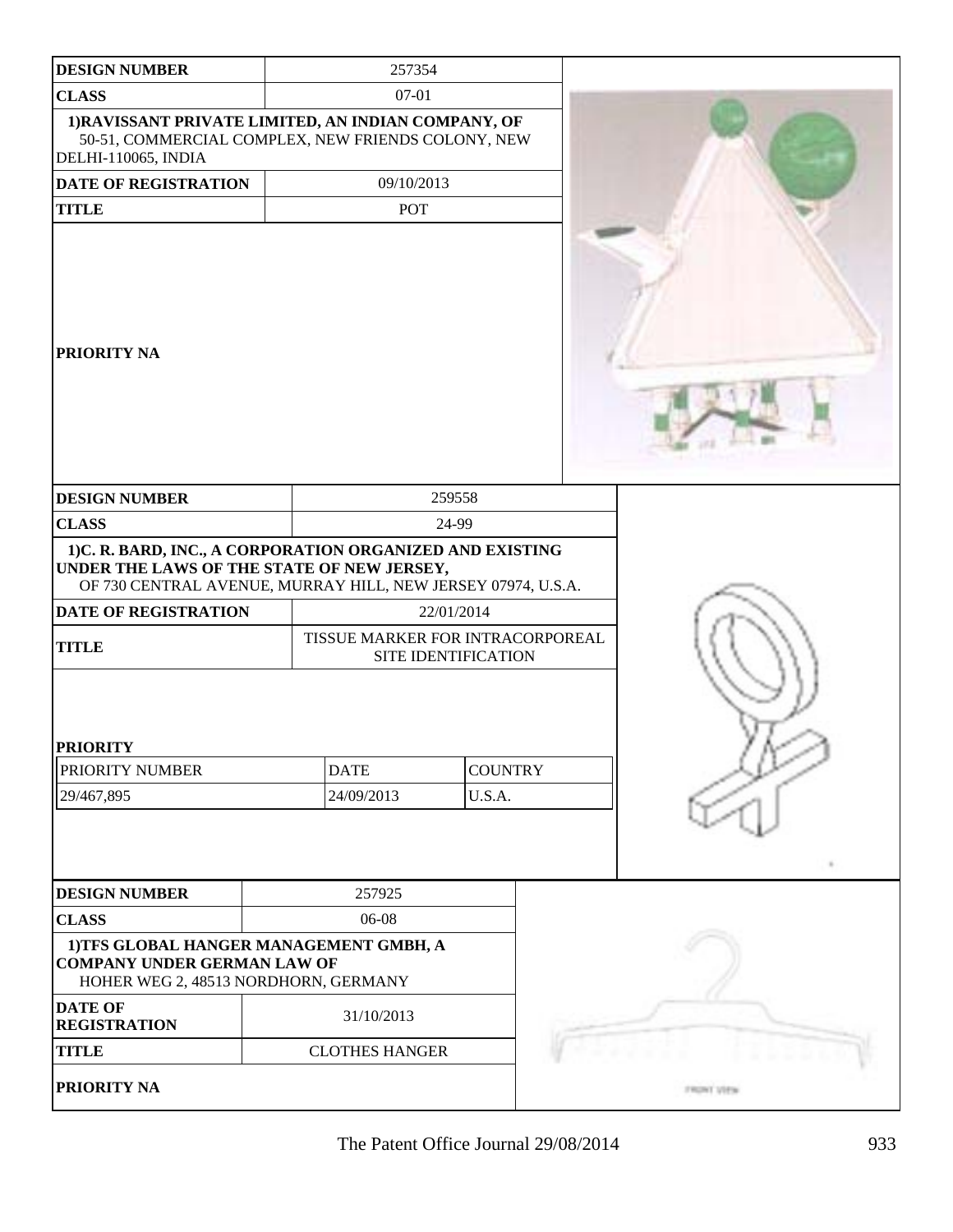| <b>DESIGN NUMBER</b>                                                                                                                                                                        |                               | 253604                          |                  |
|---------------------------------------------------------------------------------------------------------------------------------------------------------------------------------------------|-------------------------------|---------------------------------|------------------|
| <b>CLASS</b>                                                                                                                                                                                |                               | 08-08                           |                  |
| 1) SB INGENIERIE, A FRENCH COMPANY OF<br>76 CHEMIN DES POSES, F-74330 POISY, FRANCE (FR)                                                                                                    |                               |                                 |                  |
| <b>DATE OF REGISTRATION</b>                                                                                                                                                                 |                               | 01/05/2013                      |                  |
| <b>TITLE</b>                                                                                                                                                                                |                               | <b>ATTACHMENT DEVICE</b>        |                  |
| <b>PRIORITY</b>                                                                                                                                                                             |                               |                                 |                  |
| PRIORITY NUMBER                                                                                                                                                                             | <b>DATE</b>                   | <b>COUNTRY</b>                  |                  |
| 002130476                                                                                                                                                                                   | 05/11/2012                    | <b>OHIM</b>                     |                  |
| <b>DESIGN NUMBER</b>                                                                                                                                                                        |                               | 258653                          |                  |
| <b>CLASS</b>                                                                                                                                                                                |                               | $13-03$                         |                  |
| DIST.-GHAZIABAD-201010, UTTAR PRADESH, INDIA.<br>(AN INDIAN PARTNERSHIP FIRM WHOSE PARTNERS ARE:- SH. C. L. DHIR, SH.<br>ARUN DHIR, SH. TARUN DHIR. AN INDIAN NATIONAL OF THE ABOVE ADDRESS |                               |                                 |                  |
| <b>DATE OF REGISTRATION</b>                                                                                                                                                                 |                               | 10/12/2013                      |                  |
| <b>TITLE</b>                                                                                                                                                                                |                               | CONNECTOR FOR ELECTRICAL CABLES |                  |
| <b>PRIORITY NA</b>                                                                                                                                                                          |                               |                                 |                  |
| <b>DESIGN NUMBER</b>                                                                                                                                                                        |                               | 258890                          |                  |
| <b>CLASS</b>                                                                                                                                                                                |                               | $15-05$                         | $rac{175}{2713}$ |
| 1) SAMSUNG ELECTRONICS CO., LTD., A KOREAN COMPANY, OF<br>129, SAMSUNG-RO, YEONGTONG-GU, SUWON-SI, GYEONGGI-DO, 443-742,<br><b>REPUBLIC OF KOREA</b>                                        |                               |                                 |                  |
| <b>DATE OF REGISTRATION</b>                                                                                                                                                                 |                               | 20/12/2013                      |                  |
| <b>TITLE</b>                                                                                                                                                                                |                               | <b>WASHING MACHINE</b>          |                  |
| <b>PRIORITY</b>                                                                                                                                                                             |                               |                                 |                  |
| PRIORITY NUMBER                                                                                                                                                                             | <b>DATE</b><br><b>COUNTRY</b> |                                 |                  |
| 30-2013-0032141                                                                                                                                                                             | 21/06/2013                    | KOREA(SOUTH)                    |                  |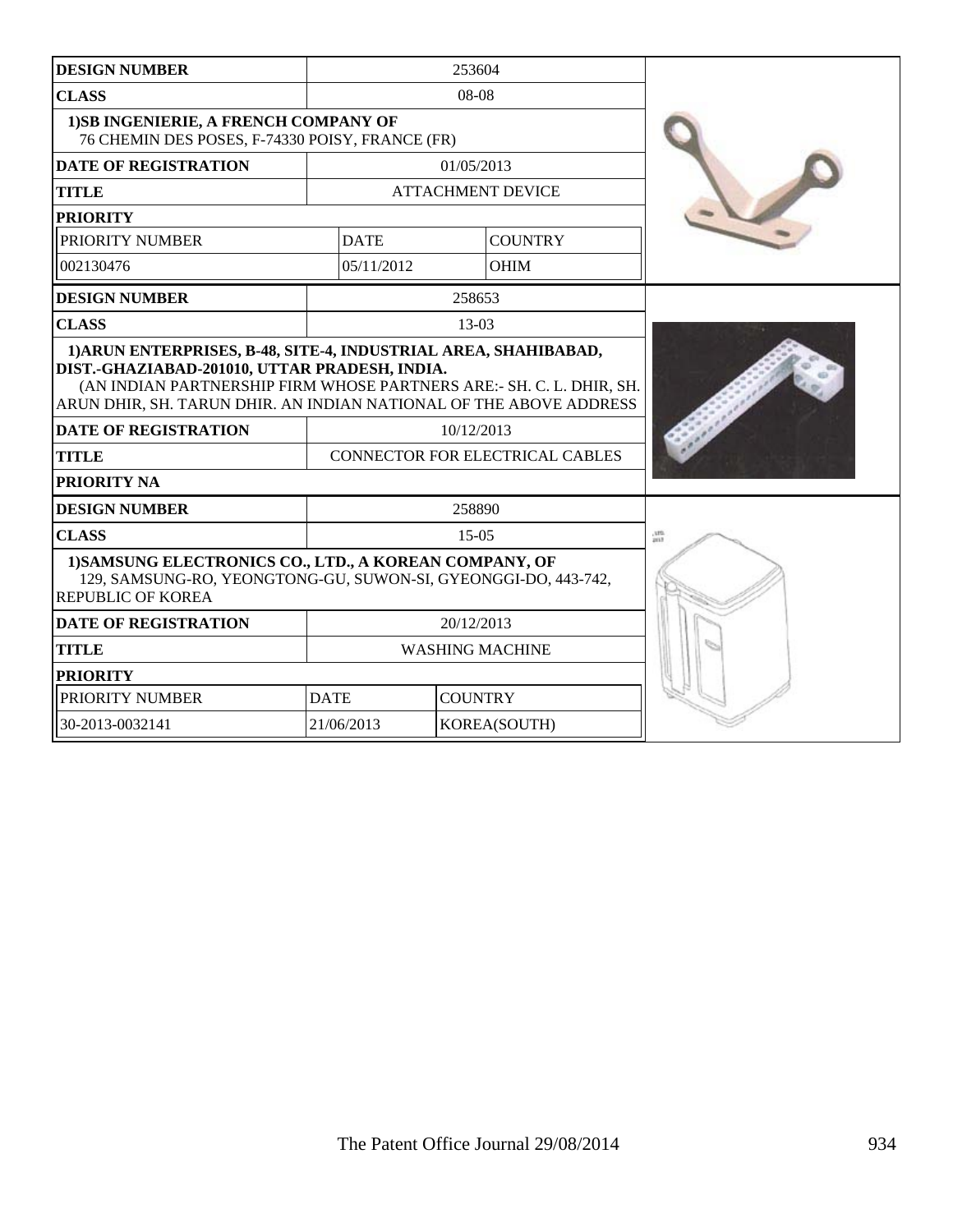| <b>DESIGN NUMBER</b>                                                                                                                                                                                                                                           |             | 258652                          |  |
|----------------------------------------------------------------------------------------------------------------------------------------------------------------------------------------------------------------------------------------------------------------|-------------|---------------------------------|--|
| <b>CLASS</b>                                                                                                                                                                                                                                                   |             | $13-03$                         |  |
| 1) ARUN ENTERPRISES, B-48, SITE-4, INDUSTRIAL AREA, SHAHIBABAD,<br>DIST.-GHAZIABAD-201010, UTTAR PRADESH, INDIA.<br>(AN INDIAN PARTNERSHIP FIRM WHOSE PARTNERS ARE:- SH. C. L. DHIR, SH.<br>ARUN DHIR, SH. TARUN DHIR. AN INDIAN NATIONAL OF THE ABOVE ADDRESS |             |                                 |  |
| DATE OF REGISTRATION                                                                                                                                                                                                                                           |             | 10/12/2013                      |  |
| <b>TITLE</b>                                                                                                                                                                                                                                                   |             | CONNECTOR FOR ELECTRICAL CABLES |  |
| <b>PRIORITY NA</b>                                                                                                                                                                                                                                             |             |                                 |  |
| <b>DESIGN NUMBER</b>                                                                                                                                                                                                                                           |             | 255888                          |  |
| <b>CLASS</b>                                                                                                                                                                                                                                                   |             | $13-03$                         |  |
| 1) PHOENIX CONTACT GMBH & CO. KG; A GERMAN COMPANY OF<br>BRUNO MUTH, FLACHSMARKTSTR. 8, D-32825 BLOMBERG, GERMANY                                                                                                                                              |             |                                 |  |
| <b>DATE OF REGISTRATION</b>                                                                                                                                                                                                                                    |             | 19/08/2013                      |  |
| <b>TITLE</b>                                                                                                                                                                                                                                                   |             | <b>ELECTRIC CONNECTOR</b>       |  |
| <b>PRIORITY</b>                                                                                                                                                                                                                                                |             |                                 |  |
| PRIORITY NUMBER                                                                                                                                                                                                                                                | <b>DATE</b> | <b>COUNTRY</b>                  |  |
| 002190058-0003                                                                                                                                                                                                                                                 | 22/02/2013  | <b>OHIM</b>                     |  |
| <b>DESIGN NUMBER</b>                                                                                                                                                                                                                                           |             | 256630                          |  |
| <b>CLASS</b>                                                                                                                                                                                                                                                   |             | $09-01$                         |  |
| 1) SAVERGLASS, A FRENCH COMPANY OF<br>3 RUE DE LA GARE, 60960 FEUQUIERES, FRANCE                                                                                                                                                                               |             |                                 |  |
| <b>DATE OF REGISTRATION</b>                                                                                                                                                                                                                                    |             | 20/09/2013                      |  |
| <b>TITLE</b>                                                                                                                                                                                                                                                   |             | <b>BOTTLE</b>                   |  |
| <b>PRIORITY</b>                                                                                                                                                                                                                                                |             |                                 |  |
| PRIORITY NUMBER                                                                                                                                                                                                                                                | <b>DATE</b> | <b>COUNTRY</b>                  |  |
| 002232553-0001                                                                                                                                                                                                                                                 | 06/05/2013  | <b>OHIM</b>                     |  |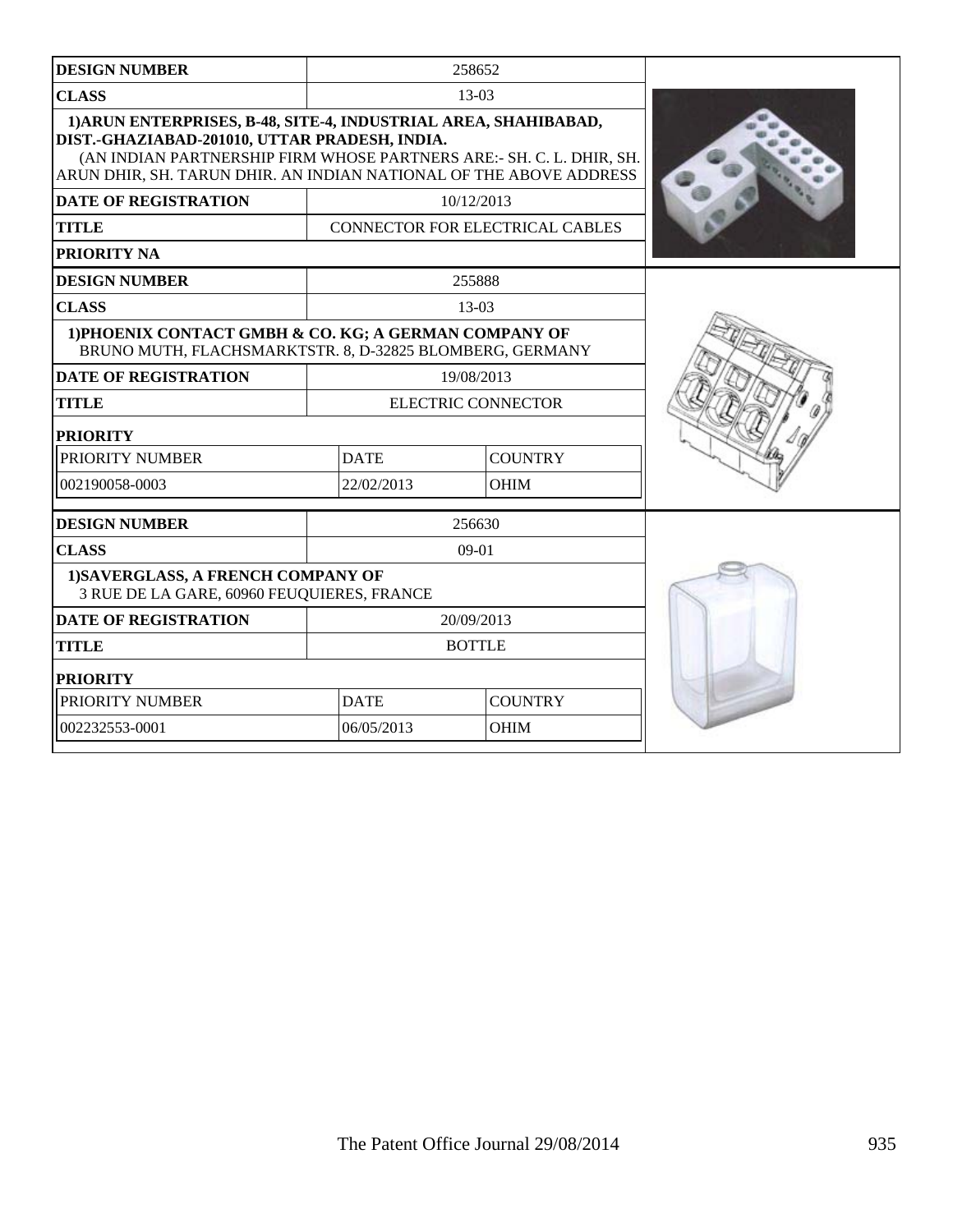| <b>DESIGN NUMBER</b>                                                                                                                                                                                                                                                                                |             | 259775                                             |  |
|-----------------------------------------------------------------------------------------------------------------------------------------------------------------------------------------------------------------------------------------------------------------------------------------------------|-------------|----------------------------------------------------|--|
| <b>CLASS</b>                                                                                                                                                                                                                                                                                        |             | $26-06$                                            |  |
| 1) FORD GLOBAL TECHNOLOGIES, LLC A COMPANY ORGANIZED AND<br>EXISTING UNDER THE LAWS OF UNITED STATES OF AMERICA, HAVING ITS<br><b>OFFICE AT</b><br>330 TOWN CENTER DRIVE, SUITE 800, DEARBORN MICHIGAN-48126, UNITED<br><b>STATES OF AMERICA</b>                                                    |             |                                                    |  |
| <b>DATE OF REGISTRATION</b>                                                                                                                                                                                                                                                                         |             | 28/01/2014                                         |  |
| <b>TITLE</b>                                                                                                                                                                                                                                                                                        |             | <b>VEHICLE TAIL LAMP LENS</b>                      |  |
| <b>PRIORITY</b>                                                                                                                                                                                                                                                                                     |             |                                                    |  |
| PRIORITY NUMBER                                                                                                                                                                                                                                                                                     | <b>DATE</b> | <b>COUNTRY</b>                                     |  |
| 201330381162.0                                                                                                                                                                                                                                                                                      | 09/08/2013  | <b>CHINA</b>                                       |  |
| <b>DESIGN NUMBER</b>                                                                                                                                                                                                                                                                                |             | 257758                                             |  |
| <b>CLASS</b>                                                                                                                                                                                                                                                                                        |             | $12 - 16$                                          |  |
| 1) JCB INDIA LIMITED, AN INDIAN COMPANY HAVING ITS REGISTERED<br>OFFICE AT B-1/1-1, 2ND FLOOR, MOHAN CO-OPERATIVE INDUSTRIAL<br>ESTATE, MATHURA ROAD, NEW DELHI, INDIA AND WORKS AT<br>23/7, MATHURA ROAD, BALLABGARH, HARYANA, INDIA<br><b>DATE OF REGISTRATION</b><br>TITLE<br><b>PRIORITY NA</b> |             | 25/10/2013<br><b>CHASSIS FOR SKID STEER LOADER</b> |  |
| <b>DESIGN NUMBER</b>                                                                                                                                                                                                                                                                                |             | 257964                                             |  |
| <b>CLASS</b>                                                                                                                                                                                                                                                                                        |             | $07-02$                                            |  |
| 1) LENOX CORPORATION,<br>1414 RADCLIFFE STREET, BISTOL, PA 19007, UNITED STATES OF AMERICA,<br>NATIONALITY: UNITED STATES OF AMERICA                                                                                                                                                                |             |                                                    |  |
| DATE OF REGISTRATION                                                                                                                                                                                                                                                                                |             | 04/11/2013                                         |  |
| <b>TITLE</b>                                                                                                                                                                                                                                                                                        |             | <b>SERVING VESSEL</b>                              |  |
| <b>PRIORITY</b>                                                                                                                                                                                                                                                                                     |             |                                                    |  |
| PRIORITY NUMBER                                                                                                                                                                                                                                                                                     | <b>DATE</b> | <b>COUNTRY</b>                                     |  |
| 29/453,789                                                                                                                                                                                                                                                                                          | 02/05/2013  | U.S.A.                                             |  |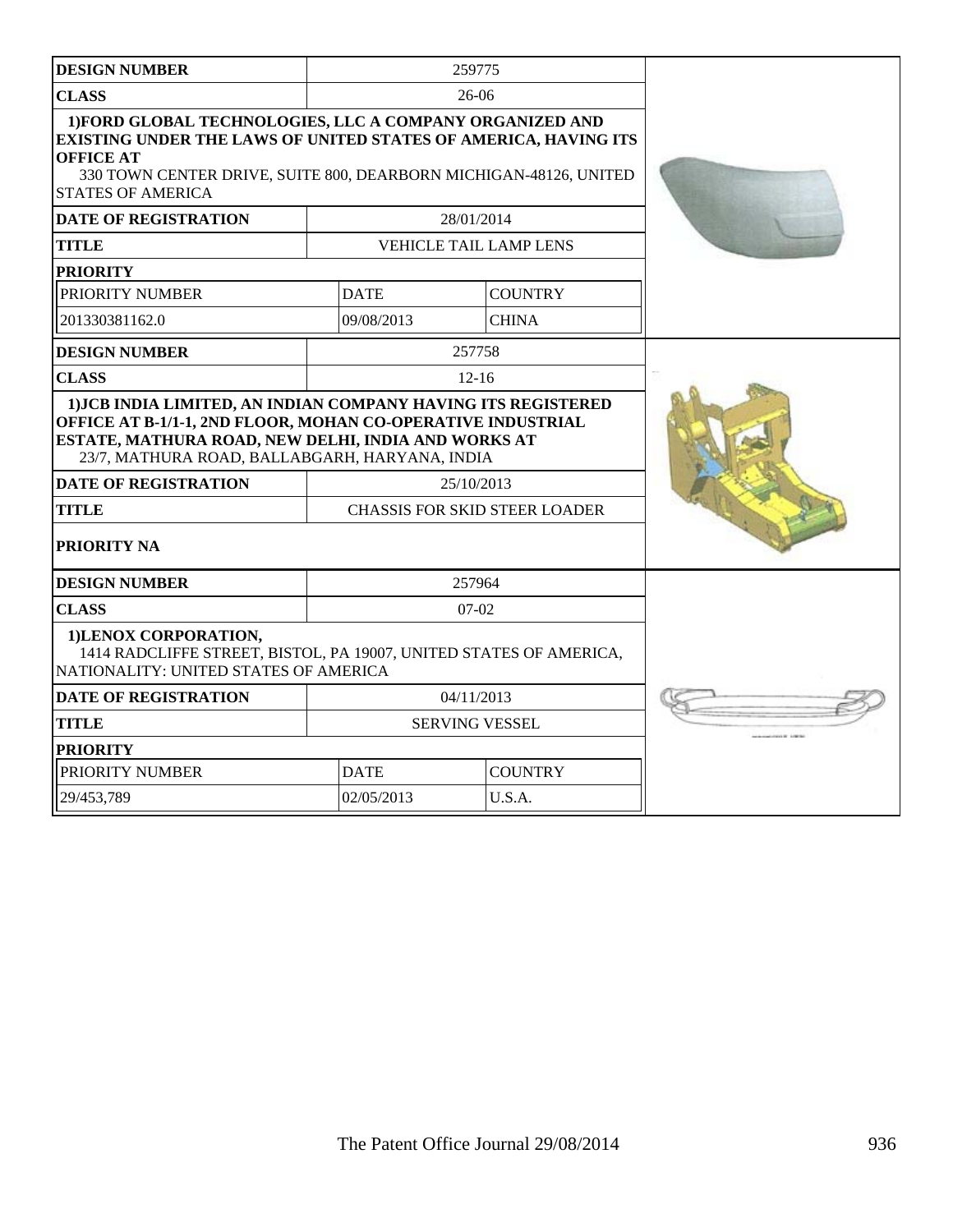| <b>DESIGN NUMBER</b>                                                                                                                                                                          |             | 258898                            |                                 |                                |  |
|-----------------------------------------------------------------------------------------------------------------------------------------------------------------------------------------------|-------------|-----------------------------------|---------------------------------|--------------------------------|--|
| <b>CLASS</b>                                                                                                                                                                                  |             | $12-16$                           |                                 |                                |  |
| 1) HONDA MOTOR CO., LTD., A JAPANESE<br><b>CORPORATION,</b><br>OF 1-1, MINAMI-AOYAMA 2-CHOME, MINATO-KU,                                                                                      |             |                                   |                                 |                                |  |
| TOKYO, 107-8556, JAPAN                                                                                                                                                                        |             |                                   |                                 |                                |  |
| <b>DATE OF</b><br><b>REGISTRATION</b>                                                                                                                                                         |             | 20/12/2013                        |                                 |                                |  |
| <b>TITLE</b>                                                                                                                                                                                  |             | <b>GRILL FOR AUTOMOBILE</b>       |                                 |                                |  |
| <b>PRIORITY</b>                                                                                                                                                                               |             |                                   |                                 |                                |  |
| PRIORITY NUMBER                                                                                                                                                                               | <b>DATE</b> | <b>COUNTRY</b>                    |                                 |                                |  |
| 2013-014752                                                                                                                                                                                   | 28/06/2013  | <b>JAPAN</b>                      |                                 |                                |  |
| <b>DESIGN NUMBER</b>                                                                                                                                                                          |             |                                   | 260194                          |                                |  |
| <b>CLASS</b>                                                                                                                                                                                  |             |                                   | 08-07                           |                                |  |
| <b>ITS PRINCIPAL PLACE OF BUSINESS AT</b><br>L-4124/1, PHASE-IV, GIDC, VATVA, AHMEDABAD-382445, GUJARAT-<br><b>INDIA</b><br><b>DATE OF REGISTRATION</b><br><b>TITLE</b><br><b>PRIORITY NA</b> |             |                                   | 07/02/2014<br><b>DOOR LATCH</b> |                                |  |
| <b>DESIGN NUMBER</b>                                                                                                                                                                          |             |                                   | 259560                          |                                |  |
| <b>CLASS</b>                                                                                                                                                                                  |             |                                   | $12 - 16$                       |                                |  |
| 1) HONDA MOTOR CO., LTD., A JAPANESE CORPORATION, OF<br>1-1, MINAMI-AOYAMA 2-CHOME, MINATO-KU, TOKYO, JAPAN                                                                                   |             |                                   |                                 |                                |  |
| <b>DATE OF REGISTRATION</b>                                                                                                                                                                   |             |                                   | 22/01/2014                      |                                |  |
| <b>TITLE</b>                                                                                                                                                                                  |             | FRONT SIDE COWL FOR MOTOR SCOOTER |                                 |                                |  |
| <b>PRIORITY</b><br>PRIORITY NUMBER<br>2013-016973                                                                                                                                             |             | <b>DATE</b><br>25/07/2013         |                                 | <b>COUNTRY</b><br><b>JAPAN</b> |  |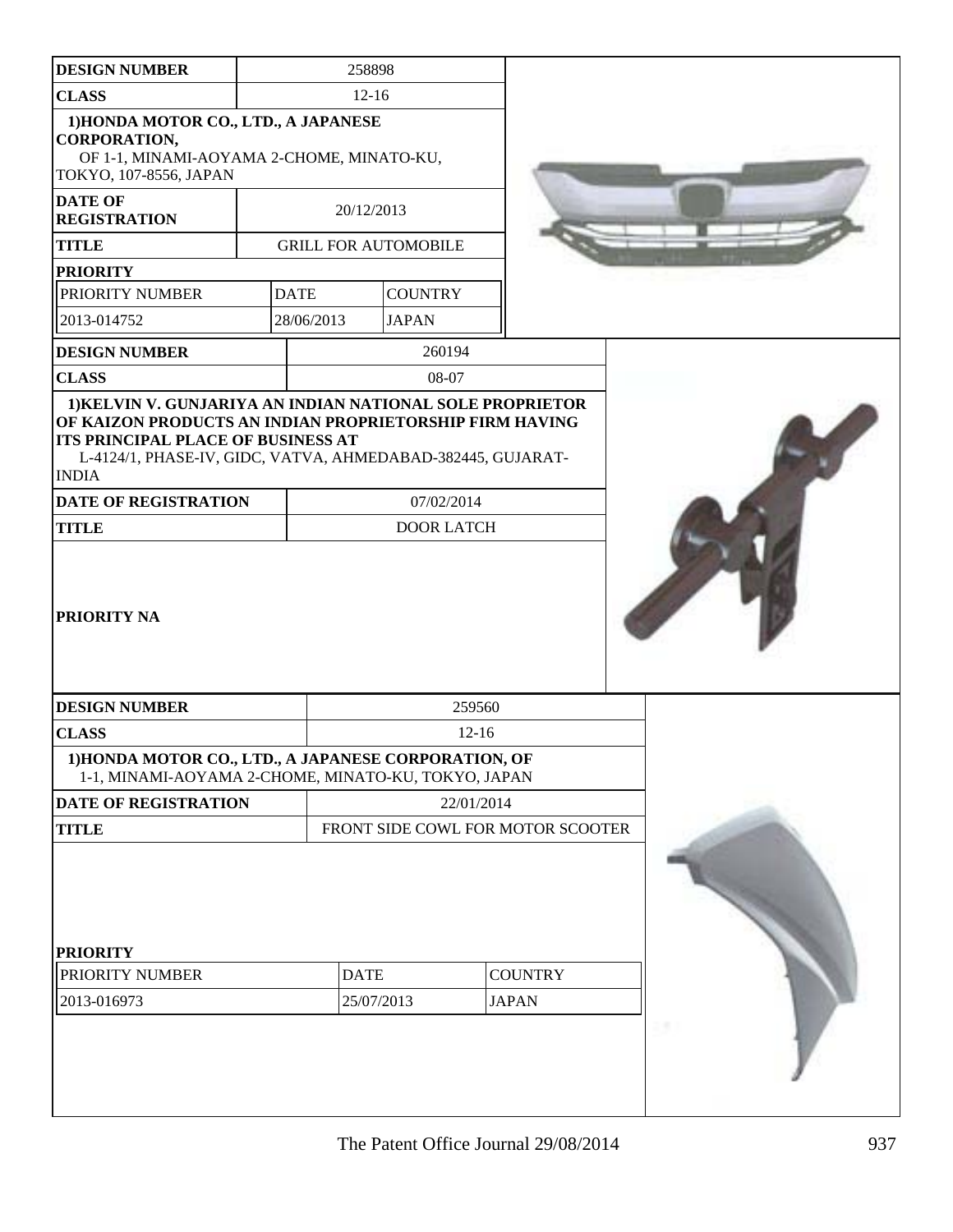| <b>DESIGN NUMBER</b>                                                                                                                                                                                                                                    |                                  | 253359     |                                     |  |
|---------------------------------------------------------------------------------------------------------------------------------------------------------------------------------------------------------------------------------------------------------|----------------------------------|------------|-------------------------------------|--|
| <b>CLASS</b>                                                                                                                                                                                                                                            |                                  | $19-02$    |                                     |  |
| 1) NOK CORPORATION, A JAPANESE CORPORATION OF<br>12-15, SHIBA DAIMON 1-CHOME, MINATO-KU, TOKYO 105-8585, JAPAN                                                                                                                                          |                                  |            |                                     |  |
| <b>DATE OF REGISTRATION</b>                                                                                                                                                                                                                             |                                  | 23/04/2013 |                                     |  |
| <b>TITLE</b>                                                                                                                                                                                                                                            |                                  |            | SEAL TO PREVENT LEAKAGE OF LIQUIDS  |  |
| <b>PRIORITY</b>                                                                                                                                                                                                                                         |                                  |            |                                     |  |
| PRIORITY NUMBER                                                                                                                                                                                                                                         | <b>DATE</b>                      |            | <b>COUNTRY</b>                      |  |
| 2012-026327                                                                                                                                                                                                                                             | 30/10/2012                       |            | <b>JAPAN</b>                        |  |
| <b>DESIGN NUMBER</b>                                                                                                                                                                                                                                    |                                  | 256689     |                                     |  |
| <b>CLASS</b>                                                                                                                                                                                                                                            |                                  | $06-05$    |                                     |  |
| 1) WIPRO ENTERPRISES LIMITED, A COMPANY REGISTERED UNDER THE<br><b>COMPANIES ACT 1956 HAVING ITS REGISTERED OFFICE AT</b><br>#134, DODDAKANNELLI, SARJAPUR ROAD, BANGALORE-560035;<br>NATIONALITY : INDIAN                                              |                                  |            |                                     |  |
| <b>DATE OF REGISTRATION</b>                                                                                                                                                                                                                             |                                  | 23/09/2013 |                                     |  |
| <b>TITLE</b>                                                                                                                                                                                                                                            |                                  |            | <b>CLASSROOM DESK CUM CHAIR SET</b> |  |
| <b>PRIORITY NA</b>                                                                                                                                                                                                                                      |                                  |            |                                     |  |
| <b>DESIGN NUMBER</b>                                                                                                                                                                                                                                    |                                  | 259723     |                                     |  |
| <b>CLASS</b>                                                                                                                                                                                                                                            |                                  | $12 - 16$  |                                     |  |
| 1) FORD GLOBAL TECHNOLOGIES, LLC A COMPANY ORGANIZED AND<br><b>EXISTING UNDER THE LAWS OF UNITED STATES OF AMERICA, HAVING ITS</b><br><b>OFFICE AT</b><br>330 TOWN CENTER DRIVE, SUITE 800, DEARBORN MICHIGAN-48126, UNITED<br><b>STATES OF AMERICA</b> | Coleman Coleman                  |            |                                     |  |
| <b>DATE OF REGISTRATION</b>                                                                                                                                                                                                                             | 27/01/2014                       |            |                                     |  |
| <b>TITLE</b>                                                                                                                                                                                                                                            | VEHICLE FRONT LOWER BUMPER COVER |            |                                     |  |
| <b>PRIORITY</b>                                                                                                                                                                                                                                         |                                  |            |                                     |  |
| PRIORITY NUMBER                                                                                                                                                                                                                                         | <b>COUNTRY</b><br><b>DATE</b>    |            |                                     |  |
| 201330380092.7                                                                                                                                                                                                                                          | 09/08/2013                       |            | <b>CHINA</b>                        |  |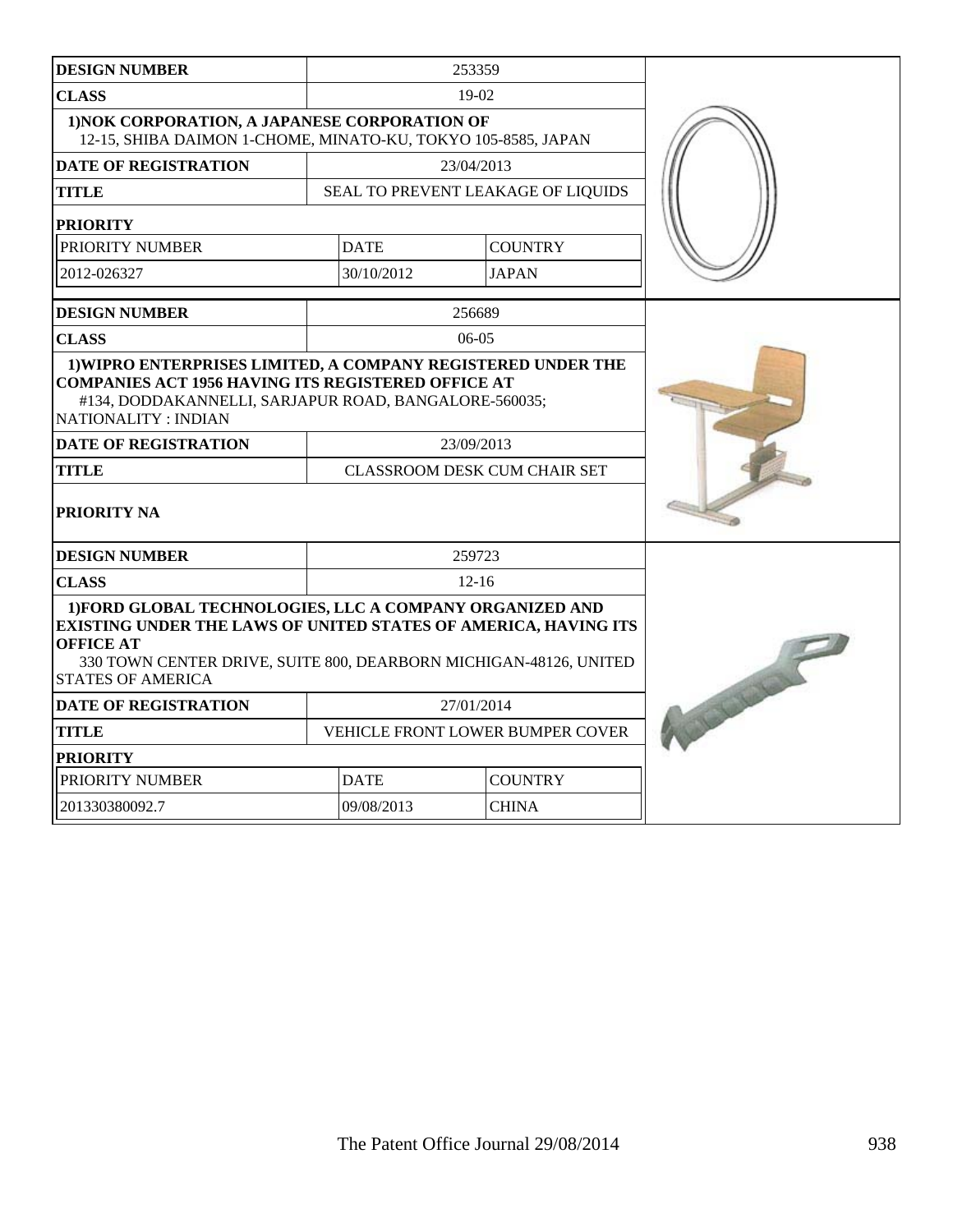| <b>DESIGN NUMBER</b>                                                                                                                                                | 258684                                                                                                                                                                                                                                                                                        |  |  |  |  |  |  |
|---------------------------------------------------------------------------------------------------------------------------------------------------------------------|-----------------------------------------------------------------------------------------------------------------------------------------------------------------------------------------------------------------------------------------------------------------------------------------------|--|--|--|--|--|--|
| <b>CLASS</b>                                                                                                                                                        | $07-02$                                                                                                                                                                                                                                                                                       |  |  |  |  |  |  |
| 1) SUMIT KISHAN SHARMA, MAXIM EXIM (INDIA),<br>MCF-2093, SECTOR-23, SANJAY COLONY, FARIDABAD-121001. (INDIA) AS<br><b>INDIAN NATIONAL</b>                           |                                                                                                                                                                                                                                                                                               |  |  |  |  |  |  |
| <b>DATE OF REGISTRATION</b>                                                                                                                                         | 12/12/2013                                                                                                                                                                                                                                                                                    |  |  |  |  |  |  |
| <b>TITLE</b>                                                                                                                                                        | <b>GAS STOVE</b>                                                                                                                                                                                                                                                                              |  |  |  |  |  |  |
| PRIORITY NA                                                                                                                                                         |                                                                                                                                                                                                                                                                                               |  |  |  |  |  |  |
| <b>DESIGN NUMBER</b>                                                                                                                                                | 257233                                                                                                                                                                                                                                                                                        |  |  |  |  |  |  |
| <b>CLASS</b>                                                                                                                                                        | $07-02$                                                                                                                                                                                                                                                                                       |  |  |  |  |  |  |
| ROAD, BHONABHAI CHAWL, BHULESHWAR, MUMBAI-400002.<br>NATIONAL), (2) SHANTILAL JAIN. (INDIAN NATIONAL),<br><b>HAVING ABOVE ADDRES</b><br><b>DATE OF REGISTRATION</b> | <b>INDIAN PARTNERSHIP ACT, 1932) AT 17/21, DR. ATMARAM MERCHANT</b><br>MAHARASHTRA, INDIA. WHOSE PARTNERS ARE (1) DHAVAL JAIN. (INDIAN<br>(3) VIMALCHAND JAIN. (INDIAN NATIONAL), (4) BHARATKUMAR JAIN.<br>(INDIAN NATIONAL) & (5) MR. BHAVESH JAIN. (INDIAN NATIONAL), ALL ARE<br>07/10/2013 |  |  |  |  |  |  |
| <b>TITLE</b>                                                                                                                                                        | <b>CASSEROLE</b>                                                                                                                                                                                                                                                                              |  |  |  |  |  |  |
| PRIORITY NA                                                                                                                                                         |                                                                                                                                                                                                                                                                                               |  |  |  |  |  |  |
| <b>DESIGN NUMBER</b>                                                                                                                                                | 259529                                                                                                                                                                                                                                                                                        |  |  |  |  |  |  |
| <b>CLASS</b>                                                                                                                                                        | $05-05$                                                                                                                                                                                                                                                                                       |  |  |  |  |  |  |
| 1) SATHEESAN V C/O AVID APPAREL INDUSTRIES,<br>B-17, SECTOR-58 NOIDA-201301 (UP) INDIA, INDIAN                                                                      |                                                                                                                                                                                                                                                                                               |  |  |  |  |  |  |
| <b>DATE OF REGISTRATION</b>                                                                                                                                         | 20/01/2014                                                                                                                                                                                                                                                                                    |  |  |  |  |  |  |
| <b>TITLE</b>                                                                                                                                                        | <b>TEXTILE FABRIC</b>                                                                                                                                                                                                                                                                         |  |  |  |  |  |  |
| <b>PRIORITY NA</b>                                                                                                                                                  |                                                                                                                                                                                                                                                                                               |  |  |  |  |  |  |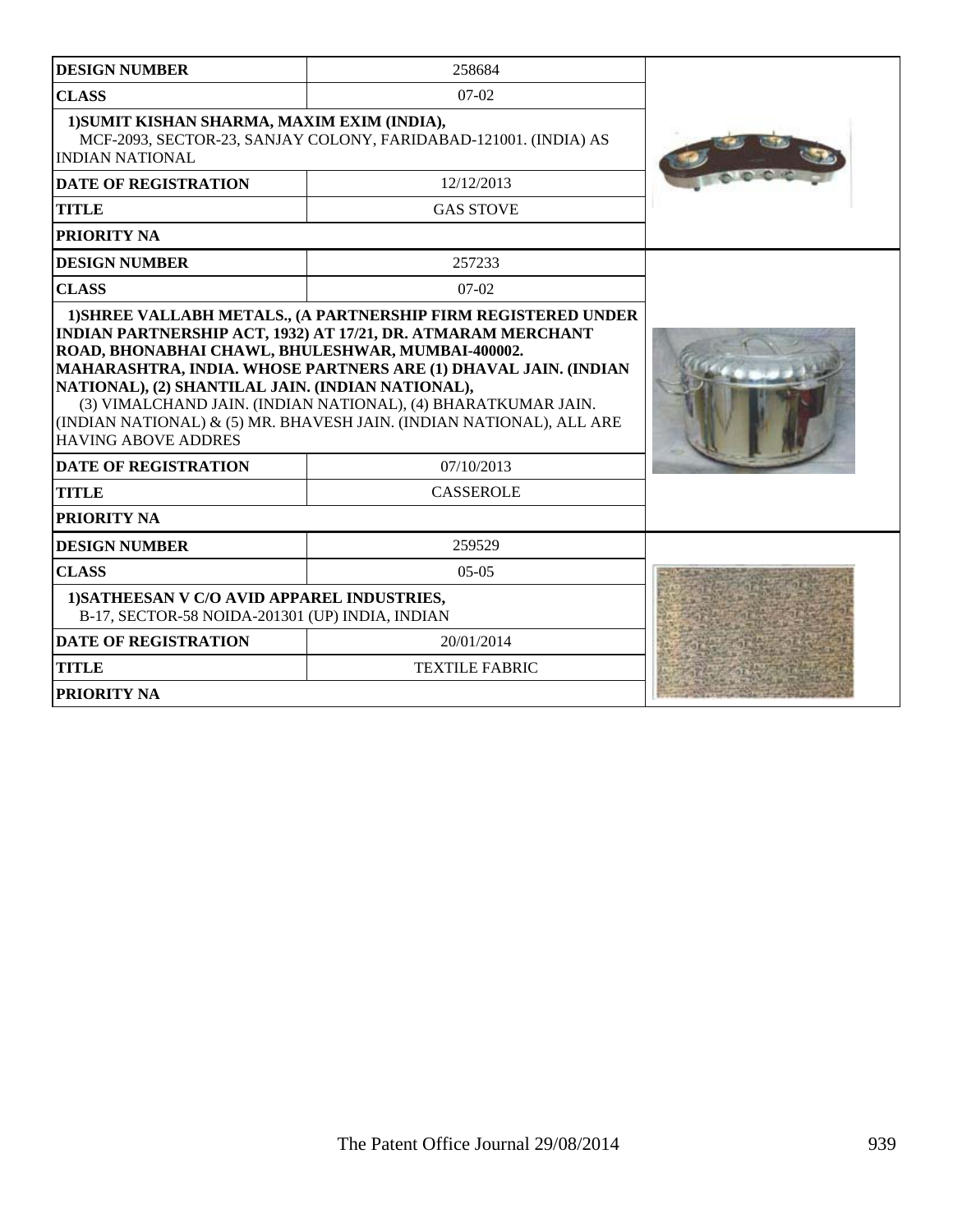| <b>DESIGN NUMBER</b>                                                                                                    |                               | 255356                         |  |
|-------------------------------------------------------------------------------------------------------------------------|-------------------------------|--------------------------------|--|
| <b>CLASS</b>                                                                                                            |                               | 24-02                          |  |
| 1) ASAP BREATHEASSIST PTY LTD., AN AUSTRALIAN COMPANY OF<br>LEVEL 9, 45 WILLIAM STREET, MELBOURNE, VIC, 3000, AUSTRALIA |                               |                                |  |
| <b>DATE OF REGISTRATION</b>                                                                                             |                               | 19/07/2013                     |  |
| <b>TITLE</b>                                                                                                            |                               | <b>NASAL DILATOR DEVICE</b>    |  |
| <b>PRIORITY</b>                                                                                                         |                               |                                |  |
| PRIORITY NUMBER                                                                                                         | <b>DATE</b>                   | <b>COUNTRY</b>                 |  |
| 10288/2013                                                                                                              | 21/01/2013                    | <b>AUSTRALIA</b>               |  |
| <b>DESIGN NUMBER</b>                                                                                                    |                               | 258685                         |  |
| <b>CLASS</b>                                                                                                            |                               | $13-03$                        |  |
| 1) YAZAKI CORPORATION, A JAPANESE CORPORATION OF<br>4-28, MITA 1-CHOME, MINATO-KU, TOKYO 108-8333, JAPAN                |                               |                                |  |
| <b>DATE OF REGISTRATION</b>                                                                                             |                               | 11/12/2013                     |  |
| <b>TITLE</b>                                                                                                            |                               | HOUSING FOR ELECTRIC CONNECTOR |  |
| <b>PRIORITY</b>                                                                                                         |                               |                                |  |
| PRIORITY NUMBER                                                                                                         | <b>DATE</b><br><b>COUNTRY</b> |                                |  |
| 2013-013291                                                                                                             | 12/06/2013                    | <b>JAPAN</b>                   |  |
| <b>DESIGN NUMBER</b>                                                                                                    |                               | 258897                         |  |
| <b>CLASS</b>                                                                                                            |                               | $26-06$                        |  |
| 1) HONDA MOTOR CO., LTD., A JAPANESE CORPORATION,<br>OF 1-1, MINAMI-AOYAMA 2-CHOME, MINATO-KU, TOKYO, 107-8556, JAPAN   |                               |                                |  |
| <b>DATE OF REGISTRATION</b>                                                                                             |                               | 20/12/2013                     |  |
| <b>TITLE</b>                                                                                                            |                               | FRONT LAMP FOR AUTOMOBILE      |  |
| <b>PRIORITY</b>                                                                                                         |                               |                                |  |
| PRIORITY NUMBER                                                                                                         | <b>DATE</b>                   | <b>COUNTRY</b>                 |  |
| 2013-014748                                                                                                             | 28/06/2013                    | <b>JAPAN</b>                   |  |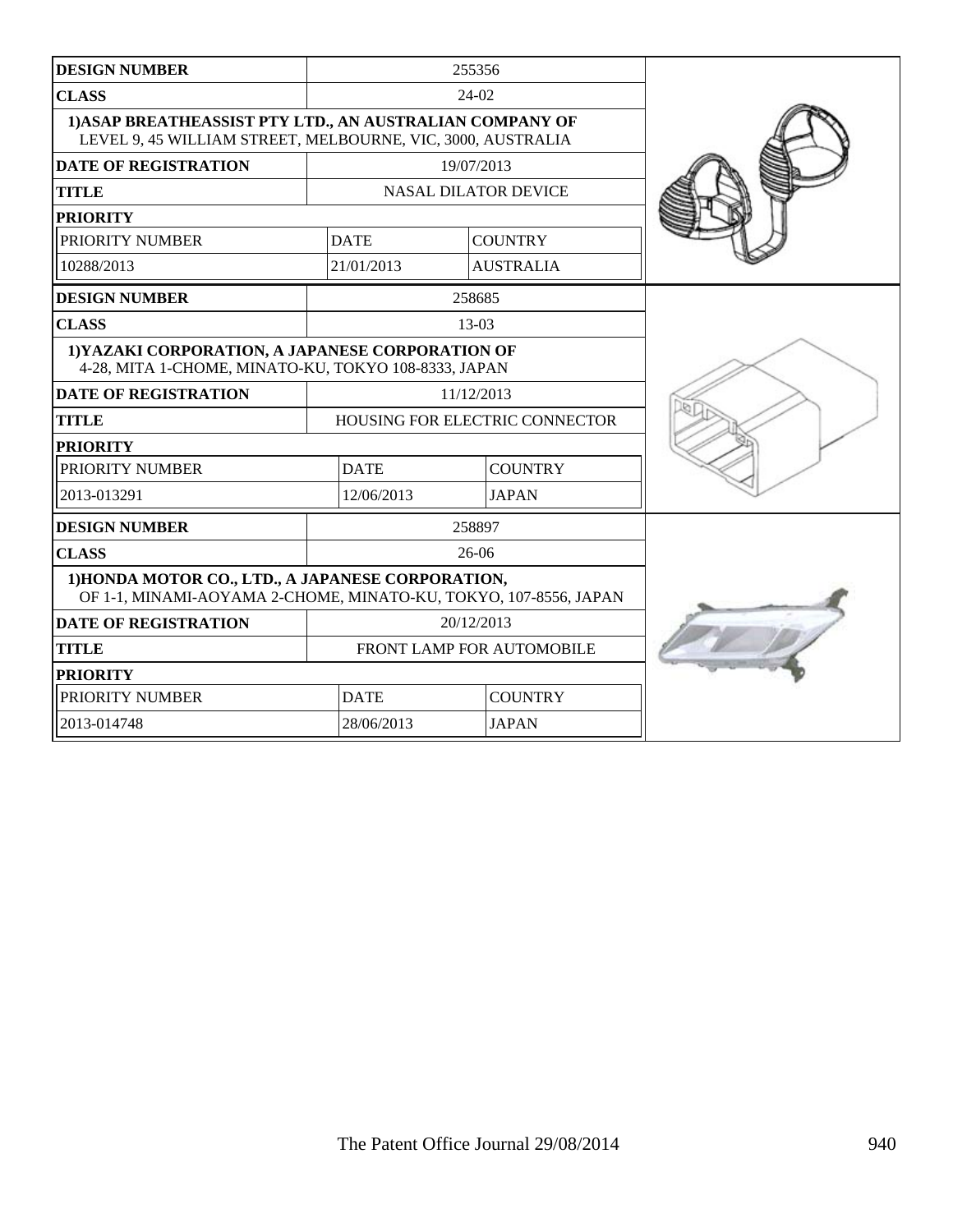| <b>DESIGN NUMBER</b>                                                                                                                       |                | 245029                     |  |  |  |  |
|--------------------------------------------------------------------------------------------------------------------------------------------|----------------|----------------------------|--|--|--|--|
| <b>CLASS</b>                                                                                                                               |                | 24-02                      |  |  |  |  |
| 1) OCCLUTECH HOLDING AG<br>VORDERGASSE 3, CH-8201 SCHAFFHAUSEN,<br><b>SWITZERLAND</b>                                                      |                |                            |  |  |  |  |
| <b>DATE OF</b><br><b>REGISTRATION</b>                                                                                                      |                | 30/04/2012                 |  |  |  |  |
| <b>TITLE</b>                                                                                                                               |                | <b>OCCLUSAL APPLIANCES</b> |  |  |  |  |
| <b>PRIORITY</b>                                                                                                                            |                |                            |  |  |  |  |
| PRIORITY NUMBER                                                                                                                            | <b>DATE</b>    | <b>COUNTRY</b>             |  |  |  |  |
| 001940610-0004                                                                                                                             | 31/10/2011     | <b>OHIM</b>                |  |  |  |  |
|                                                                                                                                            |                |                            |  |  |  |  |
| <b>DESIGN NUMBER</b>                                                                                                                       | 257367         |                            |  |  |  |  |
| <b>CLASS</b>                                                                                                                               | $07 - 01$      |                            |  |  |  |  |
| 1) RAVISSANT PRIVATE LIMITED, AN INDIAN<br><b>COMPANY, OF</b><br>50-51, COMMERCIAL COMPLEX, NEW FRIENDS<br>COLONY, NEW DELHI-110065, INDIA |                |                            |  |  |  |  |
| <b>DATE OF</b><br><b>REGISTRATION</b>                                                                                                      | 09/10/2013     |                            |  |  |  |  |
| <b>TITLE</b>                                                                                                                               | <b>TEA POT</b> |                            |  |  |  |  |
| PRIORITY NA                                                                                                                                |                |                            |  |  |  |  |
| <b>DESIGN NUMBER</b>                                                                                                                       |                | 255752                     |  |  |  |  |
| <b>CLASS</b>                                                                                                                               |                | 12-08                      |  |  |  |  |
| 1) SUZUKI MOTOR CORPORATION, A JAPANESE<br><b>CORPORATION OF</b><br>300, TAKATSUKA-CHO, MINAMI-KU, HAMAMATSU-SHI,<br>SHIZUOKA-KEN, JAPAN   |                |                            |  |  |  |  |
| <b>DATE OF</b><br><b>REGISTRATION</b>                                                                                                      |                | 12/08/2013                 |  |  |  |  |
| <b>TITLE</b>                                                                                                                               |                | CAR                        |  |  |  |  |
| <b>PRIORITY</b>                                                                                                                            |                |                            |  |  |  |  |
| PRIORITY NUMBER                                                                                                                            | <b>DATE</b>    | <b>COUNTRY</b>             |  |  |  |  |
| 2013-002727                                                                                                                                | 13/02/2013     | <b>JAPAN</b>               |  |  |  |  |
|                                                                                                                                            |                |                            |  |  |  |  |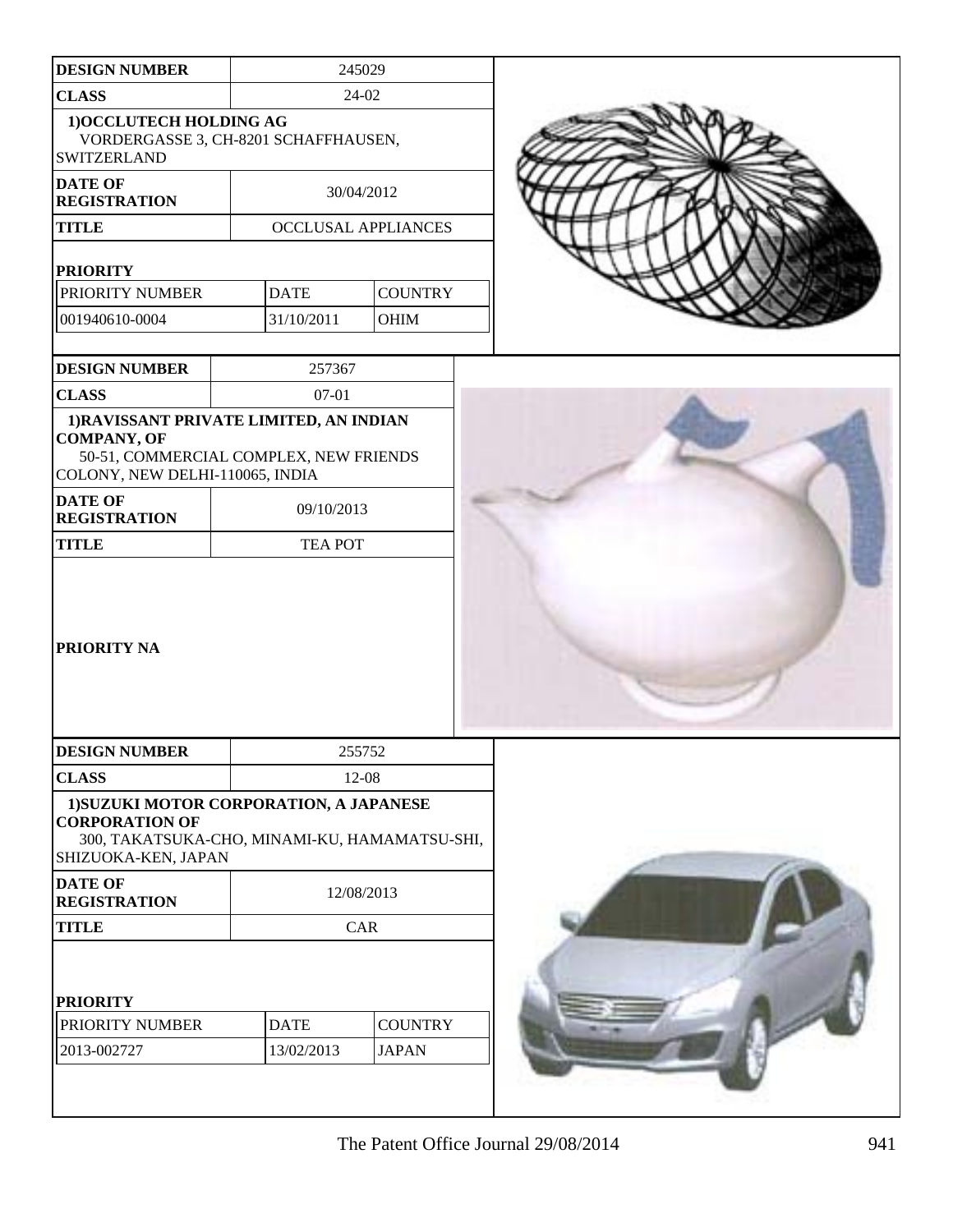| <b>DESIGN NUMBER</b>                                                                                                                                                                                                                                                                                                                                                                                                                       |             | 255490                         |  |
|--------------------------------------------------------------------------------------------------------------------------------------------------------------------------------------------------------------------------------------------------------------------------------------------------------------------------------------------------------------------------------------------------------------------------------------------|-------------|--------------------------------|--|
| <b>CLASS</b>                                                                                                                                                                                                                                                                                                                                                                                                                               |             | $16-06$                        |  |
| 1) PATRICK C. HO, A US CITIZEN, HAVING ITS OFFICE AT<br>4, QUAIL RUN, HILTON, NY 14468, UNITED STATES OF AMERICA                                                                                                                                                                                                                                                                                                                           |             |                                |  |
| <b>DATE OF REGISTRATION</b>                                                                                                                                                                                                                                                                                                                                                                                                                |             | 29/07/2013                     |  |
| <b>TITLE</b>                                                                                                                                                                                                                                                                                                                                                                                                                               |             | <b>EYEGLASS FRAME</b>          |  |
| <b>PRIORITY</b>                                                                                                                                                                                                                                                                                                                                                                                                                            |             |                                |  |
| PRIORITY NUMBER                                                                                                                                                                                                                                                                                                                                                                                                                            | <b>DATE</b> | <b>COUNTRY</b>                 |  |
| 29/444,325                                                                                                                                                                                                                                                                                                                                                                                                                                 | 29/01/2013  | U.S.A.                         |  |
| <b>DESIGN NUMBER</b>                                                                                                                                                                                                                                                                                                                                                                                                                       |             | 259559                         |  |
| <b>CLASS</b>                                                                                                                                                                                                                                                                                                                                                                                                                               |             | $12 - 16$                      |  |
| 1) HONDA MOTOR CO., LTD., A JAPANESE CORPORATION, OF<br>1-1, MINAMI-AOYAMA 2-CHOME, MINATO-KU, TOKYO, JAPAN                                                                                                                                                                                                                                                                                                                                |             |                                |  |
| <b>DATE OF REGISTRATION</b>                                                                                                                                                                                                                                                                                                                                                                                                                |             | 22/01/2014                     |  |
| <b>TITLE</b>                                                                                                                                                                                                                                                                                                                                                                                                                               |             | FRONT SIDE COWL FOR MOTORCYCLE |  |
| <b>PRIORITY</b>                                                                                                                                                                                                                                                                                                                                                                                                                            |             |                                |  |
| PRIORITY NUMBER                                                                                                                                                                                                                                                                                                                                                                                                                            | <b>DATE</b> | <b>COUNTRY</b>                 |  |
| 2013-017458                                                                                                                                                                                                                                                                                                                                                                                                                                | 31/07/2013  | <b>JAPAN</b>                   |  |
| <b>DESIGN NUMBER</b>                                                                                                                                                                                                                                                                                                                                                                                                                       |             | 254360                         |  |
| <b>CLASS</b>                                                                                                                                                                                                                                                                                                                                                                                                                               |             | $12 - 08$                      |  |
| 1) FORD MOTOR COMPANY A COMPANY ORGANIZED AND EXISTING<br>UNDER THE LAWS OF UNITED STATES OF AMERICA, HAVING ITS OFFICE<br>AT DEARBORN, COUNTY OF WAYNE, STATE OF MICHIGAN, UNITED STATES<br>OF AMERICA, AND FORD OTOMOTIV SANAYI ANONIM SIRKETI A<br><b>COMPANY ORGANIZED AND EXISTING UNDER THE LAWS OF REPUBLIC OF</b><br>TURKEY, HAVING ITS OFFICE AT<br>AKPINAR MAHALLESI, HASAN BASRI CADDESI NO. 2, SANCAKTEPE,<br>ISTANBUL, TURKEY |             |                                |  |
| <b>DATE OF REGISTRATION</b>                                                                                                                                                                                                                                                                                                                                                                                                                |             | 06/06/2013                     |  |
| <b>TITLE</b>                                                                                                                                                                                                                                                                                                                                                                                                                               |             | <b>TRUCK</b>                   |  |
| <b>PRIORITY</b>                                                                                                                                                                                                                                                                                                                                                                                                                            |             |                                |  |
| PRIORITY NUMBER                                                                                                                                                                                                                                                                                                                                                                                                                            | <b>DATE</b> | <b>COUNTRY</b>                 |  |
| 29/443,888                                                                                                                                                                                                                                                                                                                                                                                                                                 | 23/01/2013  | U.S.A.                         |  |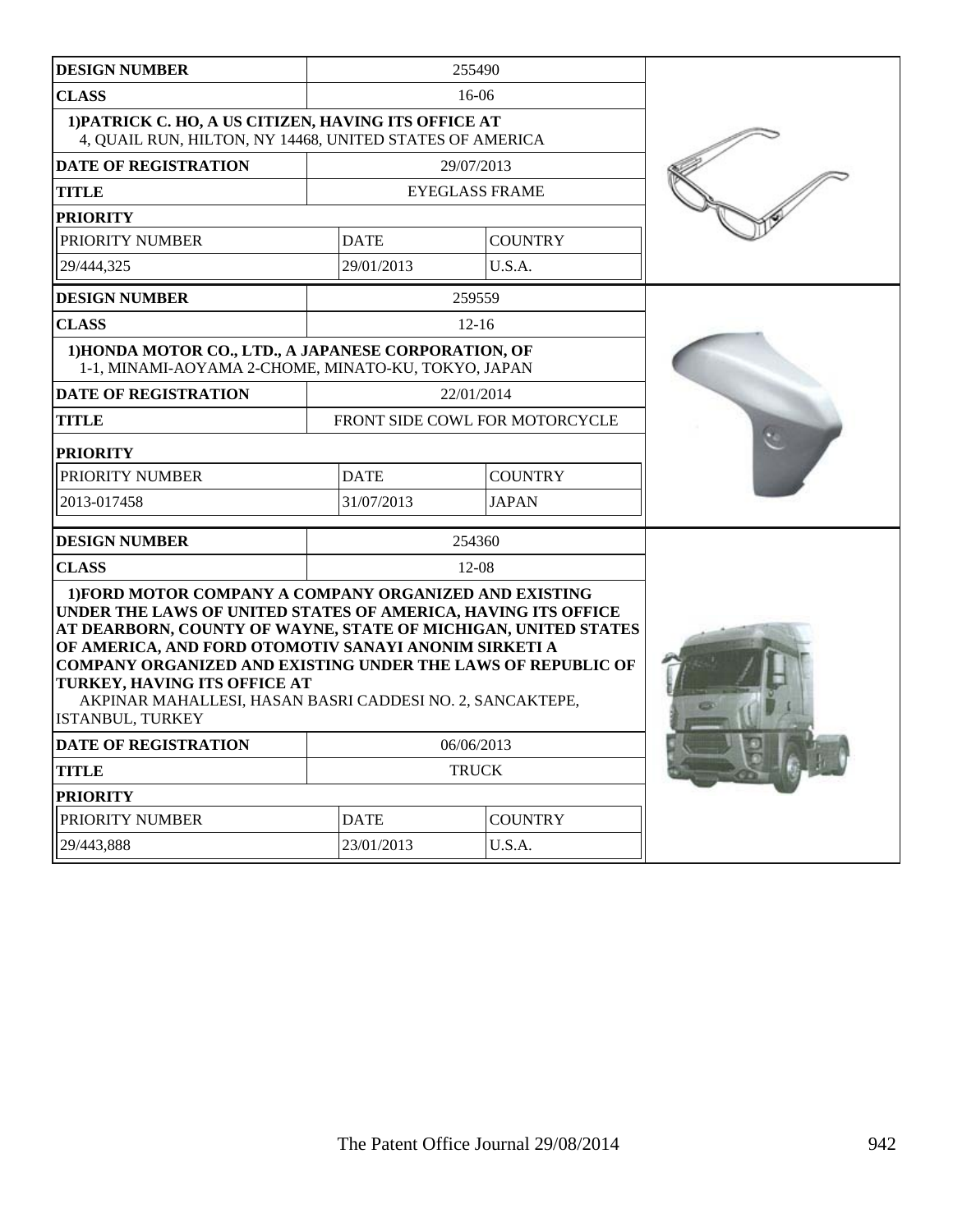| <b>DESIGN NUMBER</b>                                                                                                                                                                                                                                                                                                                                                                       |             | 253989                                 |  |
|--------------------------------------------------------------------------------------------------------------------------------------------------------------------------------------------------------------------------------------------------------------------------------------------------------------------------------------------------------------------------------------------|-------------|----------------------------------------|--|
| <b>CLASS</b>                                                                                                                                                                                                                                                                                                                                                                               |             | $07-01$                                |  |
| 1) BONJOUR INTERNATIONAL, A INDIAN PARTNERSHIP FIRM OF 15 UA<br>JAWAHAR NAGAR, DELHI-110007, INDIA, WHOSE PARTNERS ARE (1) RAMAN<br><b>GUPTA OF 385, DEEPALI, PITAMPURA, DELHI-110034 (2) RAJESH KUMAR</b><br>GUPTA OF 384, DEEPALI, PITAMPURA, DELHI-110034 AND<br>(3) REENA GUPTA OF 384, DEEPALI, PITAMPURA, DELHI-110034 ALL INDIAN<br><b>NATIONALS</b><br><b>DATE OF REGISTRATION</b> |             |                                        |  |
| <b>TITLE</b>                                                                                                                                                                                                                                                                                                                                                                               |             | 20/05/2013<br><b>FLASK</b>             |  |
| PRIORITY NA                                                                                                                                                                                                                                                                                                                                                                                |             |                                        |  |
| <b>DESIGN NUMBER</b>                                                                                                                                                                                                                                                                                                                                                                       |             | 256113                                 |  |
| <b>CLASS</b>                                                                                                                                                                                                                                                                                                                                                                               |             | $17-01$                                |  |
| 1) SYDNEY MATHEWS, A CANADIAN NATIONAL OF THE ADDRESS<br>200 RIDEAU TERRACE, APT 1403 OTTAWA, ONTARIO K1M 0Z3, CANADA                                                                                                                                                                                                                                                                      |             |                                        |  |
| <b>DATE OF REGISTRATION</b>                                                                                                                                                                                                                                                                                                                                                                |             | 29/08/2013                             |  |
| <b>TITLE</b>                                                                                                                                                                                                                                                                                                                                                                               |             | PIANO KEY                              |  |
| <b>PRIORITY</b>                                                                                                                                                                                                                                                                                                                                                                            |             |                                        |  |
| PRIORITY NUMBER                                                                                                                                                                                                                                                                                                                                                                            | <b>DATE</b> | <b>COUNTRY</b>                         |  |
| 152140                                                                                                                                                                                                                                                                                                                                                                                     | 23/07/2013  | <b>CANADA</b>                          |  |
| <b>DESIGN NUMBER</b>                                                                                                                                                                                                                                                                                                                                                                       |             | 259679                                 |  |
| <b>CLASS</b>                                                                                                                                                                                                                                                                                                                                                                               |             | $15-03$                                |  |
| 1) M/S DHIMAN INDUSTRIES, 1ST FLOOR, HUNJAN COMPLEX, G.N.E. TO<br>DUGRI, SUA ROAD, LUDHIANA-141003 (PUNJAB) INDIA<br>AN INDIAN PROPRIETORSHIP FIRM WHOSE PROPRIETOR IS SHERANJIT<br>KAUR BEING INDIAN NATIONALS OF THE ABOVE ADDRESS                                                                                                                                                       |             |                                        |  |
| <b>DATE OF REGISTRATION</b>                                                                                                                                                                                                                                                                                                                                                                |             | 27/01/2014                             |  |
| <b>TITLE</b>                                                                                                                                                                                                                                                                                                                                                                               |             | <b>SUGAR CANE LEAF REMOVER MACHINE</b> |  |
| PRIORITY NA                                                                                                                                                                                                                                                                                                                                                                                |             |                                        |  |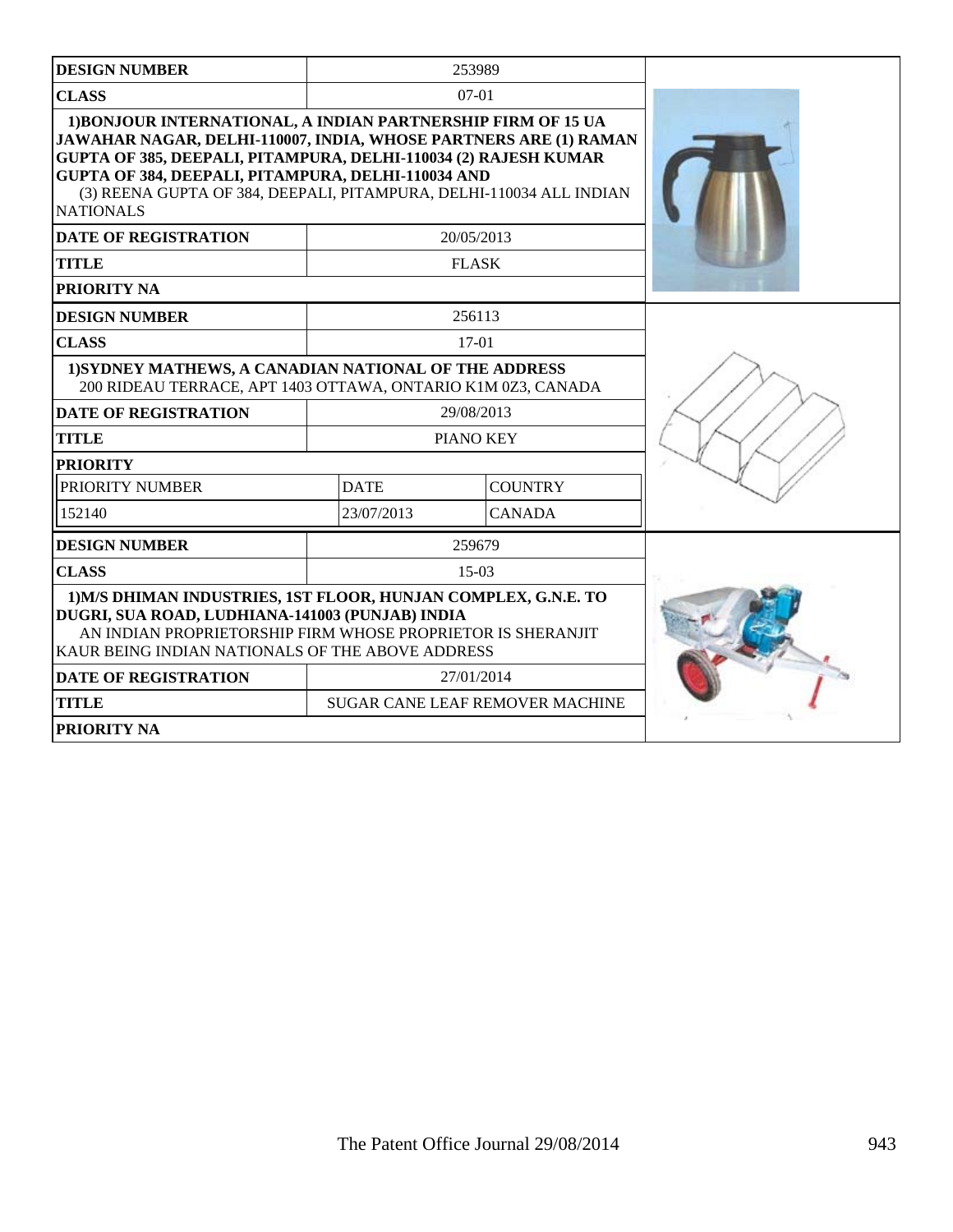| <b>DESIGN NUMBER</b>                                                                                                                                                                                                                             |             | 259726                               |  |
|--------------------------------------------------------------------------------------------------------------------------------------------------------------------------------------------------------------------------------------------------|-------------|--------------------------------------|--|
| <b>CLASS</b>                                                                                                                                                                                                                                     |             | $12 - 16$                            |  |
| 1) FORD GLOBAL TECHNOLOGIES, LLC A COMPANY ORGANIZED AND<br>EXISTING UNDER THE LAWS OF UNITED STATES OF AMERICA, HAVING ITS<br><b>OFFICE AT</b><br>330 TOWN CENTER DRIVE, SUITE 800, DEARBORN MICHIGAN-48126, UNITED<br><b>STATES OF AMERICA</b> |             |                                      |  |
| <b>DATE OF REGISTRATION</b>                                                                                                                                                                                                                      |             | 27/01/2014                           |  |
| TITLE                                                                                                                                                                                                                                            |             | VEHICLE FRONT LOWER GRILLE           |  |
| <b>PRIORITY</b>                                                                                                                                                                                                                                  |             |                                      |  |
| PRIORITY NUMBER                                                                                                                                                                                                                                  | <b>DATE</b> | <b>COUNTRY</b>                       |  |
| 201330381524.6                                                                                                                                                                                                                                   | 09/08/2013  | <b>CHINA</b>                         |  |
| <b>DESIGN NUMBER</b>                                                                                                                                                                                                                             |             | 254256                               |  |
| <b>CLASS</b>                                                                                                                                                                                                                                     |             | $09-01$                              |  |
| <b>COMPANIES ACT 1956 HAVING ITS REGISTERED OFFICE AT, 149 COTTON</b><br>STREET, KOLKATA 700007,<br>KOLKATA HAVING ITS PRINCIPAL PLACE OF BUSINESS AT KOLKATA, INDIA<br>BY NATIONALITY INDIAN<br><b>DATE OF REGISTRATION</b><br><b>TITLE</b>     |             | 03/06/2013<br><b>BOTTLE WITH CAP</b> |  |
| <b>PRIORITY NA</b>                                                                                                                                                                                                                               |             |                                      |  |
| <b>DESIGN NUMBER</b>                                                                                                                                                                                                                             |             | 225566                               |  |
| <b>CLASS</b>                                                                                                                                                                                                                                     |             | $24-04$                              |  |
| 1) JOHNSON & JOHNSON IND. E COM. LTDA<br>RODOVIA PRESIDENTS DUTRA, KM-154, SAO JOSE DOS CAMPOS, SAO<br>PAULO CEP 12237-350 BRAZIL,                                                                                                               |             |                                      |  |
| <b>DATE OF REGISTRATION</b>                                                                                                                                                                                                                      |             | 29/10/2009                           |  |
| <b>TITLE</b>                                                                                                                                                                                                                                     |             | <b>SANITARY NAPKIN</b>               |  |
| <b>PRIORITY</b>                                                                                                                                                                                                                                  |             |                                      |  |
| PRIORITY NUMBER                                                                                                                                                                                                                                  | <b>DATE</b> | <b>COUNTRY</b>                       |  |
| 29/336110                                                                                                                                                                                                                                        | 29/04/2009  | U.S.A.                               |  |
|                                                                                                                                                                                                                                                  |             |                                      |  |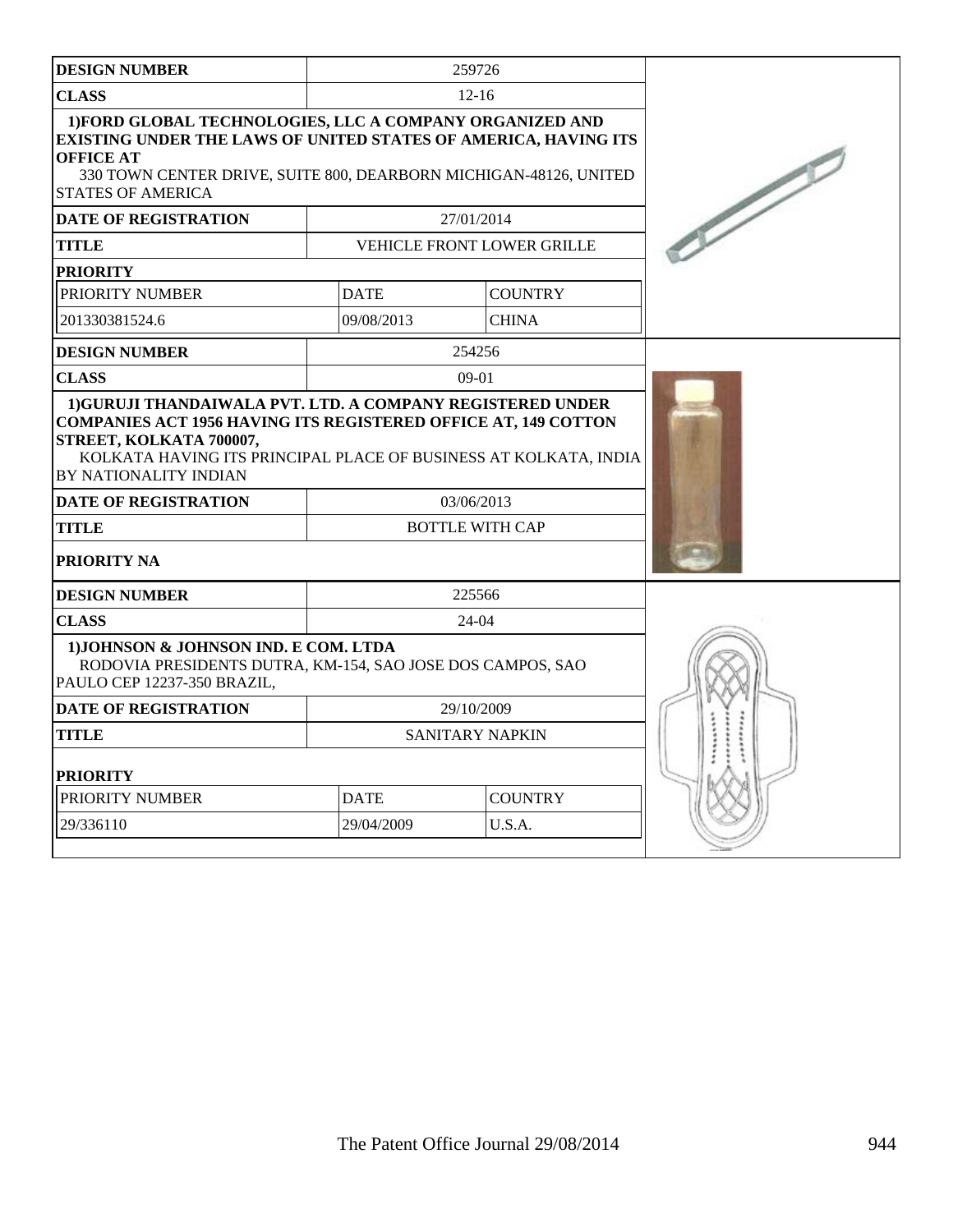| <b>DESIGN NUMBER</b>                                                                                        | 259100      |                          |              |                |  |   |  |  |
|-------------------------------------------------------------------------------------------------------------|-------------|--------------------------|--------------|----------------|--|---|--|--|
| <b>CLASS</b>                                                                                                | $06-11$     |                          |              |                |  |   |  |  |
| 1) HONDA ACCESS CORP.,<br>OF 18-4, 8-CHOME, NOBIDOME, NIIZA-SHI,<br>SAITAMA, JAPAN                          |             |                          |              |                |  |   |  |  |
| <b>DATE OF</b><br><b>REGISTRATION</b>                                                                       | 30/12/2013  |                          |              |                |  |   |  |  |
| <b>TITLE</b>                                                                                                |             | FLOOR MAT FOR VEHICLE    |              |                |  |   |  |  |
| <b>PRIORITY</b>                                                                                             |             |                          |              |                |  |   |  |  |
| PRIORITY NUMBER                                                                                             | <b>DATE</b> | <b>COUNTRY</b>           |              |                |  | œ |  |  |
| 2013-016439                                                                                                 | 19/07/2013  | <b>JAPAN</b>             |              |                |  |   |  |  |
| <b>DESIGN NUMBER</b>                                                                                        |             | 259530                   |              |                |  |   |  |  |
| <b>CLASS</b>                                                                                                |             | $05-05$                  |              |                |  |   |  |  |
| 1) SATHEESAN V C/O AVID APPAREL INDUSTRIES,<br>B-17, SECTOR-58 NOIDA-201301 (UP) INDIA, INDIAN              |             |                          |              |                |  |   |  |  |
| <b>DATE OF</b><br><b>REGISTRATION</b>                                                                       |             | 20/01/2014               |              |                |  |   |  |  |
| <b>TITLE</b>                                                                                                |             | <b>TEXTILE FABRIC</b>    |              |                |  |   |  |  |
| <b>PRIORITY NA</b>                                                                                          |             |                          |              |                |  |   |  |  |
| <b>DESIGN NUMBER</b>                                                                                        |             |                          | 259563       |                |  |   |  |  |
| <b>CLASS</b>                                                                                                |             |                          | 26-06        |                |  |   |  |  |
| 1) HONDA MOTOR CO., LTD., A JAPANESE CORPORATION, OF<br>1-1, MINAMI-AOYAMA 2-CHOME, MINATO-KU, TOKYO, JAPAN |             |                          |              |                |  |   |  |  |
| DATE OF REGISTRATION                                                                                        |             |                          | 22/01/2014   |                |  |   |  |  |
| <b>TITLE</b>                                                                                                |             | HEADLIGHT FOR MOTORCYCLE |              |                |  |   |  |  |
| <b>PRIORITY</b><br>PRIORITY NUMBER<br>2013-017459                                                           | <b>DATE</b> | 31/07/2013               | <b>JAPAN</b> | <b>COUNTRY</b> |  |   |  |  |
|                                                                                                             |             |                          |              |                |  |   |  |  |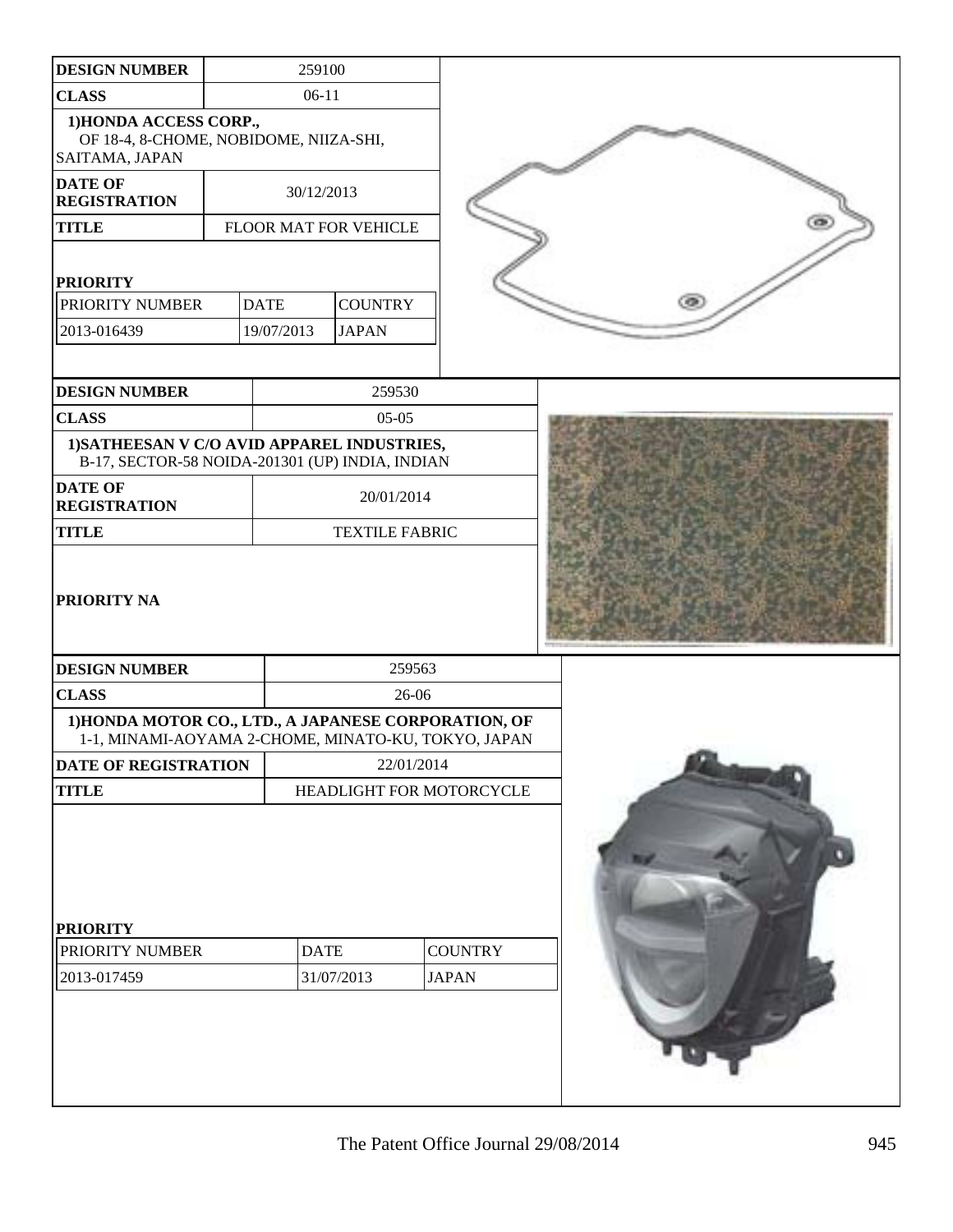| <b>DESIGN NUMBER</b>                                                                                                                                                                                                                                                                                                                         |             | 259677                               |  |
|----------------------------------------------------------------------------------------------------------------------------------------------------------------------------------------------------------------------------------------------------------------------------------------------------------------------------------------------|-------------|--------------------------------------|--|
| <b>CLASS</b>                                                                                                                                                                                                                                                                                                                                 |             | $19-02$                              |  |
| 1) KANIN (INDIA) AT B-XXX-6754, FOCAL POINT, LUDHIANA-141010, PUNJAB,<br><b>INDIA, AN INDIAN PARTNERSHIP FIRM, WHOSE PARTNERS ARE ARIHANT</b><br>JAIN, VISHWA JAIN, MS. NEELAM JAIN, AMBRISH JAIN, GAUTAM JAIN AND<br>AMIT JAIN (ALL INDIAN NATIONALS)<br>HAVING THEIR ADDRESS OF B-XXX-6754, FOCAL POINT, LUDHIANA-141010,<br><b>PUNJAB</b> |             |                                      |  |
| <b>DATE OF REGISTRATION</b>                                                                                                                                                                                                                                                                                                                  |             | 27/01/2014                           |  |
| <b>TITLE</b>                                                                                                                                                                                                                                                                                                                                 |             | <b>STAPLER</b>                       |  |
| <b>PRIORITY</b>                                                                                                                                                                                                                                                                                                                              |             |                                      |  |
| PRIORITY NUMBER                                                                                                                                                                                                                                                                                                                              | <b>DATE</b> | <b>COUNTRY</b>                       |  |
| 002362939                                                                                                                                                                                                                                                                                                                                    | 02/12/2013  | <b>OHIM</b>                          |  |
| <b>DESIGN NUMBER</b>                                                                                                                                                                                                                                                                                                                         |             | 259725                               |  |
| <b>CLASS</b>                                                                                                                                                                                                                                                                                                                                 |             | $12 - 16$                            |  |
| 1) FORD GLOBAL TECHNOLOGIES, LLC A COMPANY ORGANIZED AND<br>EXISTING UNDER THE LAWS OF UNITED STATES OF AMERICA, HAVING ITS<br><b>OFFICE AT</b><br>330 TOWN CENTER DRIVE, SUITE 800, DEARBORN MICHIGAN-48126, UNITED<br><b>STATES OF AMERICA</b>                                                                                             |             |                                      |  |
| <b>DATE OF REGISTRATION</b>                                                                                                                                                                                                                                                                                                                  |             | 27/01/2014                           |  |
| <b>TITLE</b>                                                                                                                                                                                                                                                                                                                                 |             | VEHICLE FRONT UPPER BUMPER COVER     |  |
| PRIORITY                                                                                                                                                                                                                                                                                                                                     |             |                                      |  |
| PRIORITY NUMBER                                                                                                                                                                                                                                                                                                                              | <b>DATE</b> | <b>COUNTRY</b>                       |  |
| 201330380154.4                                                                                                                                                                                                                                                                                                                               | 09/08/2013  | <b>CHINA</b>                         |  |
| <b>DESIGN NUMBER</b>                                                                                                                                                                                                                                                                                                                         |             | 258690                               |  |
| <b>CLASS</b>                                                                                                                                                                                                                                                                                                                                 |             | $13-02$                              |  |
| 1) SU-KAM POWER SYSTEMS LTD. OF<br>PLOT NO. WZ-1401/2, NANGAL RAYA, NEW DELHI-110046, INDIA, AN INDIAN<br><b>COMPANY</b>                                                                                                                                                                                                                     |             |                                      |  |
| <b>DATE OF REGISTRATION</b>                                                                                                                                                                                                                                                                                                                  |             | 11/12/2013                           |  |
| TITLE                                                                                                                                                                                                                                                                                                                                        |             | <b>SOLAR POWER CONDITIONING UNIT</b> |  |
| PRIORITY NA                                                                                                                                                                                                                                                                                                                                  |             |                                      |  |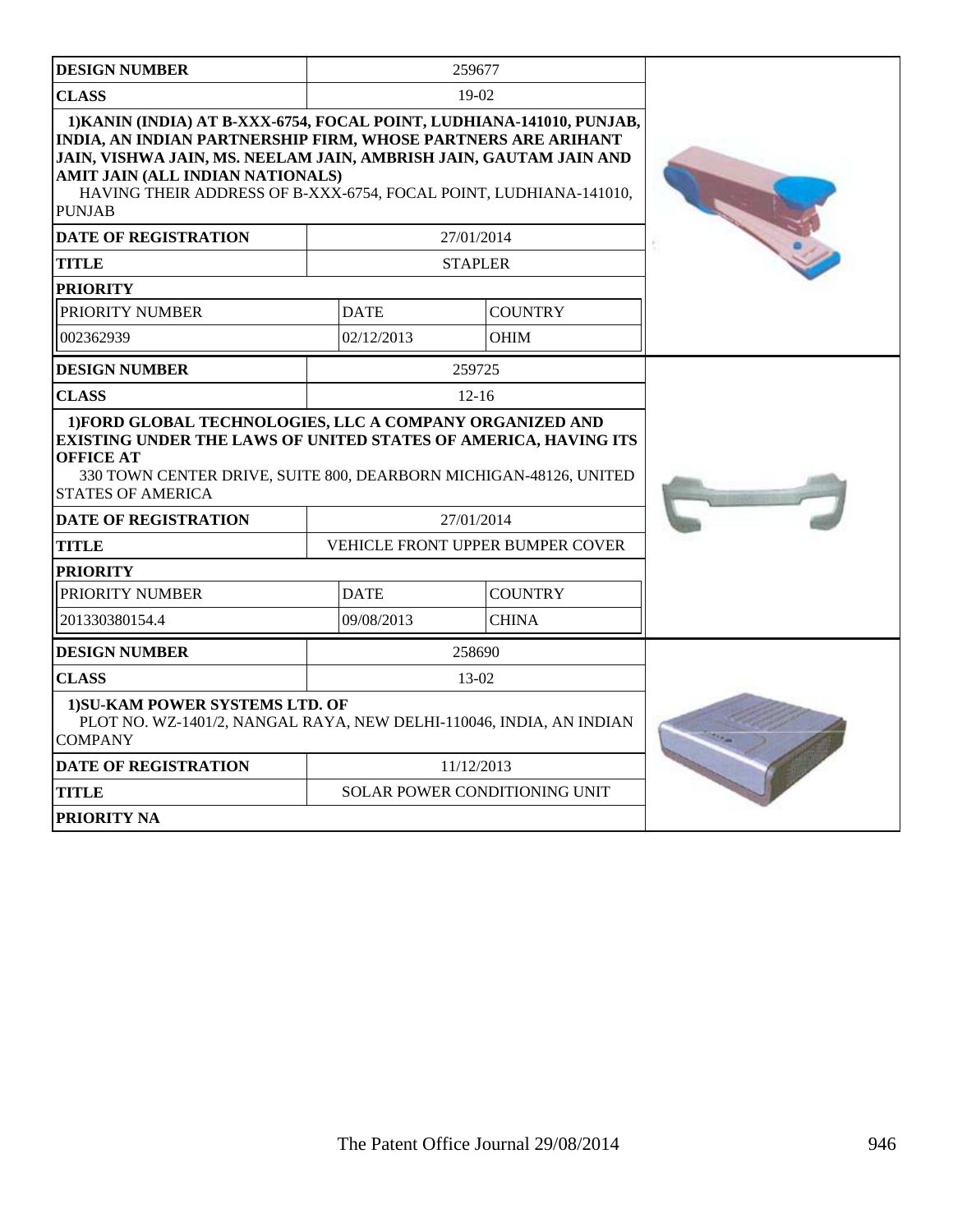| <b>DESIGN NUMBER</b>                                                                                                                            |             | 257940                     |  |
|-------------------------------------------------------------------------------------------------------------------------------------------------|-------------|----------------------------|--|
| <b>CLASS</b>                                                                                                                                    |             | 13-03                      |  |
| 1) STEGO-HOLDING GMBH,<br>KOLPINGSTRAßE 21, 74523 SCHWAEBISCH HALL, GERMANY, NATIONALITY-<br><b>GERMAN</b>                                      |             |                            |  |
| <b>DATE OF REGISTRATION</b>                                                                                                                     |             | 01/11/2013                 |  |
| <b>TITLE</b>                                                                                                                                    |             | <b>DOOR CONTACT SWITCH</b> |  |
| <b>PRIORITY</b>                                                                                                                                 |             |                            |  |
| PRIORITY NUMBER                                                                                                                                 | <b>DATE</b> | <b>COUNTRY</b>             |  |
| 2236802                                                                                                                                         | 14/05/2013  | <b>OHIM</b>                |  |
| <b>DESIGN NUMBER</b>                                                                                                                            |             | 259151                     |  |
| <b>CLASS</b>                                                                                                                                    |             | 13-03                      |  |
| 1) AI-AZIZ PLASTICS PVT. LTD., COMPANY REGISTERED WHOSE ADDRESS<br>125, AMAR INDL. ESTATE, A. K. ROAD, SAKINAKA, ANDHERI-(E), MUMBAI-<br>400072 |             |                            |  |
| <b>DATE OF REGISTRATION</b>                                                                                                                     |             | 31/12/2013                 |  |
| <b>TITLE</b>                                                                                                                                    |             | <b>JUNCTION BOX</b>        |  |
| PRIORITY NA                                                                                                                                     |             |                            |  |
| <b>DESIGN NUMBER</b>                                                                                                                            |             | 259536                     |  |
| <b>CLASS</b>                                                                                                                                    |             | $05-05$                    |  |
| 1) SATHEESAN V C/O AVID APPAREL INDUSTRIES,<br>B-17, SECTOR-58 NOIDA-201301 (UP) INDIA, INDIAN                                                  |             |                            |  |
| <b>DATE OF REGISTRATION</b>                                                                                                                     |             | 20/01/2014                 |  |
| <b>TITLE</b>                                                                                                                                    |             | <b>TEXTILE FABRIC</b>      |  |
| <b>PRIORITY NA</b>                                                                                                                              |             |                            |  |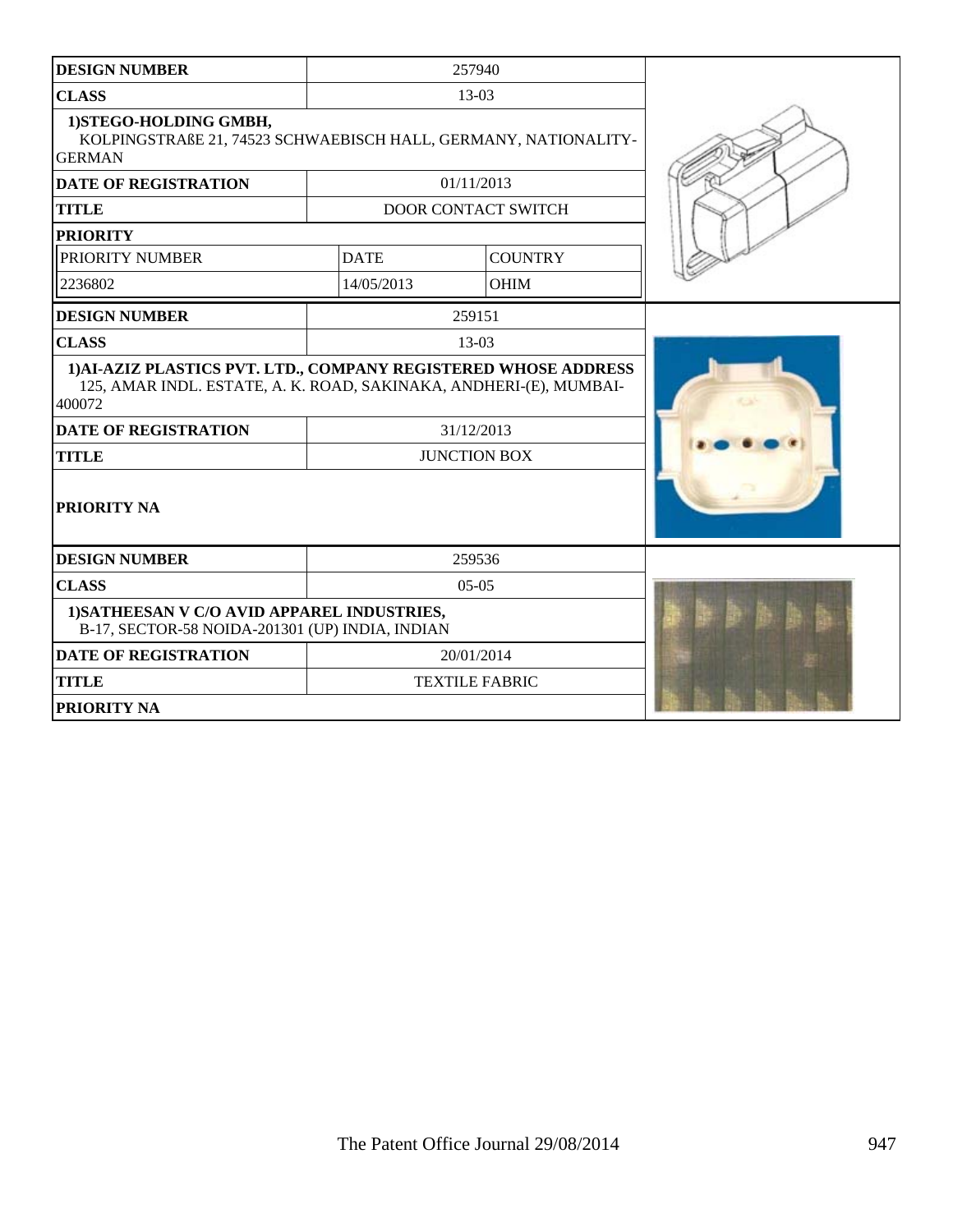| <b>DESIGN NUMBER</b>                                                                                                                                                                                                           |             | 258192                   |  |
|--------------------------------------------------------------------------------------------------------------------------------------------------------------------------------------------------------------------------------|-------------|--------------------------|--|
| <b>CLASS</b>                                                                                                                                                                                                                   |             | 09-01                    |  |
| 1) MNR DAIRY FARMS, A COMPANY REGISTERED UNDER THE COMPANIES<br><b>ACT 1956 HAVING ITS REGISTERED OFFICE AT THE</b><br>PLOT NO. 101/A, 1ST FLOOR, JOURNALIST COLONY, JUBILEE HILLS,<br>HYDERABAD-500033, ANDHRA PRADESH, INDIA |             |                          |  |
| <b>DATE OF REGISTRATION</b>                                                                                                                                                                                                    |             | 18/11/2013               |  |
| <b>TITLE</b>                                                                                                                                                                                                                   |             | <b>BOTTLE</b>            |  |
| PRIORITY NA                                                                                                                                                                                                                    |             |                          |  |
| <b>DESIGN NUMBER</b>                                                                                                                                                                                                           |             | 258711                   |  |
| <b>CLASS</b>                                                                                                                                                                                                                   |             | 08-05                    |  |
| 1) ENRIQUE VERA ANDRADES, AN SPANISH HAVING ITS PRINCIPAL PLACE<br>OF BUSINESS AT<br>C/LINAJE, 2-3°-A 29001-MALAGA-SPAIN BY SPANISH                                                                                            |             |                          |  |
| <b>DATE OF REGISTRATION</b>                                                                                                                                                                                                    |             | 12/12/2013               |  |
| <b>TITLE</b>                                                                                                                                                                                                                   |             | <b>RAKE</b>              |  |
| PRIORITY NA                                                                                                                                                                                                                    |             |                          |  |
| <b>DESIGN NUMBER</b>                                                                                                                                                                                                           |             | 256138                   |  |
| <b>CLASS</b>                                                                                                                                                                                                                   |             | $12-13$                  |  |
| 1) POLARIS INDUSTRIES INC., A CORPORATION ORGANIZED UNDER THE<br>LAWS OF THE UNITED STATES OF AMERICA,<br>OF 2100 HIGHWAY 55, MEDINA, MINNESOTA 55340, THE UNITED STATES OF<br><b>AMERICA</b>                                  |             |                          |  |
| <b>DATE OF REGISTRATION</b>                                                                                                                                                                                                    |             | 30/08/2013               |  |
| <b>TITLE</b>                                                                                                                                                                                                                   |             | VEHICLE FOR ALL TERRAINS |  |
| <b>PRIORITY</b>                                                                                                                                                                                                                |             |                          |  |
| PRIORITY NUMBER                                                                                                                                                                                                                | <b>DATE</b> | <b>COUNTRY</b>           |  |
| 29/447,346                                                                                                                                                                                                                     | 01/03/2013  | U.S.A.                   |  |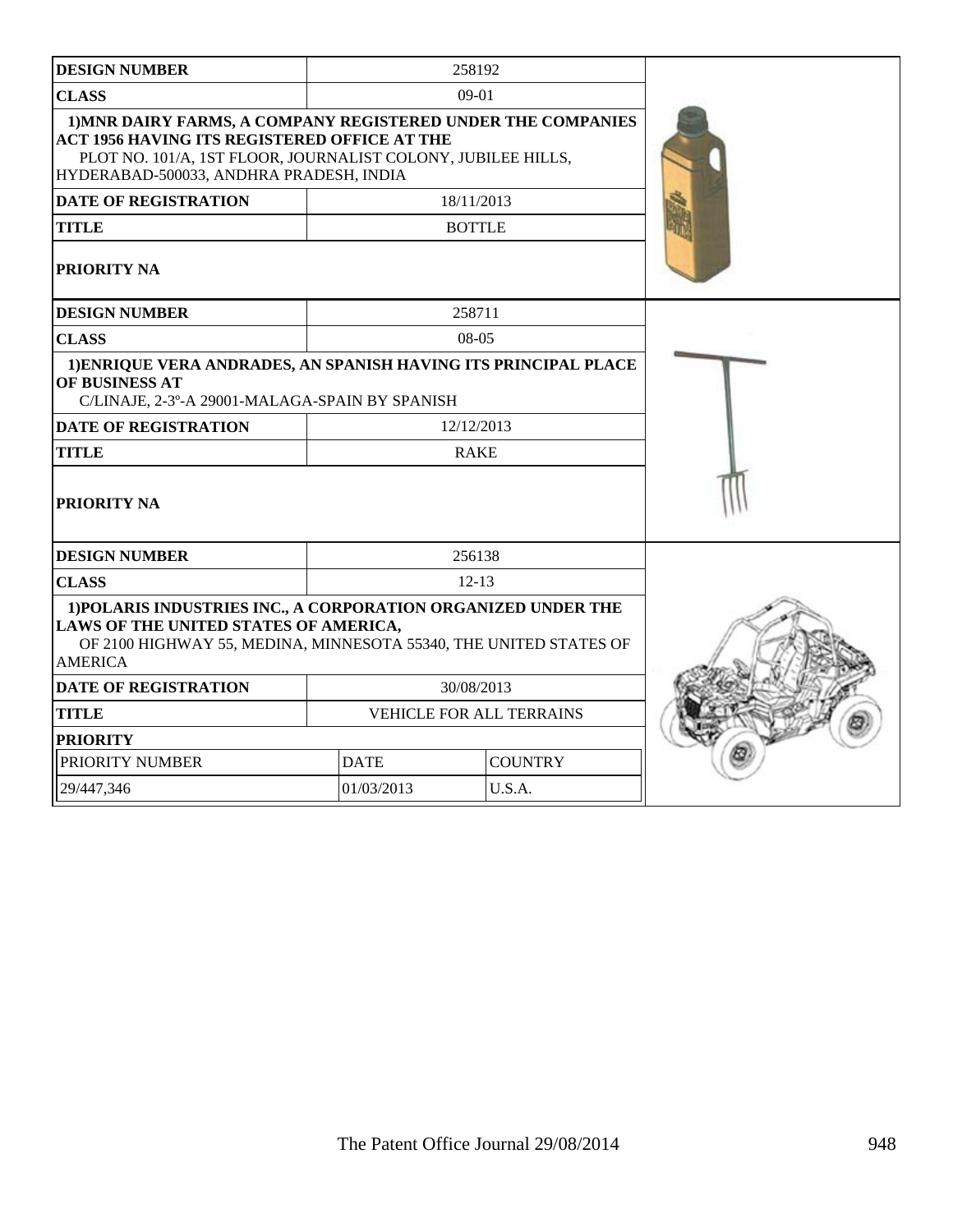| <b>DESIGN NUMBER</b>                                                                                                                                                                                                                                                                                         |             | 259152                      |  |
|--------------------------------------------------------------------------------------------------------------------------------------------------------------------------------------------------------------------------------------------------------------------------------------------------------------|-------------|-----------------------------|--|
| <b>CLASS</b>                                                                                                                                                                                                                                                                                                 |             | 13-03                       |  |
| 1) AI-AZIZ PLASTICS PVT. LTD., COMPANY REGISTERED WHOSE ADDRESS<br>125, AMAR INDL. ESTATE, A. K. ROAD, SAKINAKA, ANDHERI-(E), MUMBAI-<br>400072                                                                                                                                                              |             |                             |  |
| <b>DATE OF REGISTRATION</b>                                                                                                                                                                                                                                                                                  |             | 31/12/2013                  |  |
| <b>TITLE</b>                                                                                                                                                                                                                                                                                                 |             | <b>JUNCTION BOX</b>         |  |
| PRIORITY NA                                                                                                                                                                                                                                                                                                  |             |                             |  |
| <b>DESIGN NUMBER</b>                                                                                                                                                                                                                                                                                         |             | 259359                      |  |
| <b>CLASS</b>                                                                                                                                                                                                                                                                                                 |             | $10 - 04$                   |  |
| KUMARPARA ROAD, RAJPUR, KOLKATA-700149, WEST BENGAL, INDIA,<br>WHERE THE PARTNERS ARE DHRUBAPADA NEOGI, SOUMEN KUMAR<br>NEOGI, SAMIR KUMAR NEOGI, SANDIP KUMAR NEOGI,<br>SANJIB KUMAR NEOGI, SUKANTA NEOGI, SURAJIT NEOGI, SUBHRA NEOGI,<br>RUNU NEOGI ALL AT THE ABOVE ADDRESS AND ALL ARE INDIAN NATIONALS |             |                             |  |
| DATE OF REGISTRATION                                                                                                                                                                                                                                                                                         |             | 13/01/2014                  |  |
| <b>TITLE</b>                                                                                                                                                                                                                                                                                                 |             | MEASURING SYSTEM FOR LIQUID |  |
| PRIORITY NA                                                                                                                                                                                                                                                                                                  |             |                             |  |
| <b>DESIGN NUMBER</b>                                                                                                                                                                                                                                                                                         |             | 259470                      |  |
| <b>CLASS</b>                                                                                                                                                                                                                                                                                                 |             | $10-05$                     |  |
| 1) COSTRUZIONI ELETTRONICHE INDUSTRIALI AUTOMATISMI S.P.A.<br>C.E.I.A. S.P.A., AN ITALIAN CORPORATION, WHOSE ADDRESS IS<br>CIVITELLA IN VAL DI CHIANA (AR), VIA STRADA PROVINCIALE PESCAIOLA,<br>54/G-56 CAP, I-52040 FRAZIONE VICIOMAGGIO, ITALY                                                            |             |                             |  |
| <b>DATE OF REGISTRATION</b>                                                                                                                                                                                                                                                                                  |             | 17/01/2014                  |  |
| <b>TITLE</b>                                                                                                                                                                                                                                                                                                 |             | <b>METAL DETECTOR</b>       |  |
| <b>PRIORITY</b><br>PRIORITY NUMBER                                                                                                                                                                                                                                                                           | <b>DATE</b> | <b>COUNTRY</b>              |  |
| 002283010-0001                                                                                                                                                                                                                                                                                               | 29/07/2013  | OHIM                        |  |
|                                                                                                                                                                                                                                                                                                              |             |                             |  |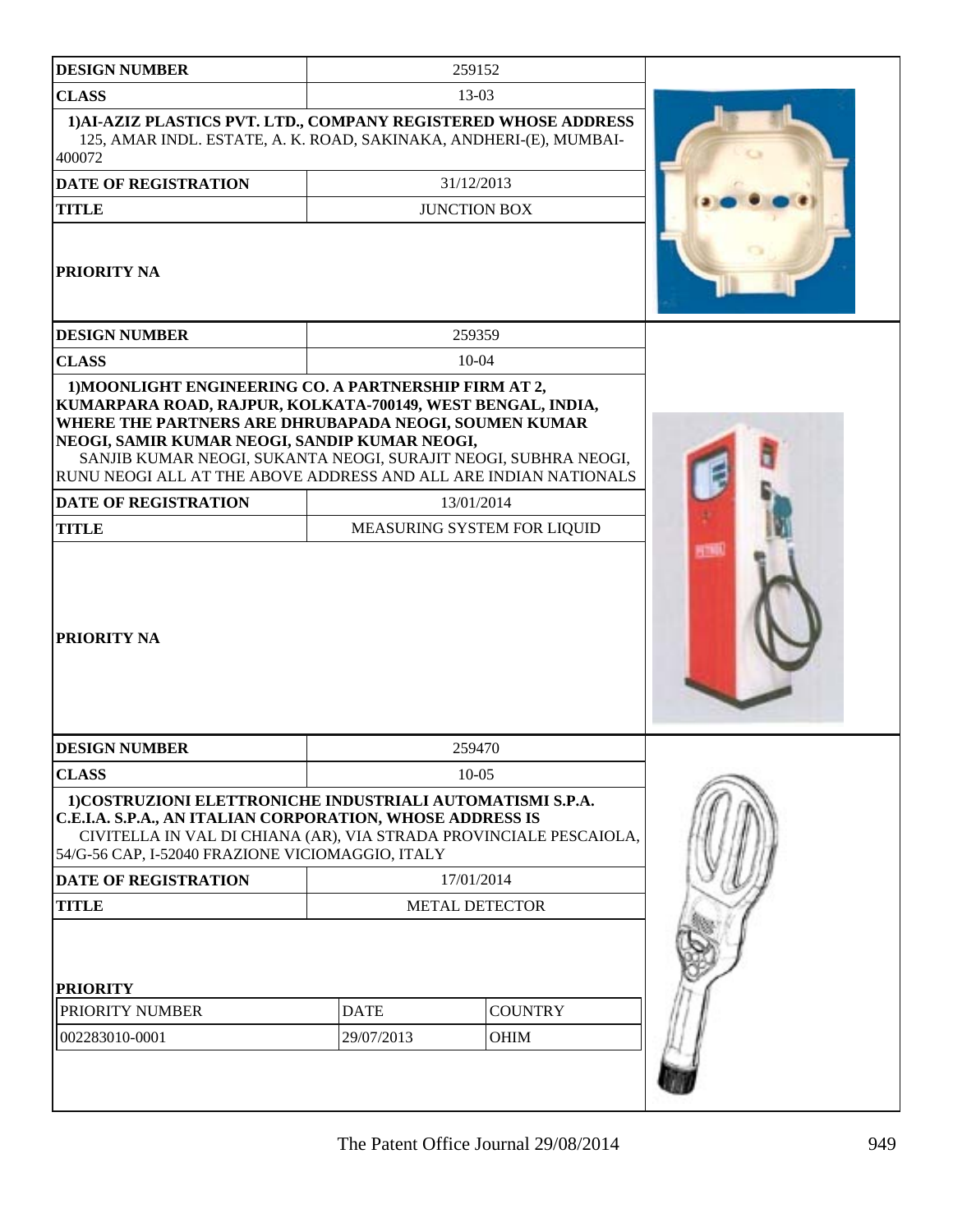| <b>DESIGN NUMBER</b>                                                                                        |             | 259537                            |  |
|-------------------------------------------------------------------------------------------------------------|-------------|-----------------------------------|--|
| <b>CLASS</b>                                                                                                |             | $05-05$                           |  |
| 1) SATHEESAN V C/O AVID APPAREL INDUSTRIES,<br>B-17, SECTOR-58 NOIDA-201301 (UP) INDIA, INDIAN              |             |                                   |  |
| <b>DATE OF REGISTRATION</b>                                                                                 |             | 20/01/2014                        |  |
| <b>TITLE</b>                                                                                                |             | <b>TEXTILE FABRIC</b>             |  |
| PRIORITY NA                                                                                                 |             |                                   |  |
| <b>DESIGN NUMBER</b>                                                                                        |             | 259163                            |  |
| <b>CLASS</b>                                                                                                |             | 14-03                             |  |
| 1) AUDI AG<br>GERMAN LAW, OF 85045 INGOLSTADT, GERMANY                                                      |             |                                   |  |
| <b>DATE OF REGISTRATION</b>                                                                                 |             | 31/12/2013                        |  |
| <b>TITLE</b>                                                                                                |             | <b>CASING FOR REMOTE CONTROLS</b> |  |
| <b>PRIORITY</b>                                                                                             |             |                                   |  |
| PRIORITY NUMBER                                                                                             | <b>DATE</b> | <b>COUNTRY</b>                    |  |
| 002272211-0002                                                                                              | 09/07/2013  | <b>OHIM</b>                       |  |
| <b>DESIGN NUMBER</b>                                                                                        |             | 259690                            |  |
| <b>CLASS</b>                                                                                                |             | $10-02$                           |  |
| 1) TURLEN HOLDING SA, A SWISS COMPANY, C/O SIPO S.A.,<br>CHEMIN DU CHÂTEAU 26A, 2805 SOYHIÈRES, SWITZERLAND |             |                                   |  |
| <b>DATE OF REGISTRATION</b>                                                                                 |             | 27/01/2014                        |  |
| <b>TITLE</b>                                                                                                |             | <b>WATCHCASE</b>                  |  |
| <b>PRIORITY</b>                                                                                             |             |                                   |  |
| PRIORITY NUMBER                                                                                             | <b>DATE</b> | <b>COUNTRY</b>                    |  |
| 775321301                                                                                                   | 19/11/2013  | <b>WIPO</b>                       |  |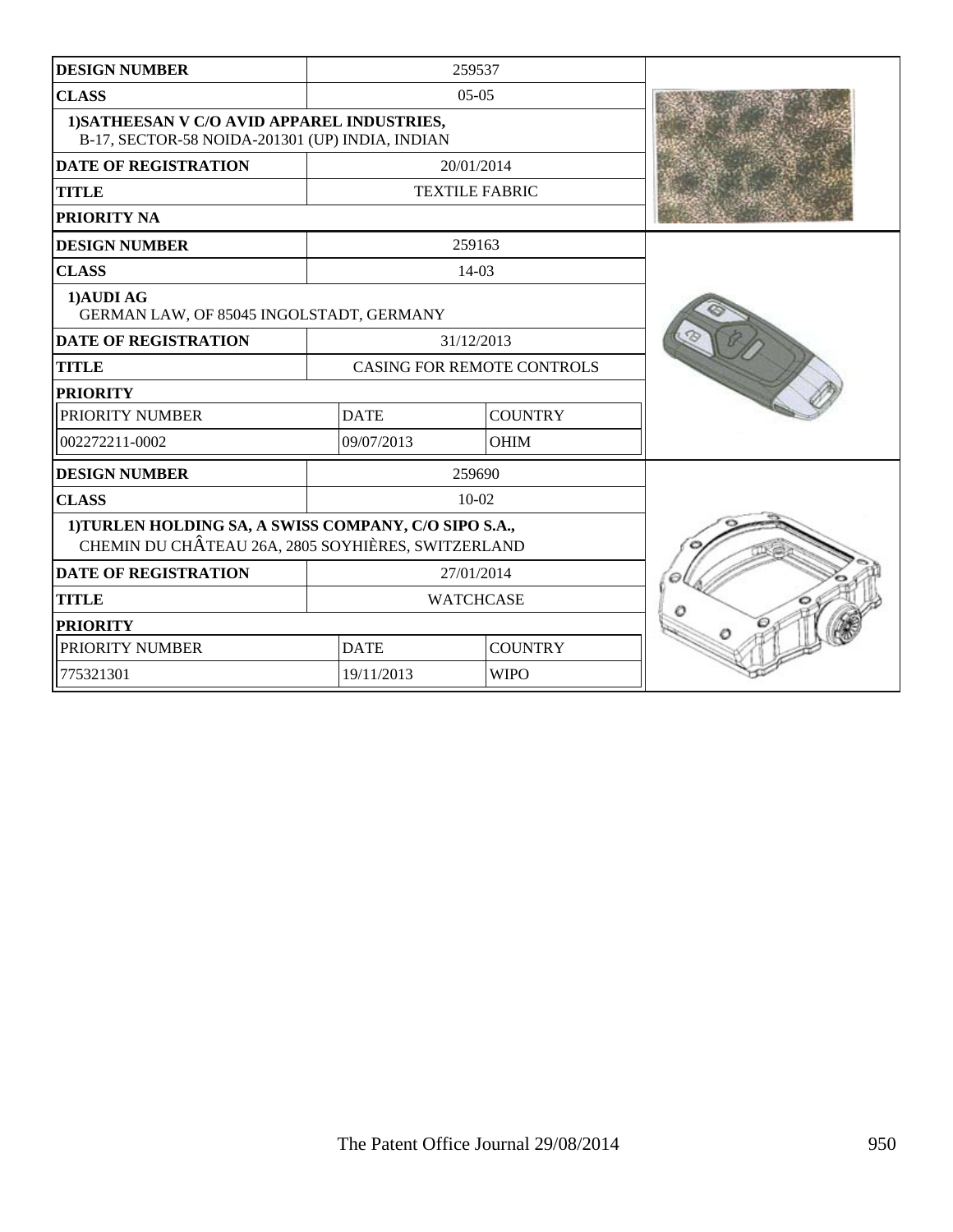| <b>DESIGN NUMBER</b>                                                                                                                                                                                                                                      | 259150                |  |  |  |  |  |
|-----------------------------------------------------------------------------------------------------------------------------------------------------------------------------------------------------------------------------------------------------------|-----------------------|--|--|--|--|--|
| <b>CLASS</b>                                                                                                                                                                                                                                              | 13-03                 |  |  |  |  |  |
| 1) AI-AZIZ PLASTICS PVT. LTD., COMPANY REGISTERED WHOSE ADDRESS<br>125, AMAR INDL. ESTATE, A. K. ROAD, SAKINAKA, ANDHERI-(E), MUMBAI-<br>400072                                                                                                           |                       |  |  |  |  |  |
| <b>DATE OF REGISTRATION</b>                                                                                                                                                                                                                               | 31/12/2013            |  |  |  |  |  |
| <b>TITLE</b>                                                                                                                                                                                                                                              | <b>JUNCTION BOX</b>   |  |  |  |  |  |
| PRIORITY NA                                                                                                                                                                                                                                               |                       |  |  |  |  |  |
| <b>DESIGN NUMBER</b>                                                                                                                                                                                                                                      | 259467                |  |  |  |  |  |
| <b>CLASS</b>                                                                                                                                                                                                                                              | 08-06                 |  |  |  |  |  |
| <b>GOHEL BOTH INDIAN NATIONAL PARTNER OF RATNAPRABHA HARDWARE</b><br>AN INDIAN PARTNERSHIP FIRM HAVING ITS PRINCIPAL PLACE OF<br><b>BUSINESS AT ADDRESS:-</b><br>6, PARSANA SOCIETY, 50 FEET ROAD, KOTHARIYA MAIN ROAD, RAJKOT-2.<br><b>GUJARAT-INDIA</b> |                       |  |  |  |  |  |
| <b>DATE OF REGISTRATION</b>                                                                                                                                                                                                                               | 17/01/2014            |  |  |  |  |  |
| <b>TITLE</b>                                                                                                                                                                                                                                              | <b>HANDLE</b>         |  |  |  |  |  |
| PRIORITY NA                                                                                                                                                                                                                                               |                       |  |  |  |  |  |
| <b>DESIGN NUMBER</b>                                                                                                                                                                                                                                      | 259535                |  |  |  |  |  |
| <b>CLASS</b>                                                                                                                                                                                                                                              | $05-05$               |  |  |  |  |  |
| 1) SATHEESAN V C/O AVID APPAREL INDUSTRIES,<br>B-17, SECTOR-58 NOIDA-201301 (UP) INDIA, INDIAN                                                                                                                                                            |                       |  |  |  |  |  |
| <b>DATE OF REGISTRATION</b>                                                                                                                                                                                                                               | 20/01/2014            |  |  |  |  |  |
| <b>TITLE</b>                                                                                                                                                                                                                                              | <b>TEXTILE FABRIC</b> |  |  |  |  |  |
| PRIORITY NA                                                                                                                                                                                                                                               |                       |  |  |  |  |  |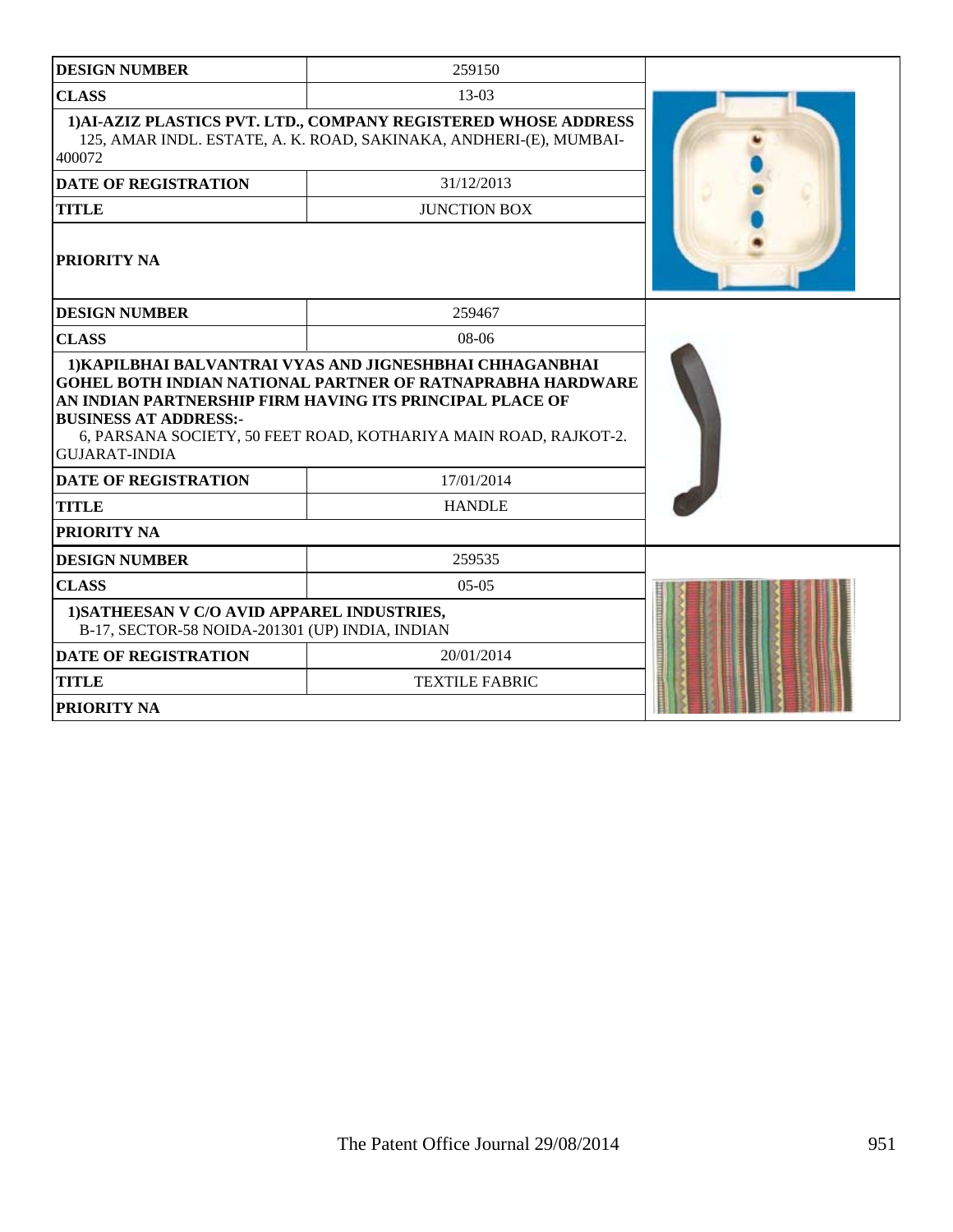| <b>DESIGN NUMBER</b>                                                                                                                           |             | 259865                           |  |
|------------------------------------------------------------------------------------------------------------------------------------------------|-------------|----------------------------------|--|
| <b>CLASS</b>                                                                                                                                   |             | 08-07                            |  |
| 1) BRADY WORLDWIDE, INC.<br>2221 WEST CAMDEN ROAD, MILWAUKEE, WISCONSIN - 53209, UNITED<br>STATES OF AMERICA, A WISCONSIN CORPORATION          |             |                                  |  |
| <b>DATE OF REGISTRATION</b>                                                                                                                    |             | 30/01/2014                       |  |
| <b>TITLE</b>                                                                                                                                   |             | <b>LOCKING DEVICE COVER</b>      |  |
| <b>PRIORITY</b>                                                                                                                                |             |                                  |  |
| PRIORITY NUMBER                                                                                                                                | <b>DATE</b> | <b>COUNTRY</b>                   |  |
| 29/462,126                                                                                                                                     | 31/07/2013  | U.S.A.                           |  |
| <b>DESIGN NUMBER</b>                                                                                                                           |             | 258710                           |  |
| <b>CLASS</b>                                                                                                                                   |             | 08-01                            |  |
| 1) ENRIQUE VERA ANDRADES, AN SPANISH HAVING ITS PRINCIPAL PLACE<br>OF BUSINESS AT<br>C/LINAJE, 2-3°-A 29001-MALAGA-SPAIN BY SPANISH            |             |                                  |  |
| <b>DATE OF REGISTRATION</b>                                                                                                                    |             | 12/12/2013                       |  |
| <b>TITLE</b>                                                                                                                                   |             | <b>SHOVEL</b>                    |  |
| PRIORITY NA                                                                                                                                    |             |                                  |  |
| <b>DESIGN NUMBER</b>                                                                                                                           |             | 254405                           |  |
| <b>CLASS</b>                                                                                                                                   |             | 24-02                            |  |
| 1) PRASHANT INDUSTRIES IS A PROPRIETORSHIP FIRM OF<br>PASHAN FLAT, A/2 BLDG, FLAT NO. 14, SUS ROAD, PASHAN, PUNE-411021,<br>MAHARASHTRA, INDIA |             |                                  |  |
| <b>DATE OF REGISTRATION</b>                                                                                                                    |             | 10/06/2013                       |  |
| <b>TITLE</b>                                                                                                                                   |             | <b>CHEMICAL PURIFIED MACHINE</b> |  |
| PRIORITY NA                                                                                                                                    |             |                                  |  |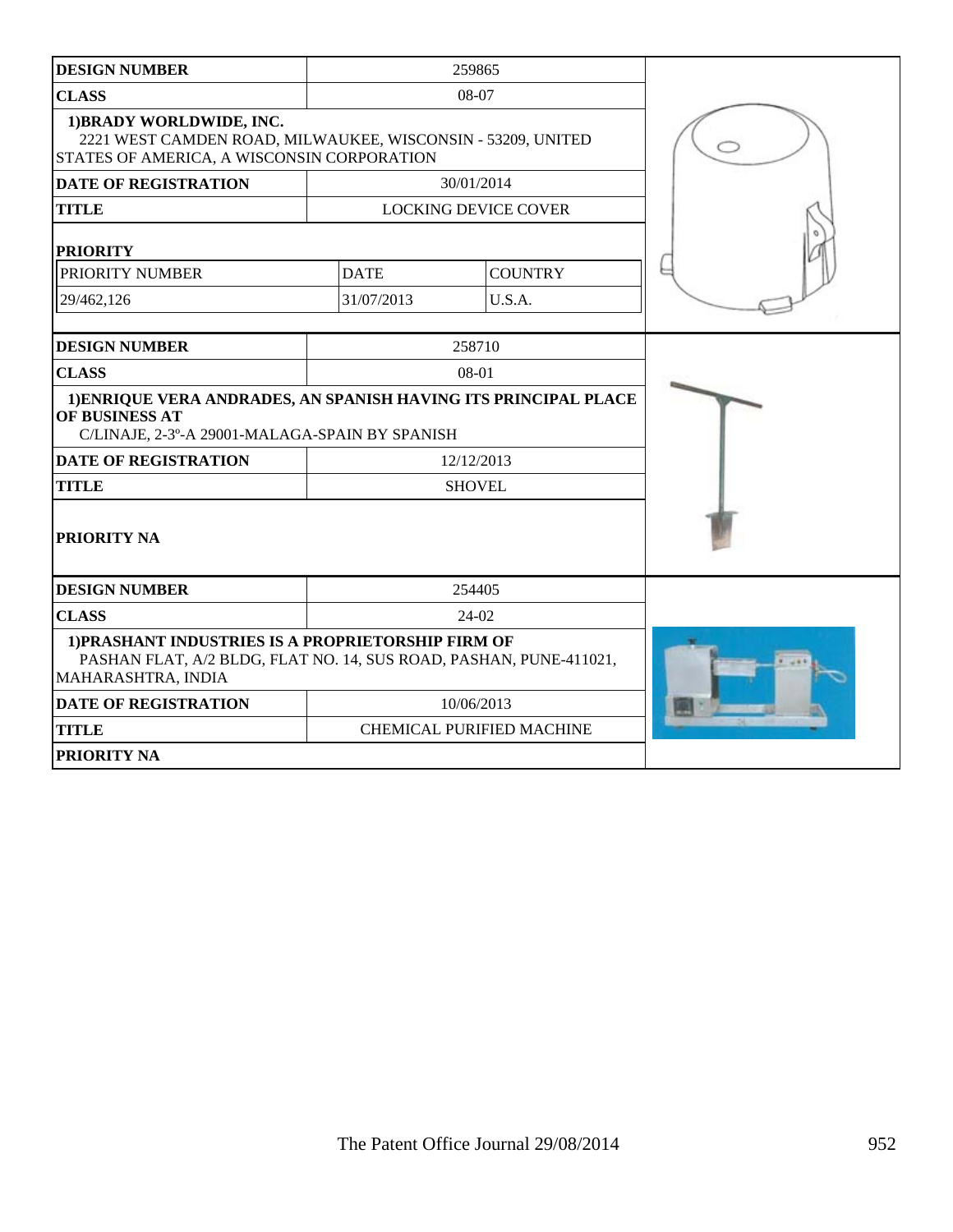| <b>DESIGN NUMBER</b>                                                                                                                                                                                                  |  | 257399                        |                     |  |  |
|-----------------------------------------------------------------------------------------------------------------------------------------------------------------------------------------------------------------------|--|-------------------------------|---------------------|--|--|
| <b>CLASS</b>                                                                                                                                                                                                          |  | $12 - 16$                     |                     |  |  |
| 1) VOLVO LASTVAGNAR AB, OF<br>SE 405 08 GÖTEBORG, SWEDEN.                                                                                                                                                             |  |                               |                     |  |  |
| DATE OF REGISTRATION<br>10/10/2013                                                                                                                                                                                    |  |                               |                     |  |  |
| <b>TITLE</b>                                                                                                                                                                                                          |  | BUMPER COMPONENT FOR VEHICLE  |                     |  |  |
| <b>PRIORITY</b>                                                                                                                                                                                                       |  |                               |                     |  |  |
| PRIORITY NUMBER                                                                                                                                                                                                       |  | <b>DATE</b>                   | <b>COUNTRY</b>      |  |  |
| 2013/0150                                                                                                                                                                                                             |  | 11/04/2013                    | <b>SWEDEN</b>       |  |  |
| <b>DESIGN NUMBER</b>                                                                                                                                                                                                  |  | 259762                        |                     |  |  |
| <b>CLASS</b>                                                                                                                                                                                                          |  | 23-04                         |                     |  |  |
| 1) USHA INTERNATIONAL LIMITED, AN INDIAN COMPANY<br>INCORPORATED UNDER THE COMPANIES ACT, 1956 HAVING<br><b>ITS REGISTERED OFFICE AT</b><br>SURYA KIRAN BUILDING, 19 KASTURBA GANDHI MARG,<br>NEW DELHI-110001, INDIA |  |                               |                     |  |  |
| <b>DATE OF</b><br><b>REGISTRATION</b>                                                                                                                                                                                 |  | 28/01/2014                    |                     |  |  |
| <b>TITLE</b>                                                                                                                                                                                                          |  | <b>FAN</b>                    |                     |  |  |
| PRIORITY NA                                                                                                                                                                                                           |  |                               |                     |  |  |
| <b>DESIGN NUMBER</b>                                                                                                                                                                                                  |  |                               | 254265              |  |  |
| <b>CLASS</b>                                                                                                                                                                                                          |  |                               | 13-03               |  |  |
| 1) ABB TECHNOLOGY AG, A SWISS COMPANY OF,<br>AFFOLTERNSTR. 44, 8050 ZURICH, SWITZERLAND                                                                                                                               |  |                               |                     |  |  |
| DATE OF REGISTRATION                                                                                                                                                                                                  |  |                               | 05/06/2013          |  |  |
| <b>TITLE</b>                                                                                                                                                                                                          |  |                               | VACUUM INTERRUPTERS |  |  |
| <b>PRIORITY</b>                                                                                                                                                                                                       |  |                               |                     |  |  |
| PRIORITY NUMBER                                                                                                                                                                                                       |  | <b>DATE</b><br><b>COUNTRY</b> |                     |  |  |
| 002147918-0001                                                                                                                                                                                                        |  | 05/12/2012<br><b>OHIM</b>     |                     |  |  |
|                                                                                                                                                                                                                       |  |                               |                     |  |  |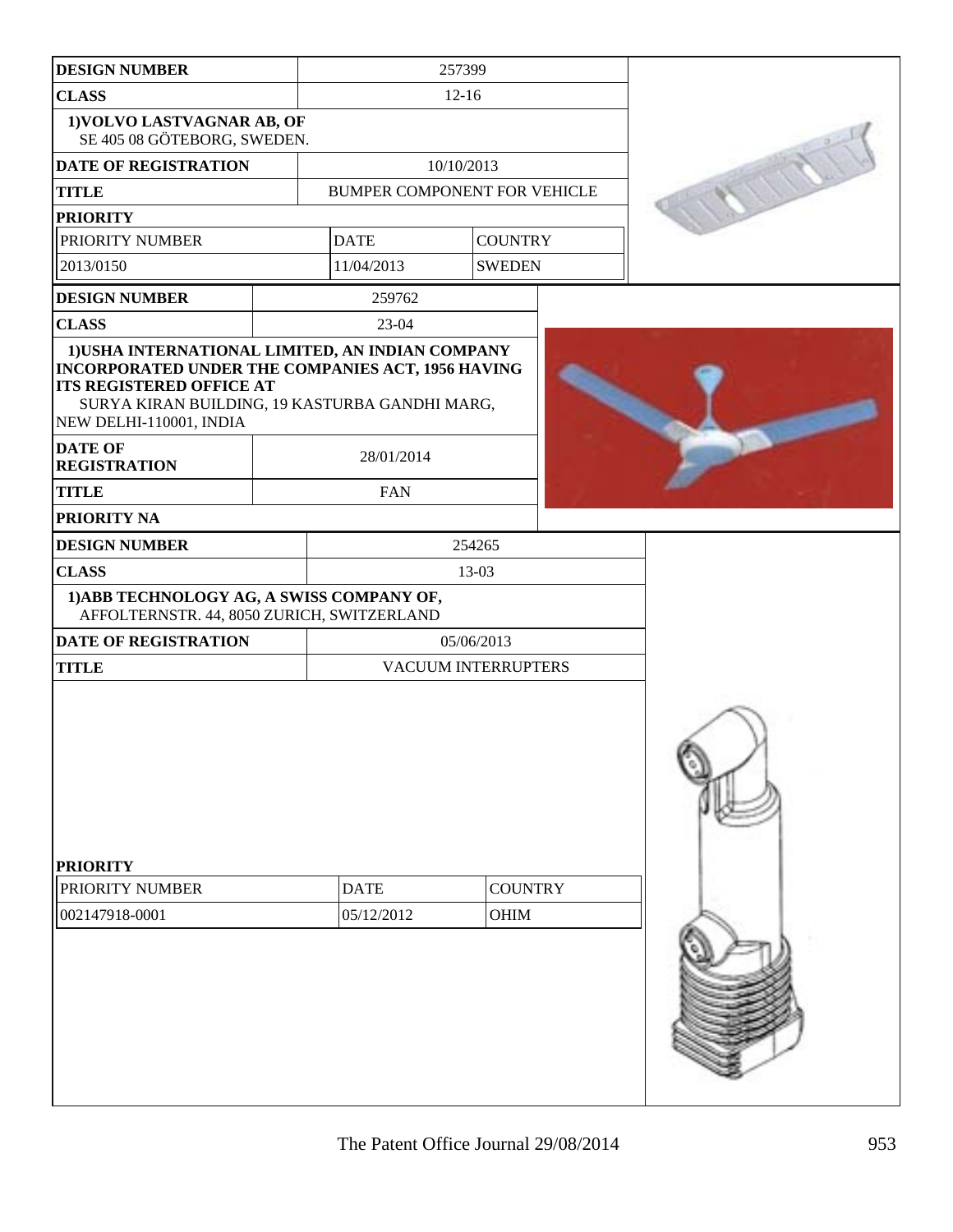| <b>DESIGN NUMBER</b>                                                                                                                                                                                                 |             | 258804                         |  |
|----------------------------------------------------------------------------------------------------------------------------------------------------------------------------------------------------------------------|-------------|--------------------------------|--|
| <b>CLASS</b>                                                                                                                                                                                                         |             | $15-05$                        |  |
| <b>1)VIDEOCON INDUSTRIES LIMITED. A COMPANY INCORPORATED UNDER</b><br>THE INDIAN COMPANIES ACT, AT<br>14 KMS. STONE, AURANGABAD-PAITHAN ROAD, CHITEGAON, TQ.PAITHAN,<br>DIST. AURANGABAD-431105, MAHARASHTRA, INDIA. |             |                                |  |
| <b>DATE OF REGISTRATION</b>                                                                                                                                                                                          |             | 17/12/2013                     |  |
| <b>TITLE</b>                                                                                                                                                                                                         |             | <b>WASHING MACHINE</b>         |  |
| <b>PRIORITY NA</b>                                                                                                                                                                                                   |             |                                |  |
| <b>DESIGN NUMBER</b>                                                                                                                                                                                                 |             | 257400                         |  |
| <b>CLASS</b>                                                                                                                                                                                                         |             | $12 - 16$                      |  |
| 1) VOLVO LASTVAGNAR AB, OF<br>SE 405 08 GÖTEBORG, SWEDEN.                                                                                                                                                            |             |                                |  |
| <b>DATE OF REGISTRATION</b>                                                                                                                                                                                          |             | 10/10/2013                     |  |
| <b>TITLE</b>                                                                                                                                                                                                         |             | <b>TRIM PANEL FOR VEHICLES</b> |  |
| <b>PRIORITY</b>                                                                                                                                                                                                      |             |                                |  |
| PRIORITY NUMBER                                                                                                                                                                                                      | <b>DATE</b> | <b>COUNTRY</b>                 |  |
| 2013/0151                                                                                                                                                                                                            | 11/04/2013  | <b>SWEDEN</b>                  |  |
| <b>DESIGN NUMBER</b>                                                                                                                                                                                                 |             | 259398                         |  |
| <b>CLASS</b>                                                                                                                                                                                                         |             | $09-03$                        |  |
| 1) COLGATE-PALMOLIVE COMPANY, A DELAWARE CORPORATION,<br>300 PARK AVENUE, NEW YORK, NEW YORK 10022, UNITED STATES OF<br><b>AMERICA</b>                                                                               |             |                                |  |
| <b>DATE OF REGISTRATION</b>                                                                                                                                                                                          |             | 15/01/2014                     |  |
| <b>TITLE</b>                                                                                                                                                                                                         |             | ORAL CARE IMPLEMENT PACKAGE    |  |
| <b>PRIORITY</b>                                                                                                                                                                                                      |             |                                |  |
| PRIORITY NUMBER                                                                                                                                                                                                      | <b>DATE</b> | <b>COUNTRY</b>                 |  |
| 29/462,730                                                                                                                                                                                                           | 07/08/2013  | U.S.A.                         |  |
|                                                                                                                                                                                                                      |             |                                |  |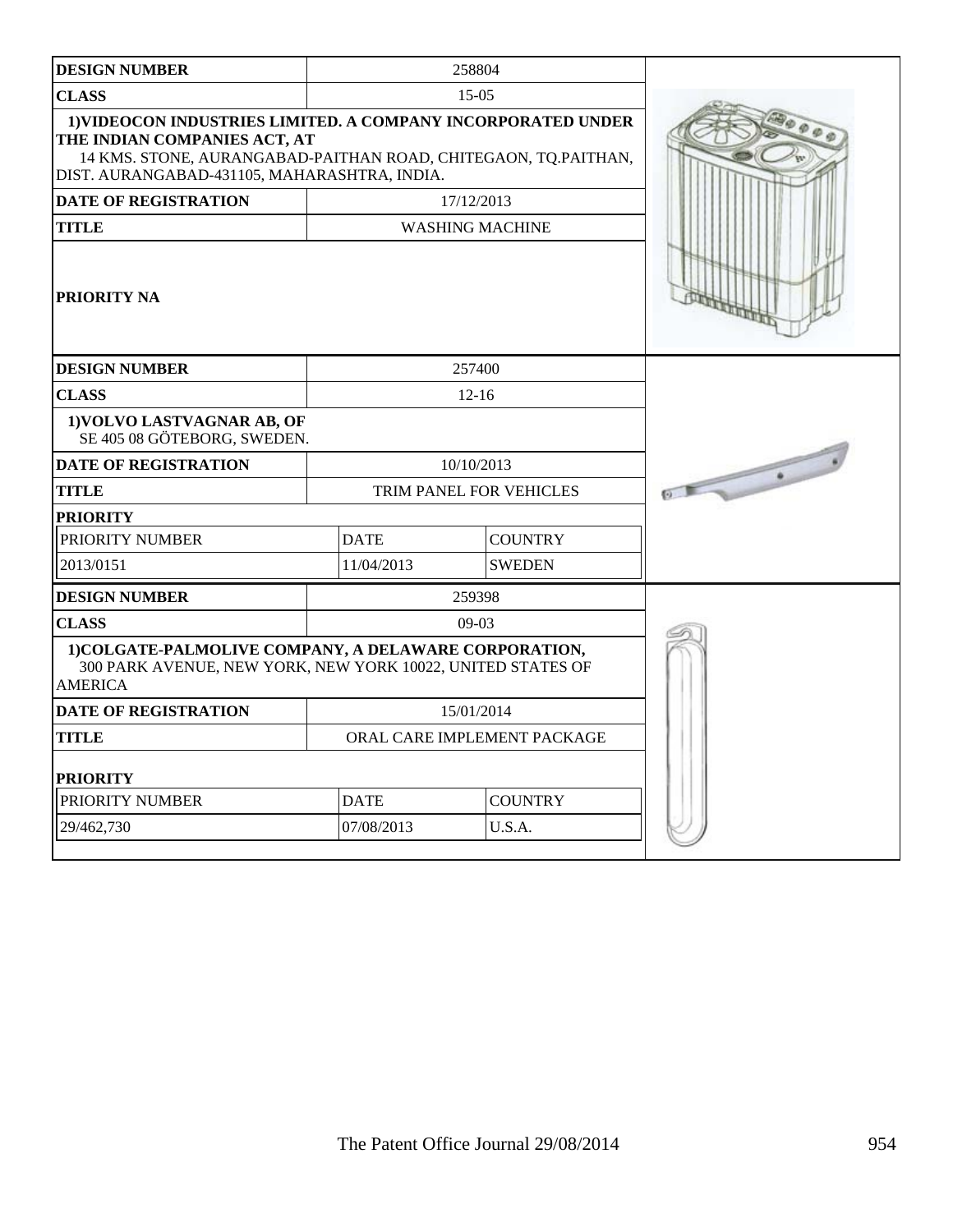| <b>DESIGN NUMBER</b>                                                                                                                                                                                                                             |             | 259533                             |  |
|--------------------------------------------------------------------------------------------------------------------------------------------------------------------------------------------------------------------------------------------------|-------------|------------------------------------|--|
| <b>CLASS</b>                                                                                                                                                                                                                                     |             | $05-05$                            |  |
| 1) SATHEESAN V C/O AVID APPAREL INDUSTRIES,<br>B-17, SECTOR-58 NOIDA-201301 (UP) INDIA, INDIAN                                                                                                                                                   |             |                                    |  |
| <b>DATE OF REGISTRATION</b>                                                                                                                                                                                                                      |             | 20/01/2014                         |  |
| <b>TITLE</b>                                                                                                                                                                                                                                     |             | <b>TEXTILE FABRIC</b>              |  |
| <b>PRIORITY NA</b>                                                                                                                                                                                                                               |             |                                    |  |
| <b>DESIGN NUMBER</b>                                                                                                                                                                                                                             |             | 259350                             |  |
| <b>CLASS</b>                                                                                                                                                                                                                                     |             | 28-03                              |  |
| 1) KONINKLIJKE PHILIPS N.V., A COMPANY ORGANIZED AND EXISTING<br>UNDER THE LAWS OF THE KINGDOM OF THE NETHERLANDS, RESIDING AT<br>EINDHOVEN, WHOSE POST-OFFICE ADDRESS IS<br>HIGH TECH CAMPUS 5, 5656 AE EINDHOVEN, THE NETHERLANDS              |             |                                    |  |
| <b>DATE OF REGISTRATION</b>                                                                                                                                                                                                                      |             | 10/01/2014                         |  |
| <b>TITLE</b>                                                                                                                                                                                                                                     |             | <b>SKIN REJUVENATION APPARATUS</b> |  |
| <b>PRIORITY</b>                                                                                                                                                                                                                                  |             |                                    |  |
| PRIORITY NUMBER                                                                                                                                                                                                                                  | <b>DATE</b> | <b>COUNTRY</b>                     |  |
| 002280313-0004                                                                                                                                                                                                                                   | 24/07/2013  | <b>OHIM</b>                        |  |
| <b>DESIGN NUMBER</b>                                                                                                                                                                                                                             |             | 259728                             |  |
| <b>CLASS</b>                                                                                                                                                                                                                                     |             | $12 - 16$                          |  |
| 1) FORD GLOBAL TECHNOLOGIES, LLC A COMPANY ORGANIZED AND<br>EXISTING UNDER THE LAWS OF UNITED STATES OF AMERICA, HAVING ITS<br><b>OFFICE AT</b><br>330 TOWN CENTER DRIVE, SUITE 800, DEARBORN MICHIGAN-48126, UNITED<br><b>STATES OF AMERICA</b> |             |                                    |  |
| <b>DATE OF REGISTRATION</b>                                                                                                                                                                                                                      |             | 27/01/2014                         |  |
| <b>TITLE</b>                                                                                                                                                                                                                                     |             | <b>VEHICLE HOOD</b>                |  |
| <b>PRIORITY</b>                                                                                                                                                                                                                                  |             |                                    |  |
| PRIORITY NUMBER                                                                                                                                                                                                                                  | <b>DATE</b> | <b>COUNTRY</b>                     |  |
| 201330380415.2                                                                                                                                                                                                                                   | 09/08/2013  | <b>CHINA</b>                       |  |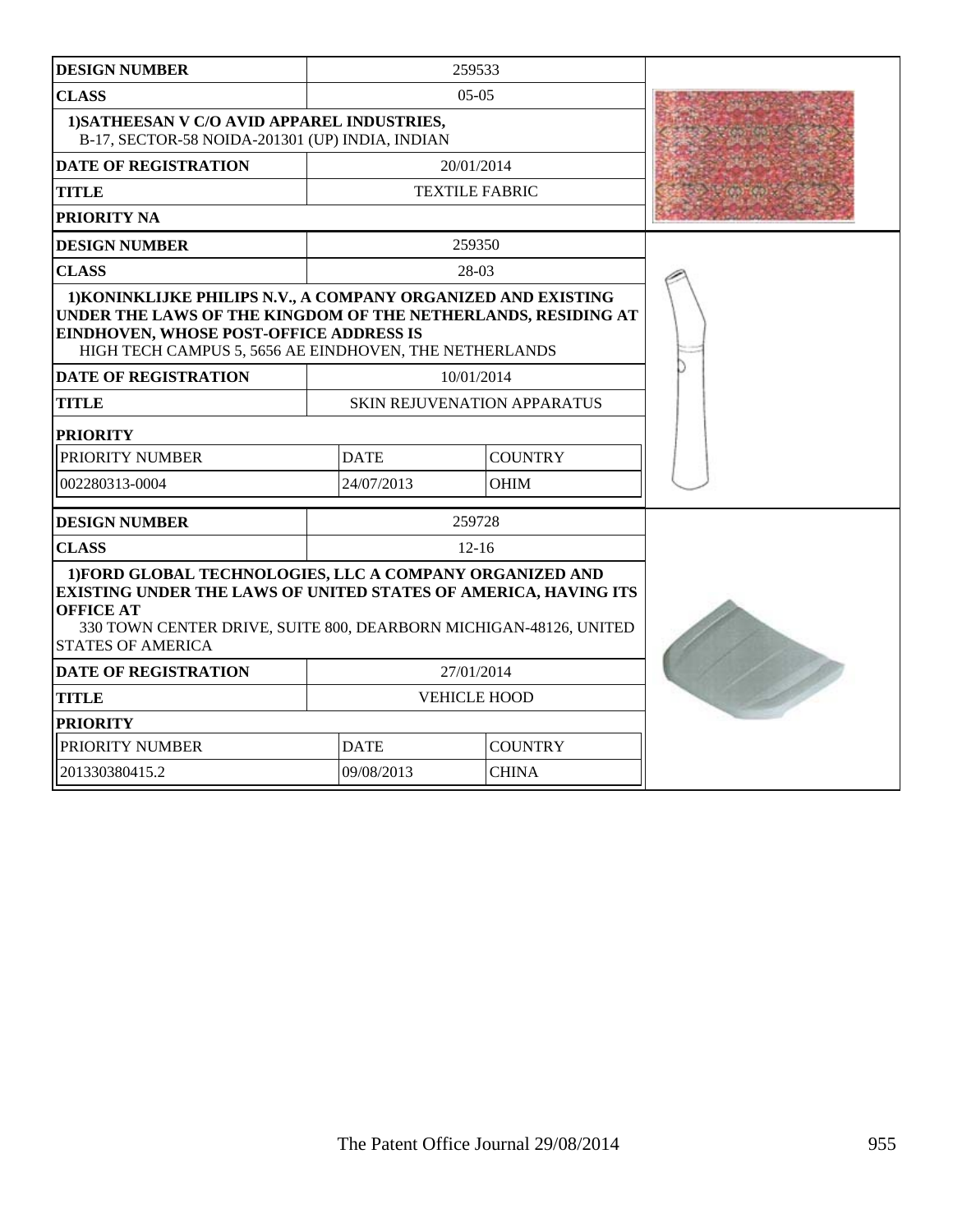| <b>DESIGN NUMBER</b>                                                                                                                                                                                                                             |                                 |                       | 258806       |                |  |
|--------------------------------------------------------------------------------------------------------------------------------------------------------------------------------------------------------------------------------------------------|---------------------------------|-----------------------|--------------|----------------|--|
| <b>CLASS</b>                                                                                                                                                                                                                                     |                                 |                       | $07-04$      |                |  |
| <b>1)ZEBA INDUSTRIES IS A PROPRIETORSHIP FIRM OF</b><br>10, KHOJA SOCIETY, NR. VED MANDIR, KANKARIA, AHMEDABAD-22,<br>GUJARAT, INDIA.                                                                                                            |                                 |                       |              |                |  |
| <b>DATE OF REGISTRATION</b>                                                                                                                                                                                                                      |                                 |                       | 17/12/2013   |                |  |
| <b>TITLE</b>                                                                                                                                                                                                                                     |                                 | <b>WATER STRAINER</b> |              |                |  |
| PRIORITY NA                                                                                                                                                                                                                                      |                                 |                       |              |                |  |
| <b>DESIGN NUMBER</b>                                                                                                                                                                                                                             |                                 |                       | 258118       |                |  |
| <b>CLASS</b>                                                                                                                                                                                                                                     |                                 |                       | 19-06        |                |  |
| HAVING OFFICE AT 223/224, RAJ RATNA INDUSTRIAL ESTATE, 2ND FLOOR,<br>OPP. S. N. D. T. COLLEGE, MALAD (WEST), MUMBAI-400064, MAHARASHTRA,<br><b>INDIA.</b><br>WHOSE PROPRIETOR IS DINESH KHAKHAR. (INDIAN NATIONAL) OF ABOVE<br><b>ADDRESS</b>    |                                 |                       |              |                |  |
| <b>DATE OF REGISTRATION</b>                                                                                                                                                                                                                      |                                 |                       | 13/11/2013   |                |  |
| <b>TITLE</b>                                                                                                                                                                                                                                     |                                 |                       | <b>PEN</b>   |                |  |
| <b>PRIORITY NA</b>                                                                                                                                                                                                                               |                                 |                       |              |                |  |
| <b>DESIGN NUMBER</b>                                                                                                                                                                                                                             |                                 |                       | 259774       |                |  |
| <b>CLASS</b>                                                                                                                                                                                                                                     |                                 |                       | $12 - 16$    |                |  |
| 1) FORD GLOBAL TECHNOLOGIES, LLC A COMPANY ORGANIZED AND<br>EXISTING UNDER THE LAWS OF UNITED STATES OF AMERICA, HAVING ITS<br><b>OFFICE AT</b><br>330 TOWN CENTER DRIVE, SUITE 800, DEARBORN MICHIGAN-48126, UNITED<br><b>STATES OF AMERICA</b> | 2000                            |                       |              |                |  |
| DATE OF REGISTRATION                                                                                                                                                                                                                             |                                 | 28/01/2014            |              |                |  |
| <b>TITLE</b>                                                                                                                                                                                                                                     | VEHICLE REAR LOWER BUMPER COVER |                       |              |                |  |
| <b>PRIORITY</b>                                                                                                                                                                                                                                  |                                 |                       |              |                |  |
| PRIORITY NUMBER                                                                                                                                                                                                                                  |                                 | <b>DATE</b>           |              | <b>COUNTRY</b> |  |
| 201330380715.0                                                                                                                                                                                                                                   |                                 | 09/08/2013            | <b>CHINA</b> |                |  |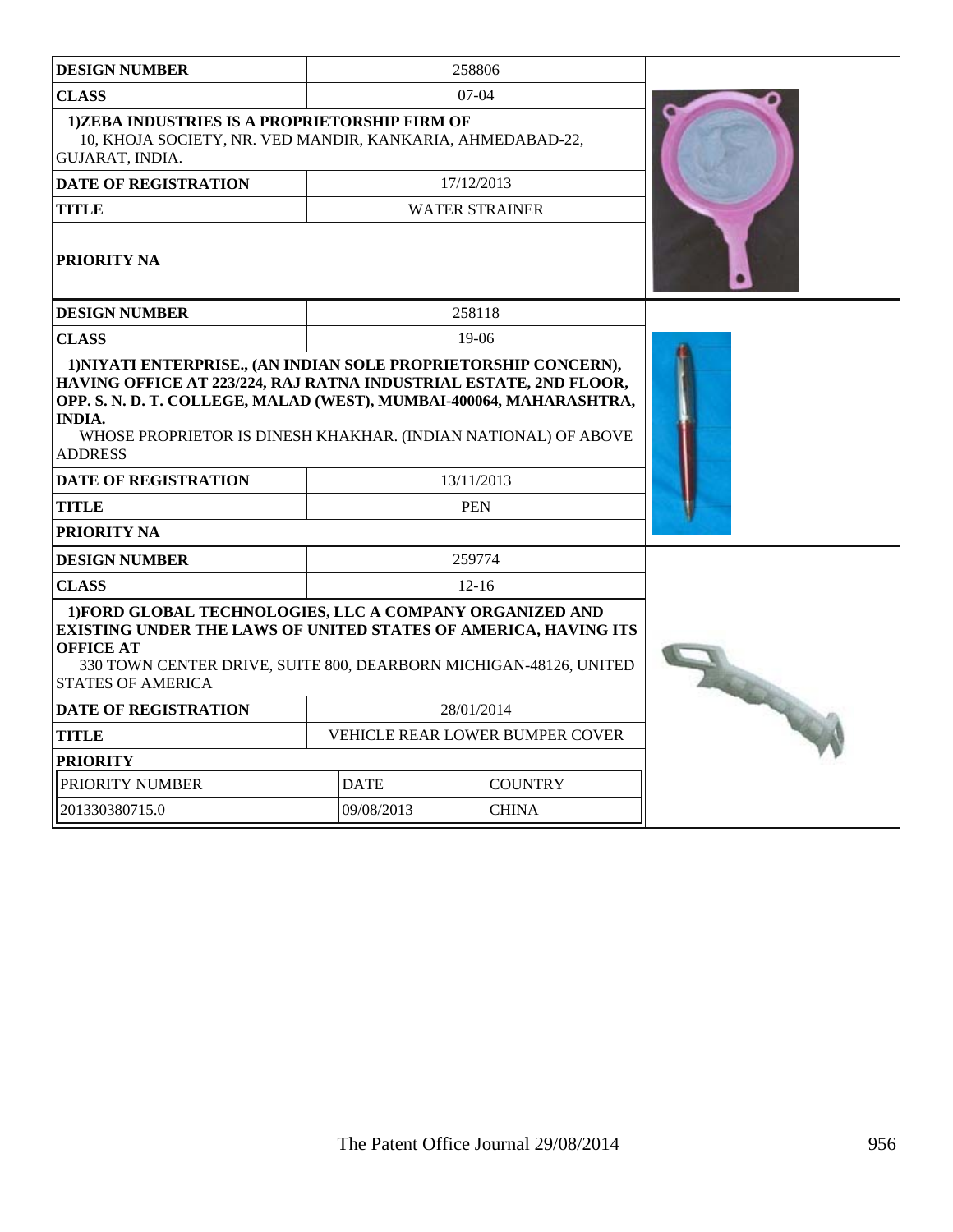| <b>DESIGN NUMBER</b>                                                                                                                                                                                                                                                                                             |             | 257525                |                              |  |            |  |  |  |  |  |
|------------------------------------------------------------------------------------------------------------------------------------------------------------------------------------------------------------------------------------------------------------------------------------------------------------------|-------------|-----------------------|------------------------------|--|------------|--|--|--|--|--|
| <b>CLASS</b>                                                                                                                                                                                                                                                                                                     |             | 14-02                 |                              |  |            |  |  |  |  |  |
| 1) HOMAG HOLZBEARBEITUNGSSYSTEME GMBH,<br>HOMAGSTRASSE 3-5, 72296 SCHOPFLOCH,<br><b>GERMANY</b>                                                                                                                                                                                                                  |             |                       |                              |  |            |  |  |  |  |  |
| <b>DATE OF</b><br><b>REGISTRATION</b>                                                                                                                                                                                                                                                                            |             | 15/10/2013            |                              |  |            |  |  |  |  |  |
| <b>TITLE</b>                                                                                                                                                                                                                                                                                                     |             | <b>EQUIPMENT</b>      | <b>INFORMATION RETRIEVAL</b> |  |            |  |  |  |  |  |
| <b>PRIORITY</b>                                                                                                                                                                                                                                                                                                  |             |                       |                              |  |            |  |  |  |  |  |
| PRIORITY NUMBER                                                                                                                                                                                                                                                                                                  | <b>DATE</b> |                       | <b>COUNTRY</b>               |  |            |  |  |  |  |  |
| 002221218-0001                                                                                                                                                                                                                                                                                                   | 16/04/2013  |                       | <b>OHIM</b>                  |  |            |  |  |  |  |  |
| <b>DESIGN</b><br><b>NUMBER</b>                                                                                                                                                                                                                                                                                   | 257963      |                       |                              |  |            |  |  |  |  |  |
| <b>CLASS</b>                                                                                                                                                                                                                                                                                                     | $07 - 02$   |                       |                              |  |            |  |  |  |  |  |
| 1)LENOX CORPORATION,<br>1414 RADCLIFFE STREET, BISTOL, PA 19007,<br>UNITED STATES OF AMERICA, NATIONALITY:<br>UNITED STATES OF AMERICA                                                                                                                                                                           |             |                       |                              |  |            |  |  |  |  |  |
| <b>DATE OF</b><br><b>REGISTRATION</b>                                                                                                                                                                                                                                                                            | 04/11/2013  |                       |                              |  |            |  |  |  |  |  |
| <b>TITLE</b>                                                                                                                                                                                                                                                                                                     |             | <b>SERVING VESSEL</b> |                              |  |            |  |  |  |  |  |
| <b>PRIORITY</b>                                                                                                                                                                                                                                                                                                  |             |                       |                              |  |            |  |  |  |  |  |
| PRIORITY NUMBER                                                                                                                                                                                                                                                                                                  | <b>DATE</b> |                       | <b>COUNTRY</b>               |  |            |  |  |  |  |  |
| 29/453,789                                                                                                                                                                                                                                                                                                       | 02/05/2013  | U.S.A.                |                              |  |            |  |  |  |  |  |
| <b>DESIGN NUMBER</b>                                                                                                                                                                                                                                                                                             |             |                       |                              |  | 258115     |  |  |  |  |  |
| <b>CLASS</b>                                                                                                                                                                                                                                                                                                     |             |                       |                              |  | 19-06      |  |  |  |  |  |
| 1) NIYATI ENTERPRISE., (AN INDIAN SOLE PROPRIETORSHIP CONCERN),<br>HAVING OFFICE AT 223/224, RAJ RATNA INDUSTRIAL ESTATE, 2ND FLOOR,<br>OPP. S. N. D. T. COLLEGE, MALAD (WEST), MUMBAI-400064, MAHARASHTRA,<br><b>INDIA.</b><br>WHOSE PROPRIETOR IS DINESH KHAKHAR. (INDIAN NATIONAL) OF ABOVE<br><b>ADDRESS</b> |             |                       |                              |  |            |  |  |  |  |  |
| <b>DATE OF REGISTRATION</b>                                                                                                                                                                                                                                                                                      |             |                       |                              |  | 13/11/2013 |  |  |  |  |  |
| <b>TITLE</b>                                                                                                                                                                                                                                                                                                     |             |                       |                              |  | <b>PEN</b> |  |  |  |  |  |
| PRIORITY NA                                                                                                                                                                                                                                                                                                      |             |                       |                              |  |            |  |  |  |  |  |